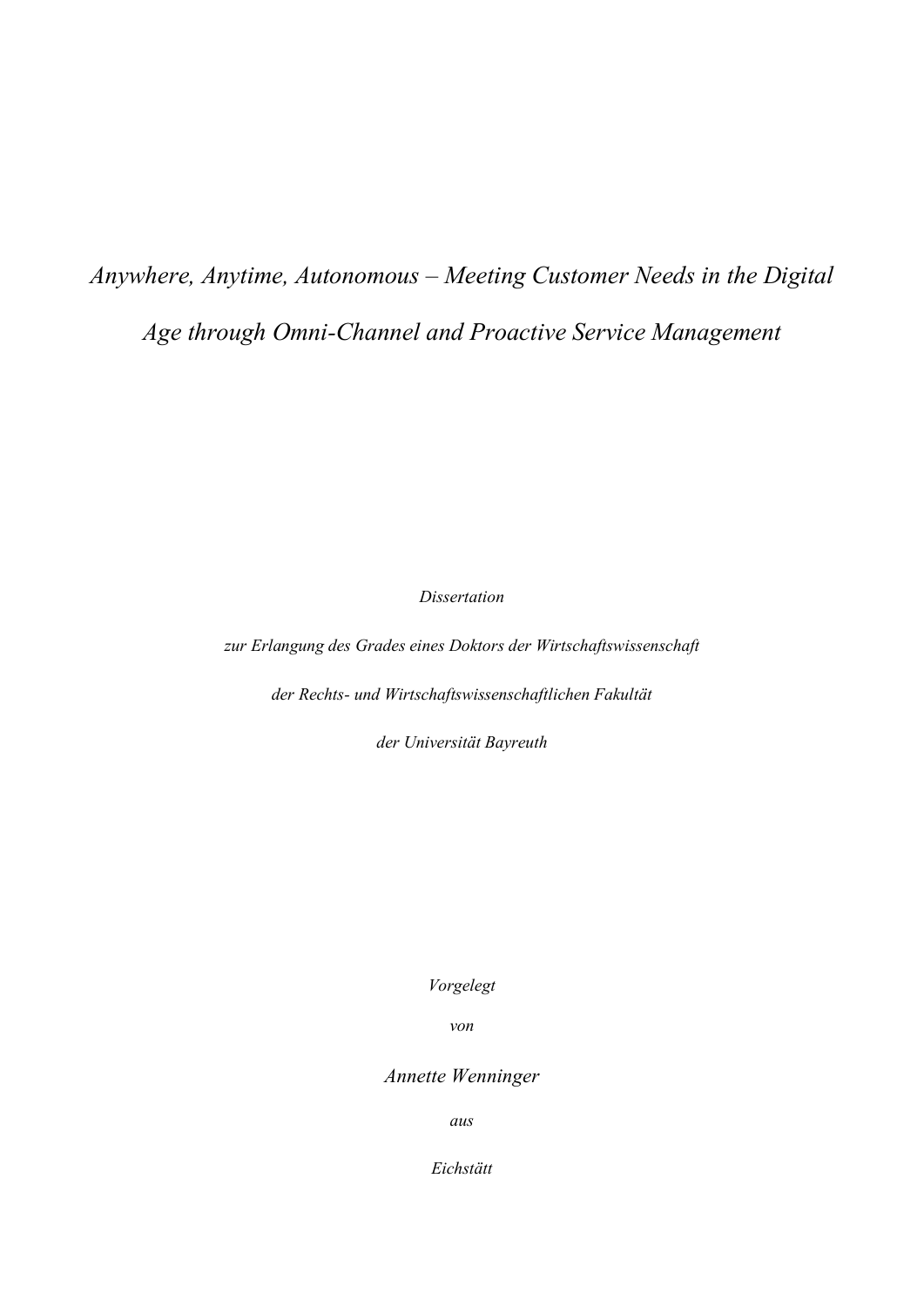| Dekan:                      | Prof. Dr. Jörg Schlüchtermann  |
|-----------------------------|--------------------------------|
| Erstberichterstatter:       | Prof. Dr. Maximilian Röglinger |
| Zweitberichterstatter:      | Prof. Dr. Daniel Baier         |
| Tag der mündlichen Prüfung: | 16.03.2022                     |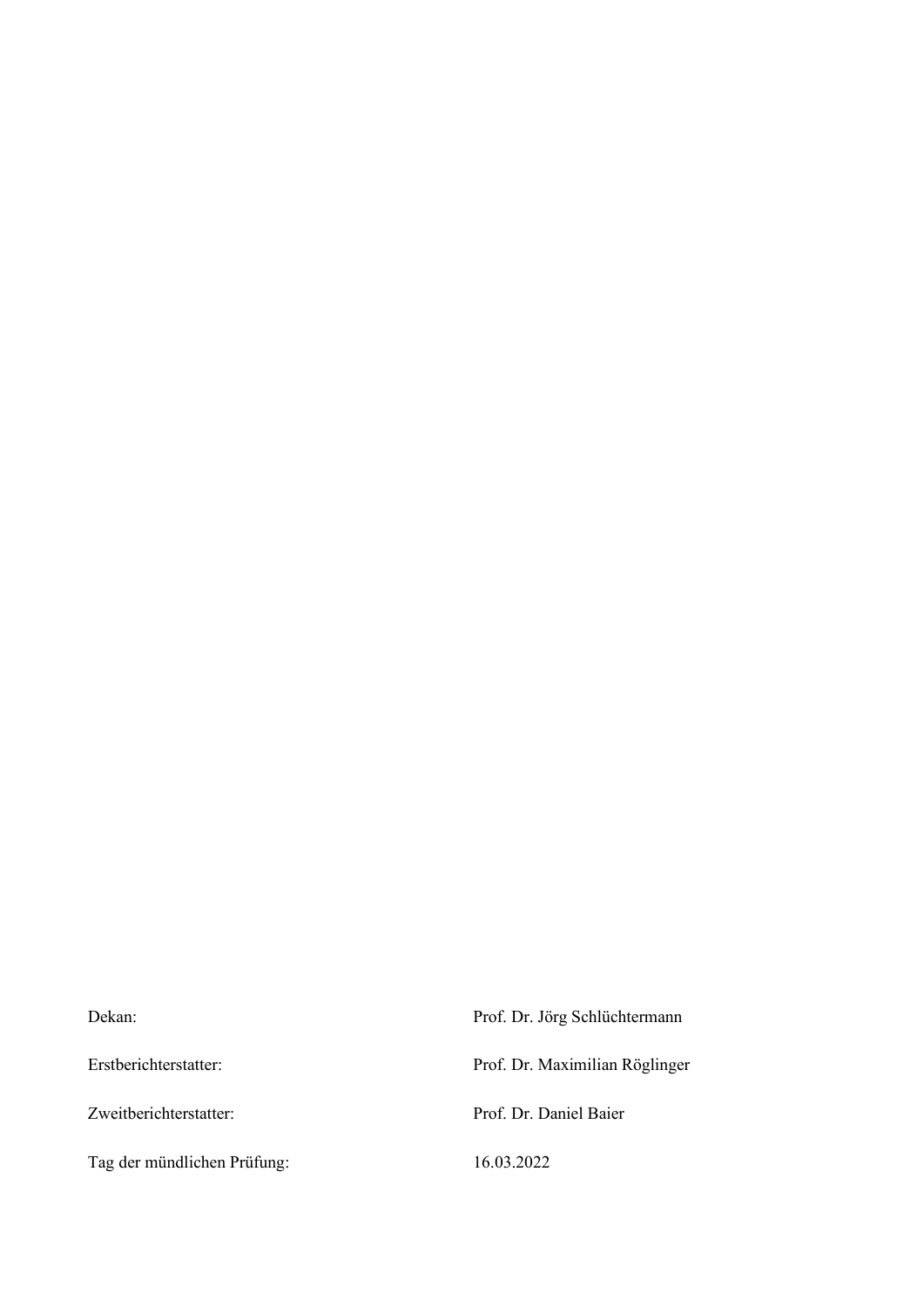*"Success is the ability to go from failure to failure without losing your enthusiasm."* Winston Churchill (1874 - 1965)

Für meine Familie Ludwig & Hannelore, Ina, Bernhard und Marcel. Spezieller Dank geht an meinen Mentor Max sowie allen Wegbegleitern während meiner Promotion.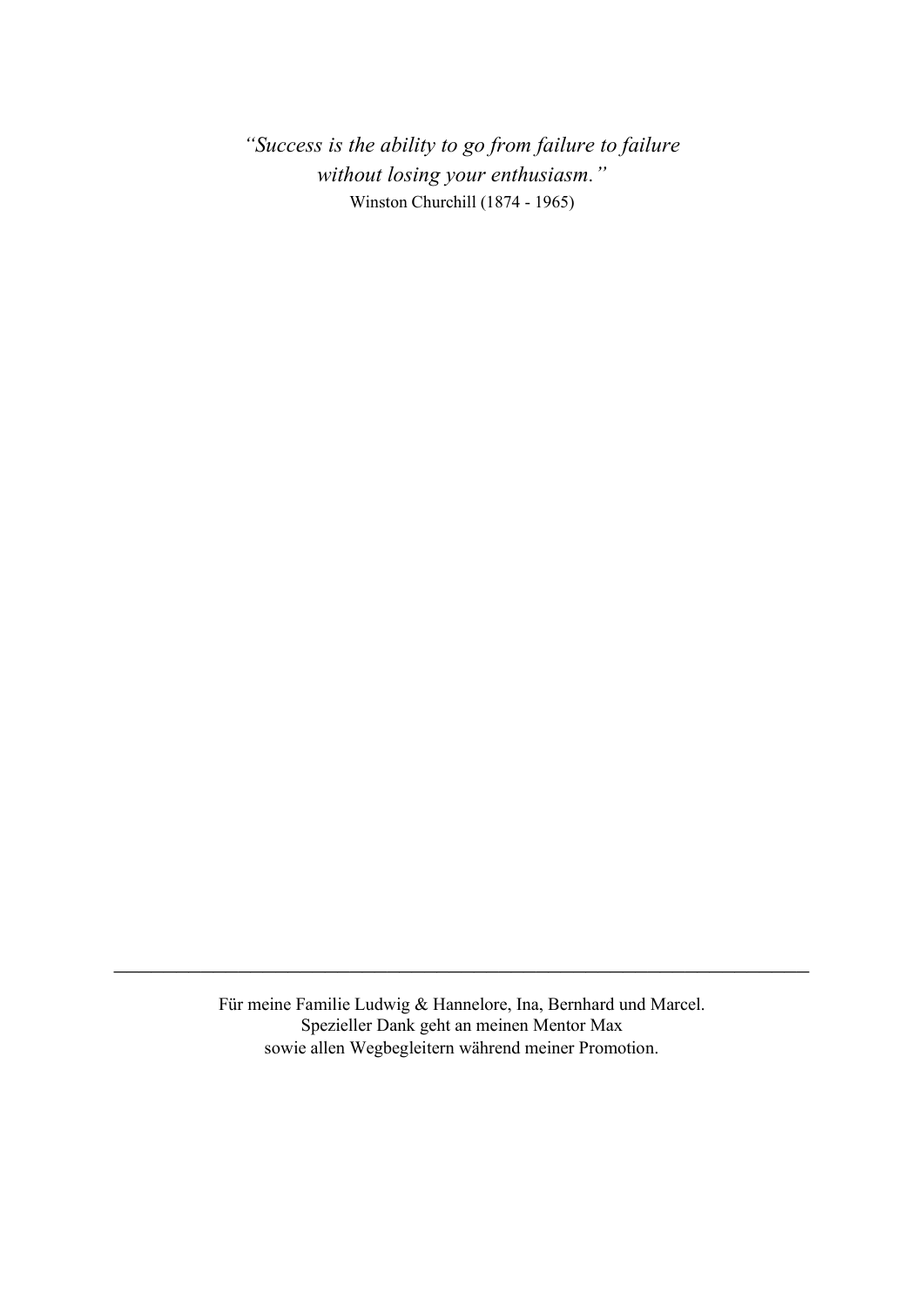### **Abstract**

The increasing proliferation of digital technologies enables novel value propositions, closer customer relationships, and greater automation of customer-facing business processes, softening the boundaries between the physical and digital world. Whether it is a smart fridge informing customers when food is running low, digital fitting rooms in stores offering extensive knowledge about the garments, or the permanent availability of information through smart devices, the opportunities to provide a unique customer experience appear endless in the digital age. However, with these opportunities, customer behavior is also changing to favor empowered customers who determine how they interact with organizations. These empowered customers expect a seamless and personalized customer experience anytime, anywhere. Hence, organizations must shift their mindset from organizational-defined solutions to customer-oriented solutions to meet customer needs in the digital age. Against this backdrop, this cumulative doctoral thesis aims to identify pathways to fulfill customer needs based on omni-channel and proactive service management insights.

Considering omni-channel management, Research Article #1 presents an economic decision model that helps organizations seamlessly manage hybrid customers moving fluently between channels by evaluating omnichannel strategies that meet customers' channel preferences and can also be operated efficiently. Considering proactive service management, Research Article #2 analyses proactive service features through the empirical and conceptual design of a taxonomy and provides further a list of 45 examples. This taxonomy helps organizations and researchers understand the proactive service phenomenon and to identify valuable conceptualizations. Based on this research article, Research Article #3 shows that the implementation of certain proactive service features has the potential to delight customers. Organizations can, therefore, design appropriate services leading to higher customer satisfaction. The classification and prioritization of the features are determined by applying the well-established Kano model and the self-state importance method. Further, the popular Five Factor model allows investigating the influence of customers' personality traits on the evaluation. Finally, Research Article #4 presents a contextualized acceptance model of proactive services drawn from insights of general acceptance theory to identify antecedents influencing customers' acceptance. The results provide further indications for a tailored service design meeting customer needs.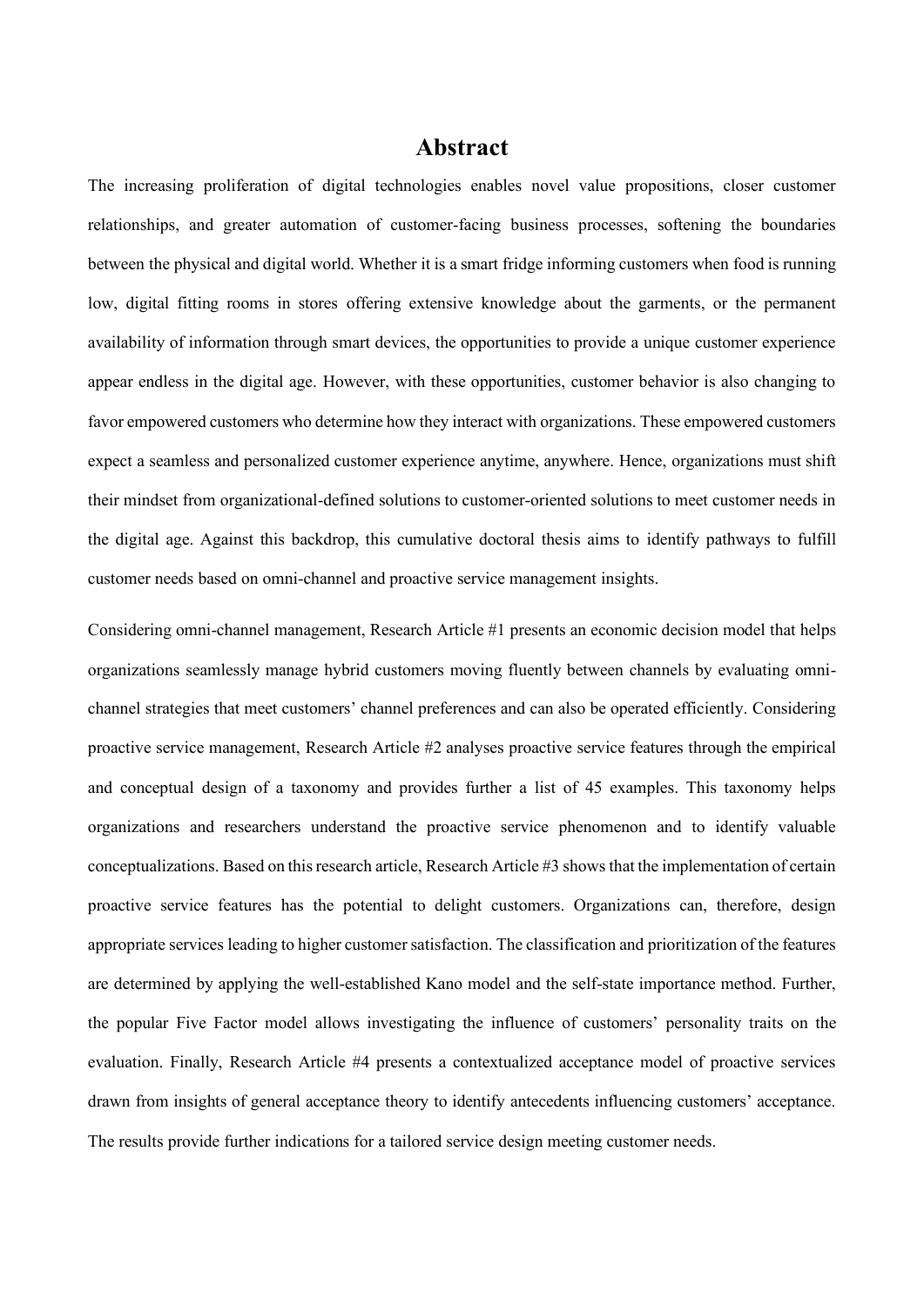In sum, this cumulative doctoral thesis analyzes customer needs in the digital age through different theoretical lenses by using qualitative and quantitative research methods in the research field of omni-channel and proactive service management. In this regard, the research articles build upon (i.e., Kano model, Five Factor model, taxonomy design) and extend relevant theory (i.e., contextualized UTAUT2 model) to answer the different underlying research questions, whereby providing valuable empirical evidence for researchers and practitioners.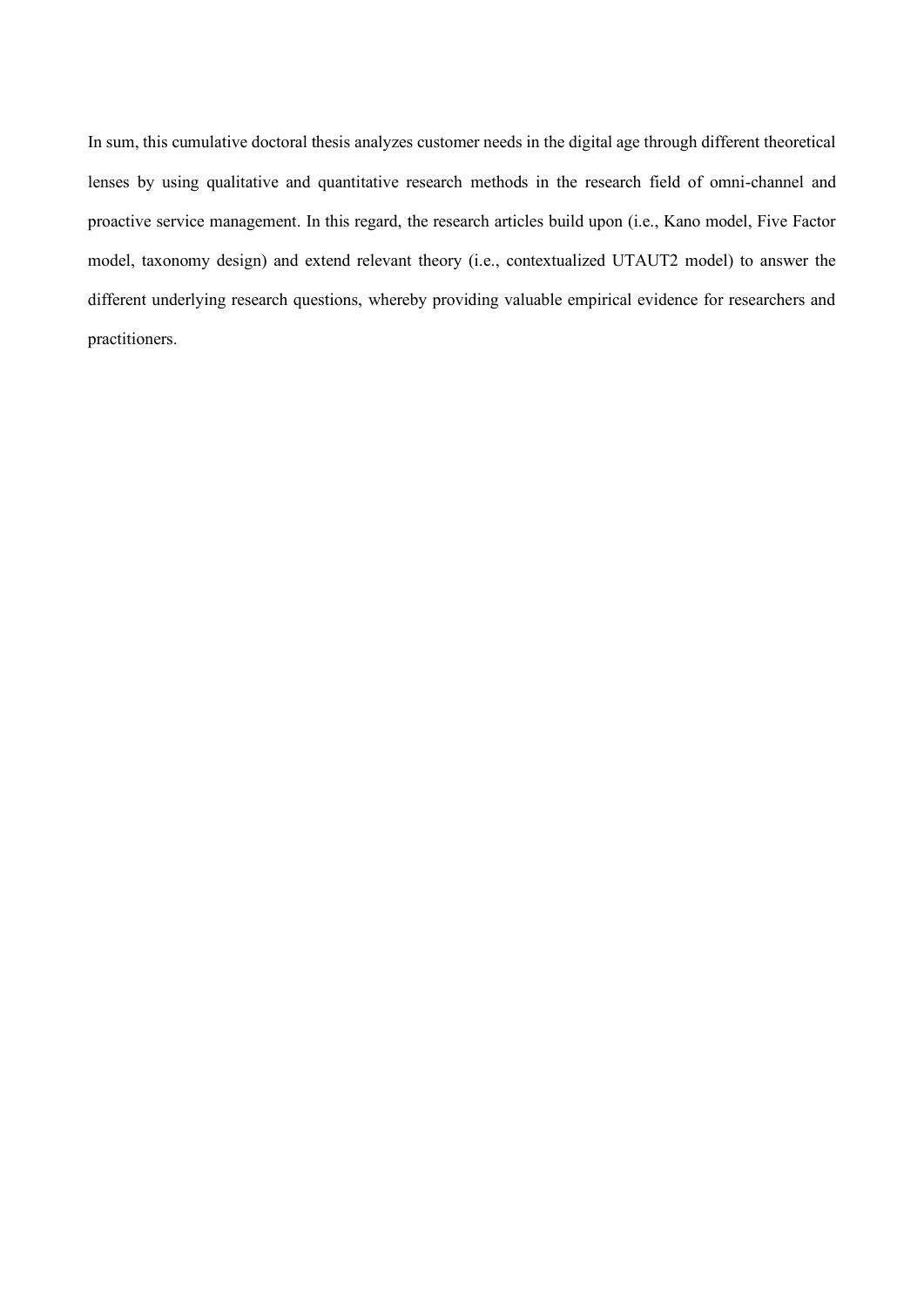# **Table of Contents**

| I.           |                                                                                                       |  |
|--------------|-------------------------------------------------------------------------------------------------------|--|
| П.           |                                                                                                       |  |
|              |                                                                                                       |  |
|              |                                                                                                       |  |
|              |                                                                                                       |  |
| $\mathbf{1}$ |                                                                                                       |  |
|              |                                                                                                       |  |
|              |                                                                                                       |  |
| V.           |                                                                                                       |  |
| $\mathbf{1}$ |                                                                                                       |  |
| 2            |                                                                                                       |  |
|              | 3 Research Article #1: Mindfully going omni-channel: An economic decision model for evaluating omni-  |  |
|              | 4 Research Article #2: Pushing the Frontiers of Service Research: A Taxonomy of Proactive Services 40 |  |
| 5            | Research Article #3: Improving Customer Satisfaction in Proactive Service Design - A Kano Model       |  |
|              | 6 Research Article #4: A Contextualized Acceptance Model for Proactive Smart Services  44             |  |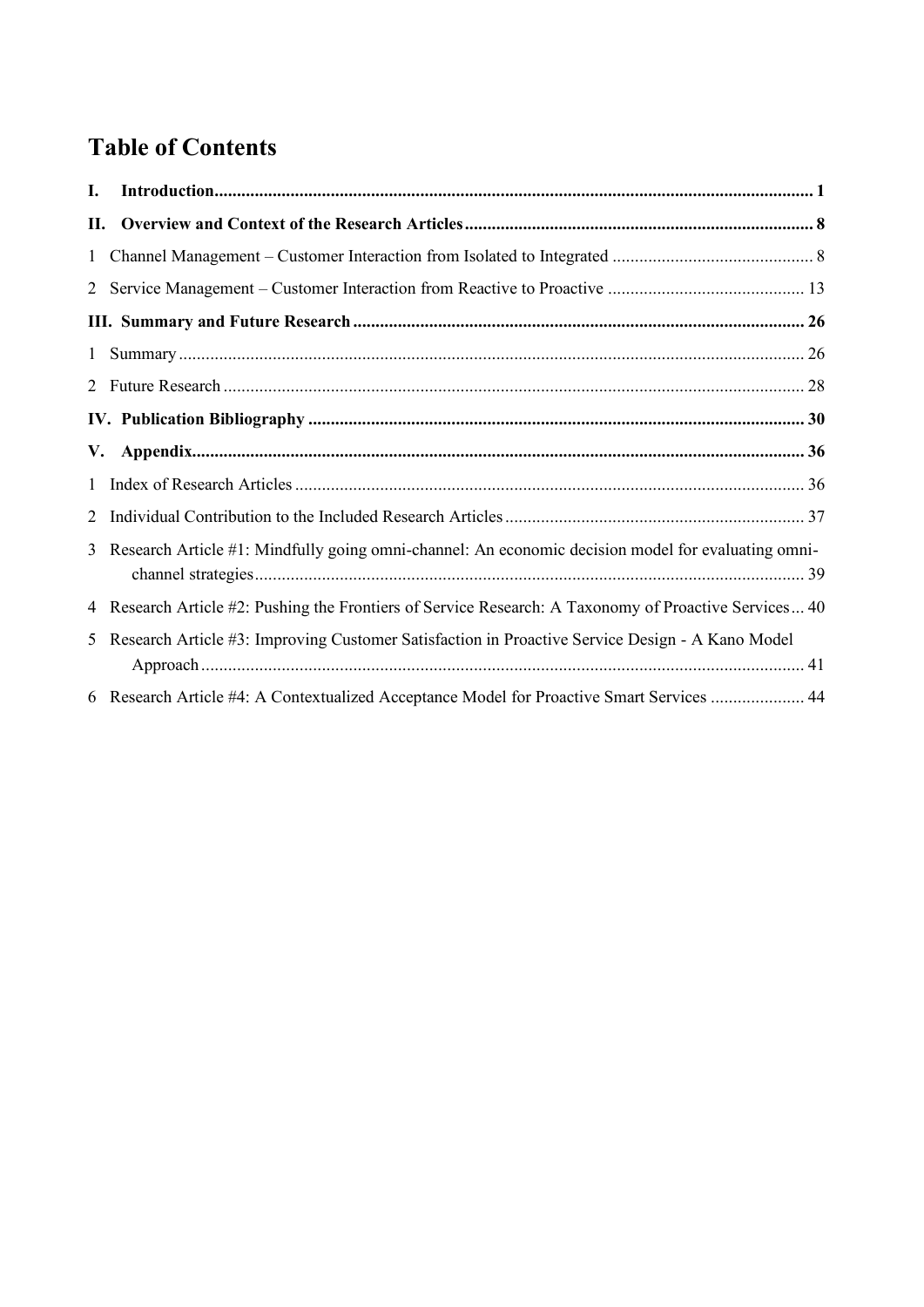## <span id="page-6-0"></span>**I. Introduction<sup>1</sup>**

The digital age, driven primarily by digital technologies, the higher availability of data, and improved analytics capabilities, has increased the speed of market developments and transformed how organizations interact and deliver value to their customers (Hoong, 2013; Shainesh, 2019). Therefore, organizations have to change their business model and adapt to the new market situations. This forced change is not driven by organizations but by customers (Hong et al., 2014; Latinovic & Chatterjee, 2019). Digital technologies, for example, enable near-perfect transparency, allowing customers to easily compare prices, service levels, and product performance, and thus to switch with little effort among retailers, brands, and services (Hirt & Willmott, 2014; Larivière et al., 2017; Shainesh, 2019). These new opportunities for customers are causing a change in their expectations and attitudes. According to Gartner, 89 percent of organizations already believe that the most prominent digital challenge is building the best customer experience (Talin, 2021). The digital age offers organizations, therefore, both opportunities (e.g., improved customer experiences and increased customer loyalty) and challenges (e.g., fast-changing customer needs and the necessity of abandoning old ways of working with outdated infrastructures, inflexible resources, and siloed operation models) (Adkins et al., 2021). Thus, more than ever, organizations must rethink their relationship with customers and have to shift their mindset away from a technological solution ("What product or service can we provide to the market?") to a customer-oriented one ("What customer needs do we want to meet with this product or service?" (Camp et al., 2018; Kreuzer et al., 2020). Today, customers expect access to content and services anywhere and at any time (Fanderl et al., 2018; Rasool et al., 2020; Urdea et al., 2021), simple purchase processes across multiple channels and devices providing a seamless experience (Nüesch et al., 2015; Verhoef et al., 2015), use of their data to obtain personalized and innovative services (Barrett et al., 2015; Kowalkiewicz et al., 2016; Larivière et al., 2017), and convenience in consuming products orservices (Bachir, 2021; Latinovic & Chatterjee, 2019). The one-size-fits-all approach is long outdated (Adkins et al., 2021). Against this backdrop, it has become

 $1$  This section is partly comprised of content taken from the research articles included in this thesis. To improve the readability of the text, I omit the standard labeling of these citations.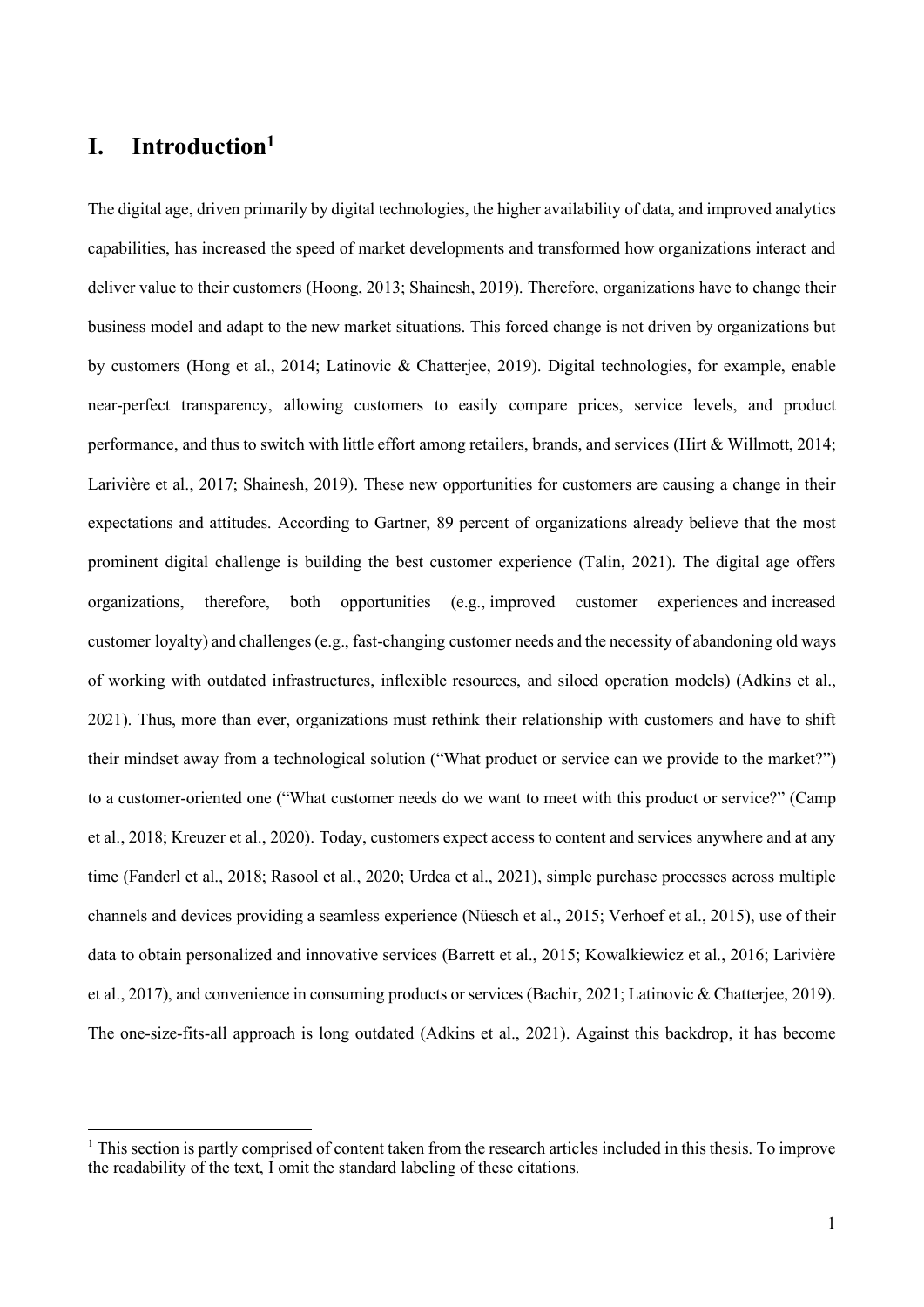increasingly essential to meet customer needs in the digital age to have satisfied customers, leading to greater economic success for organizations (Sureshchandar et al., 2002).

Organizations like Apple, Google, or Amazon have already exemplified how to use service design and technologies to meet the needs of their customers. Customers of such organizations become accustomed to receiving orders placed online the same or the next day, getting any time support (e.g., via chatbots), or simplifying customers' lives with technology (e.g., Alexa, Google Nest). In essence, highly successful organizations realize that the boundaries between products, services, technologies, and environments are blurring. They also know that they need an integrated view to design seamless experiences that are truly valuable to customers and successful in the market, which they can achieve through optimized channel and service management.

Focusing on channel management, customers are nowadays equipped with advanced digital technologies and services which allows them to move fluently between digital and physical channels, adopt new channels, abandon others, or use them simultaneously along their customer journey (Rapp et al., 2015; Schoenbachler & Gordon, 2002). In doing so, customers define for themselves how to interact with organizations and expect an integrated and seamless experience across channels (Brynjolfsson et al., 2013; Nüesch et al., 2015). According to Hoong (2013), more than 60% of customers interact through multiple channels irrespective of time, place, and device. Additionally, different customers have different preferences, and they change them depending on the channel offers, the context of a process, location, and time (Hoong, 2013). Therefore, organizations have to offer the right channel mix to optimize customer experience (Gensler et al., 2012; Melero et al., 2016). Organizations, for example, integrate a mobile channel in a physical store to provide in-depth product information, location-based push messages with personalized offers, self-scanning services, or home delivery for products that are not available in-store (Barann et al., 2020; Grewal et al., 2017). The online retailer Amazon now invests in physical stores as Amazon recognizes the value and role of physical channels (Rahilly et al., 2017). Organizations need to align their channel offering with customer preferences, making organization-defined sequential purchase processes obsolete and leading to non-sequential customer journeys (Barwitz & Maas, 2016; Nüesch et al., 2015). To handle non-sequential customer journeys, organizations need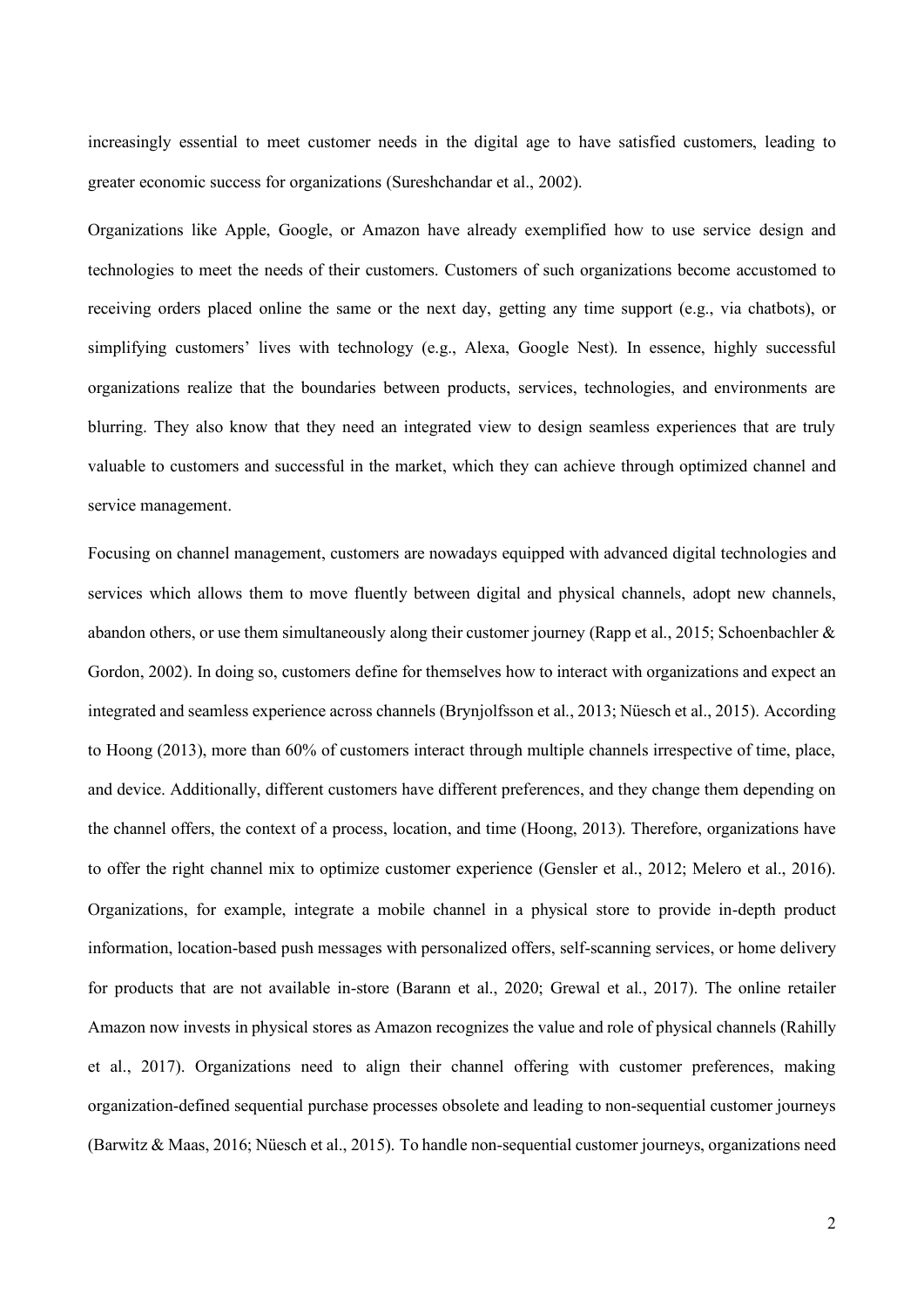to integrate their processes and information technology (IT) systems across channels to provide a seamless experience independent of the customers' channel choice in a particular situation or at a specific transaction step (Briel, 2018; Nüesch et al., 2015). This approach, called omni-channel management, is developed from single and multi-channel management and goes along with implementing an appropriate omni-channel strategy (Pophal, 2015).

Omni-channel management bridges the gap between the digital and physical world and changes the interaction between organizations and customers. However, these phenomena are also evident in service management, as the nature of service is also changing due to digital technologies (Barrett et al., 2015). Organizations have access to novel data sources and can advance their data analysis capabilities by using automation or artificial intelligence (AI)-driven algorithms to understand customer behavior more easily and comprehensively (Barrett et al., 2015; Larivière et al., 2017). Traditionally, services comprise interactions between customers and employees of organizations, whereby customers typically make the first move (Froehle & Roth, 2004). This logic is known as the "pull"-rationale (Leyer et al., 2017). Nowadays, digital technologies replace employees and enable services to act on behalf of customers (Alt et al., 2019; Dreyer et al., 2019; Leyer et al., 2017). This changed logic is known as the "push"-rationale where the service always makes the first move (Leyer et al., 2017). This reposition leads to digital and smart services characterized by a proactive and autonomous nature, thus called proactive (digital or smart) services. Based on personal and contextual data from heterogeneous sources, proactive services either anticipate customer needs and provide personalized decision support (i.e., recommending grocery purchases), assist in the execution of decisions or actions (i.e., proposing a budget based on prior expenditures), or even decide and act on behalf of the customer (i.e., ordering groceries based on the current contents of the refrigerator) (Hammer et al., 2015; Kabadayi et al., 2019; Leyer et al., 2017). With the aid of proactive services, organizations can create new data-based value propositions which customers demand. However, knowledge about proactive service characteristics and their design is sparse. Especially in the design of proactive services, a prioritization of the characteristics regarding their influence on customer satisfaction is missing. Customer satisfaction generated by service characteristics depends on the level of performance or functionality relative to customer expectations (Kano et al., 1984). In general, customer satisfaction affects customer retention and leads to tremendous economic success (Galbraith, 2011; Reinartz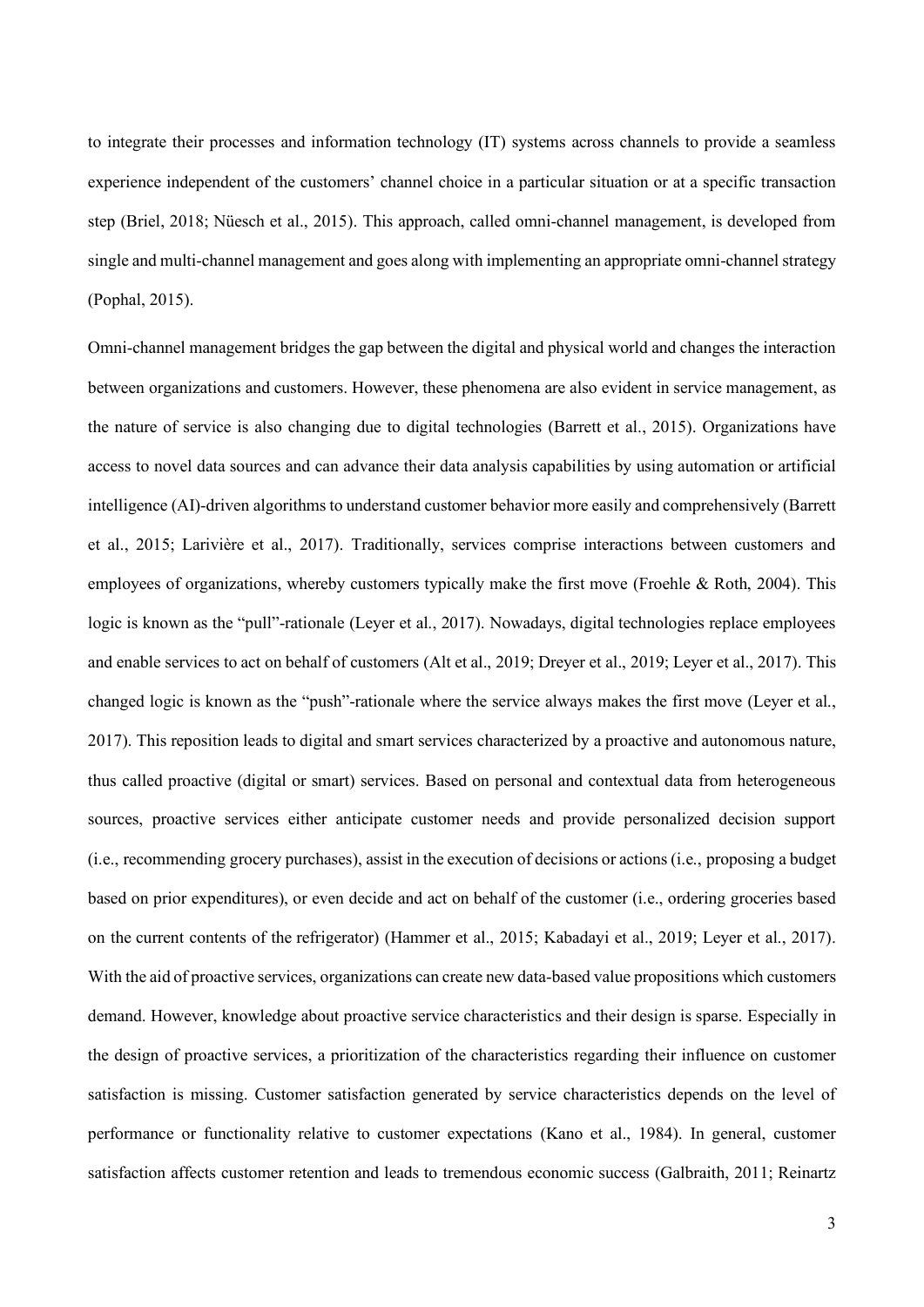et al., 2004; Shainesh, 2019). However, customer personality traits are related to customer satisfaction and thus may influence design decisions (Xiong, 2010). A personality trait often reflects a person's preferences, motivations, and values, and remains relatively stable over an entire lifetime (Buettner, 2016, 2017). By understanding and incorporating customers' personality traits and customer satisfaction into the design approach, organizations can better provide suitable products and services (Buettner, 2017; Romero et al., 2009) To design appropriate services, organizations should not further neglect the consideration of customer acceptance. Acceptance is a prerequisite for later use. Research notes that the biggest challenge for organizations is the gain of customer acceptance of innovative services (Wuenderlich et al., 2013; Wuenderlich et al., 2015). According to Hong et al. (2014), contextual properties are an essential component in acceptance research. However, contextual properties are often unrecognized, unmeasured, or underestimated. Thus, theory without considering contextual differences may lead to misapplication and consequently provoke improper design, customer dissatisfaction, and customer churn (Anderson et al., 2008; Hong et al., 2014). As the nature of proactive services causes a change in customer interaction, which can have far-reaching consequences in the life of customers, organizations should consider customer acceptance when designing proactive services.

Individual consideration of the two concepts (e.g., omni-channel and proactive service management) to meet customer needs can be abstracted and integrated. Omni-channel management enables organizations to have a detailed view of each customer for seamless and consistent customer interactions. Data synchronized across channels and digital technologies, channels specifically, reinforce the integration and the availability of data. From an operational perspective, the prerequisites to integrate proactive services in omni-channel management are therefore given. Organizations with digitalized and linked channels can deliver proactive, personalized services within and between channels (Barann, 2018; Lemon & Verhoef, 2016; McGliynn & Conlan, 2017). If challenges arise, these services can coordinate processes and draw attention to the customer journey and the underlying retail process (Barann, 2018; Kallinikos et al., 2013). The proactive omni-channel management approach involves the identification of customers' needs and the provision of solutions to provide a better customer experience. This approach further improves customer satisfaction via tailored solutions based on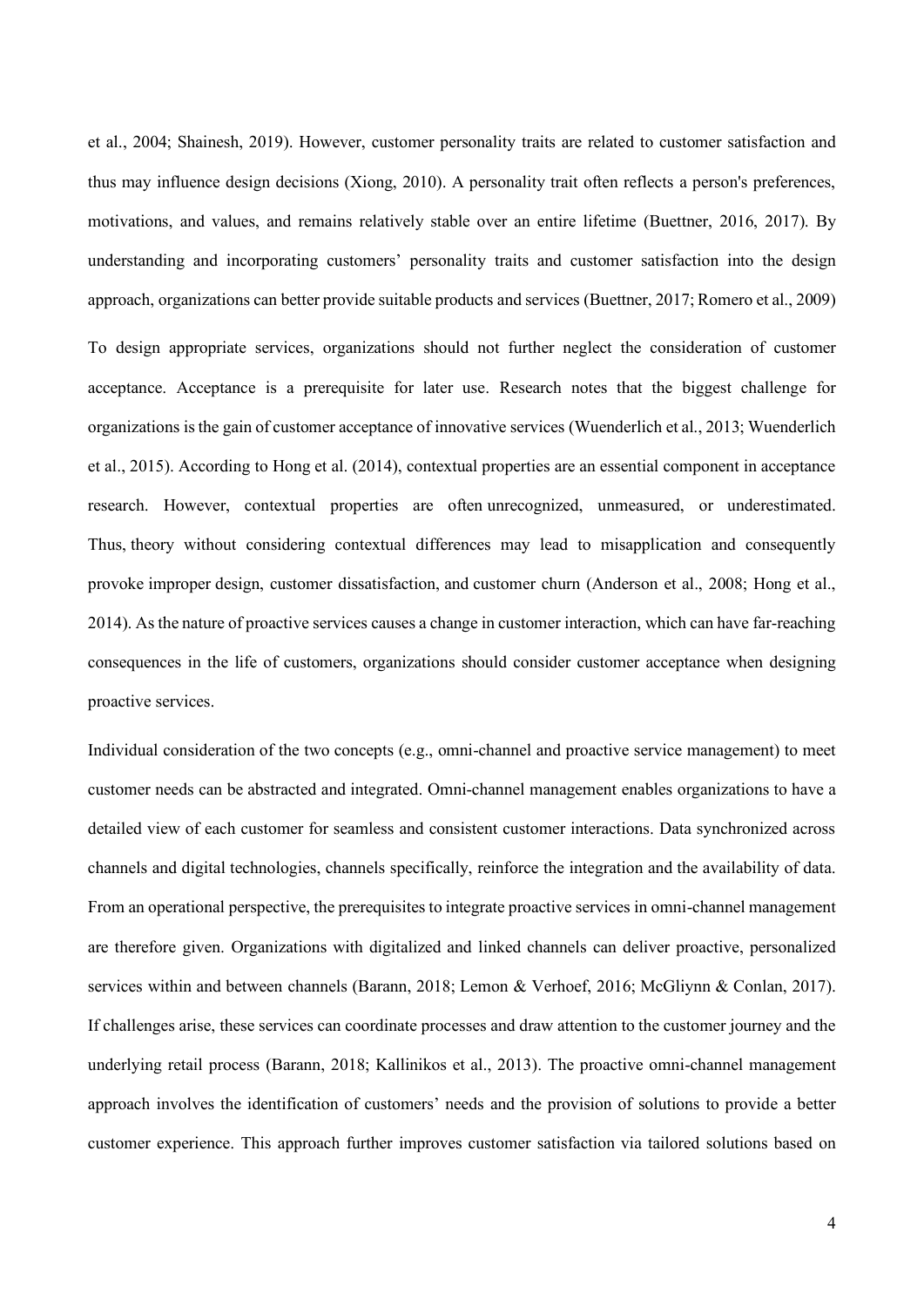unified knowledge, AI, and analytics across all interaction channels (Buesing et al., 2018). Thereby, the proactive services should be consistent across channels to avoid discrepancy of answers and promotions leading to frustrated customers who may abandon the purchase. The following example gives a preamble of the potential of the integrated concept (Amar et al., 2020). One telecommunication organization identified that many customers reviewed their contract and cancellation terms online several weeks before canceling. Instead of passively waiting for a customer to call, the organization proactively implemented a pop-up chat feature on its website with contract and cancellation terms that connects customers directly to its customer retention team. If the customer still decided to call, they were routed directly to a customer service representative who knows about their browsing history. This targeted interaction ensured timely intervention, reduced customer turnover, and significantly increased customer satisfaction through proactive management across multiple channels (Amar et al., 2020). Against this background, the rise of digital services and channels forces organizations to understand the entire customer journey instead of individually optimizing contact points. Establishing consistent proactive cross-channel services will deliver differentiated customer experiences that build and maintain customer relationships (Hoong, 2013).

In sum, the overarching research aim of this thesis is to meet customer needs in the digital age by applying insights from channel and service management. Thereby, the doctoral thesis is cumulative and consists of four research articles which address the research aim by applying different conceptual and theoretical lenses, using qualitative and quantitative research methods, showing different forms of empirical evidence, and giving practical guidance for organizations. This doctoral thesis is relevant to researchers and practitioners, and covers theoretical and practical perspectives, particularly in omni-channel and proactive service management.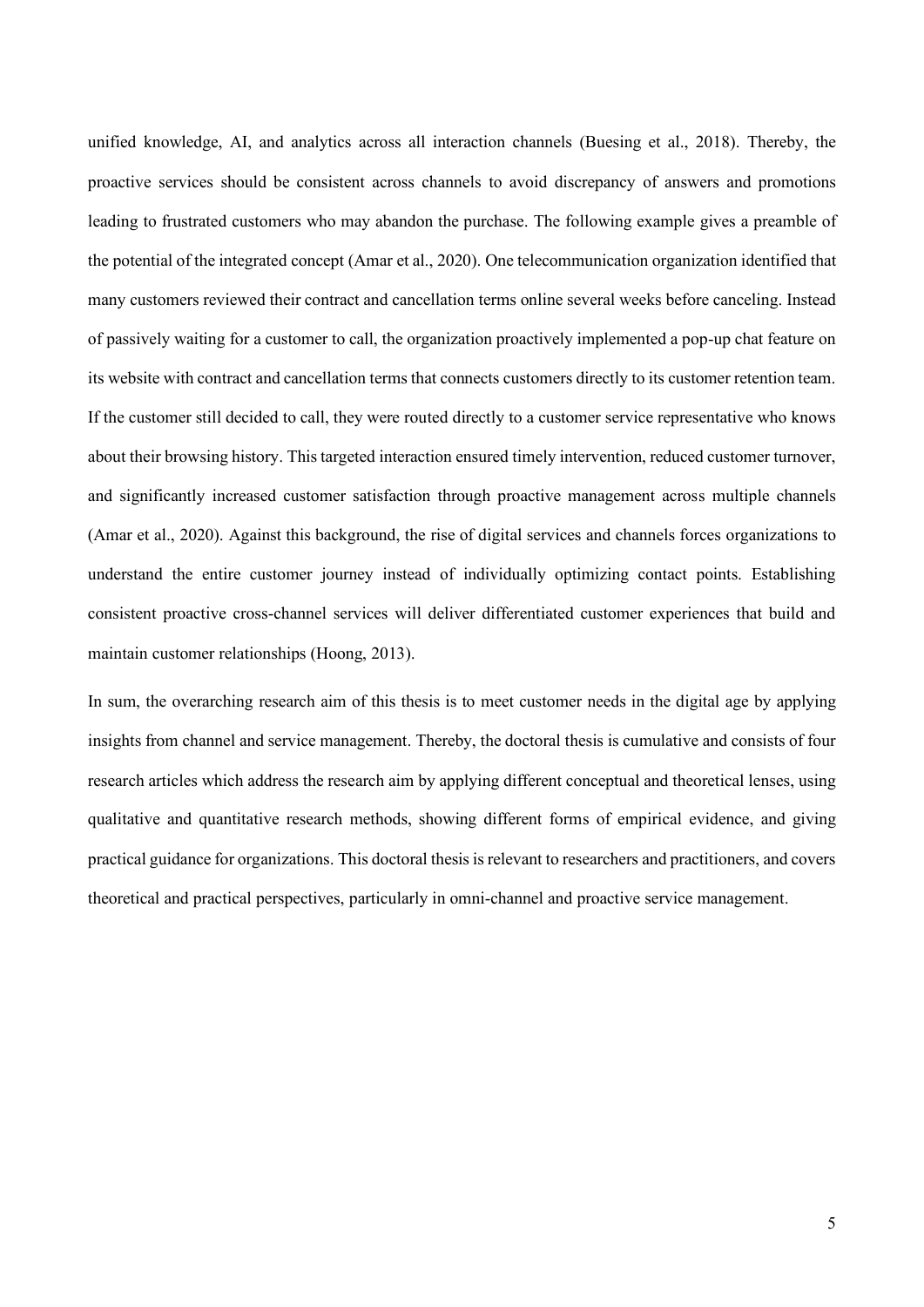

**Figure 1.** Assignment of the research articles to the topics structuring this doctoral thesis

Figure 1 displays how the individual research articles are assigned to the overarching topics of channel management and service management to bridge the gap between the physical and digital world and therefore meet customer needs in the digital age. The same structure can be found in Section II. The digital age, characterized by digital technologies and increased data availability, is changing customer interaction. Customers today want to interact with organizations as conveniently as possible, regardless of time and place. Accordingly, the doctoral thesis first addresses this paradigm shift in channel management from an isolated to an integrated interaction. Organizations should mindfully move from single or multi- to omni-channel management. Thus, Research Article #1 focuses on an economic decision model for evaluating omni-channel strategies to meet customers' channel preferences and to operate efficiently (Section II.1). Second, the doctoral thesis investigates the paradigm shift of customer interaction in the service field from reactive to proactive. Therefore, Research Article #2 pushes the frontiers of service research and analyzes proactive services through the development of a taxonomy, its application, and evaluation. Based on this taxonomy, Research Article #3 investigates customers' assessments of the features of proactive services to improve customer satisfaction in proactive service design. Thereby, the article uses a methodological combination of the Kano model, selfstated importance method, and the Five Factor model to further examine whether customers' assessments differ according to personality traits. To further contribute to the knowledge of the emerging concept of proactivity and autonomy in the service field, Research Article #4 examines the customers' acceptance of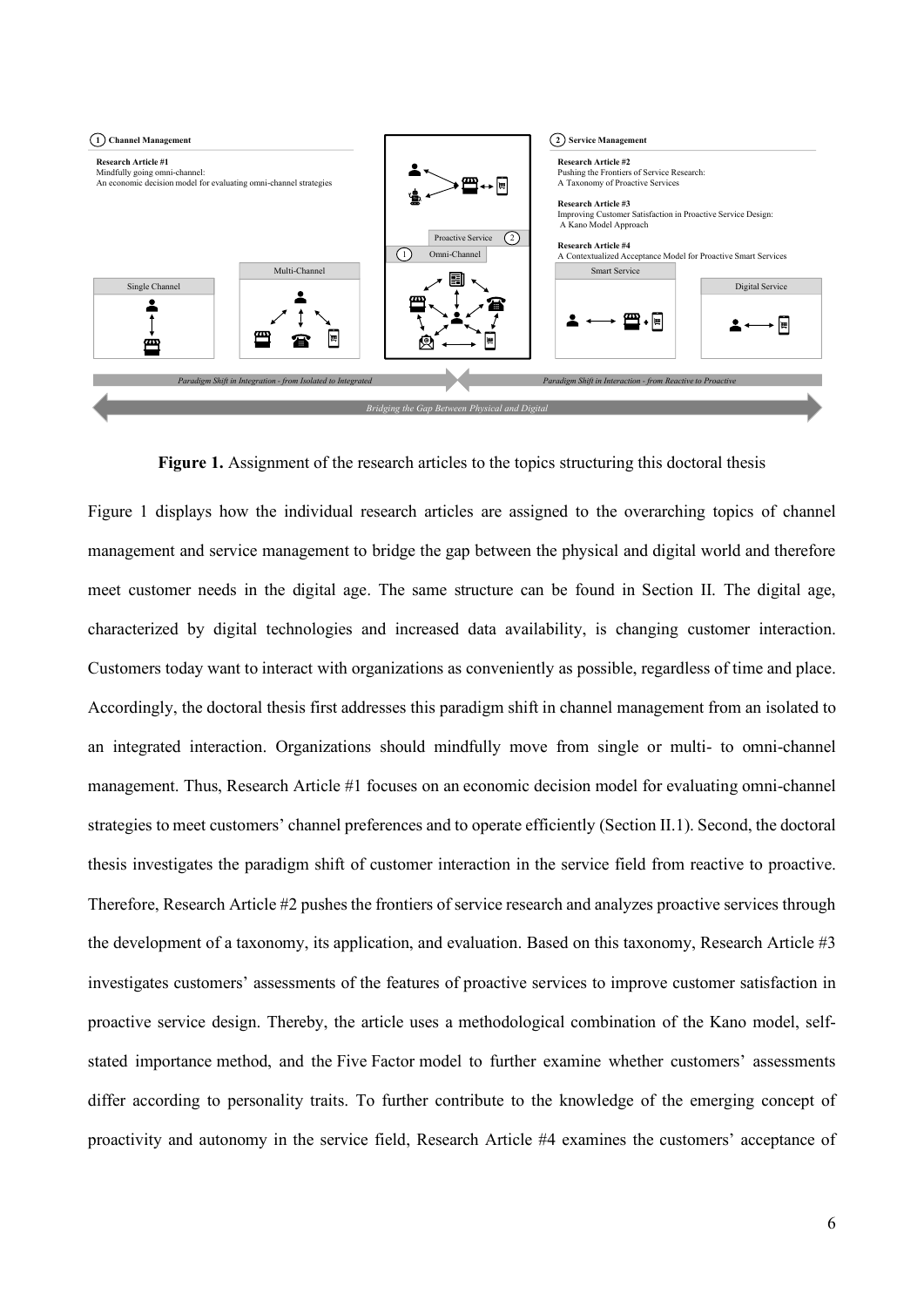proactive services by applying a contextualized acceptance model (Section II.2). Finally, Section III summarizes the key insights of this thesis and provides avenues for future research. Section IV lists the publication bibliography. Section V presents an appendix including additional information on all research articles (V.1), details on my contribution to each research article (V.2), and the research articles themselves (V.3 to V.6).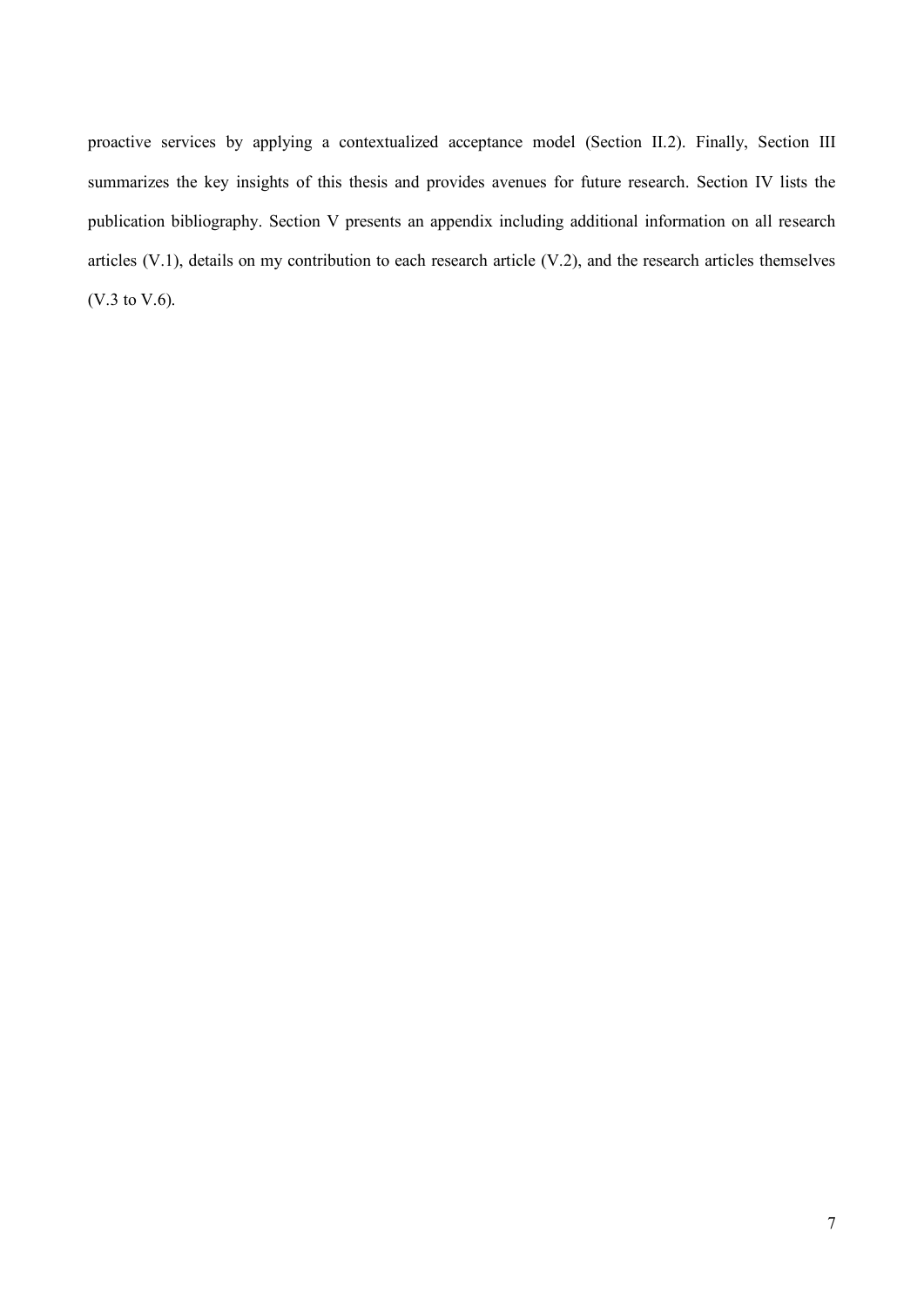### <span id="page-13-0"></span>**II. Overview and Context of the Research Articles<sup>2</sup>**

#### <span id="page-13-1"></span>**1 Channel Management – Customer Interaction from Isolated to Integrated**

Digital technologies blur the line between the physical and digital and enable hybrid customer interactions meaning the switching between offline (e.g., physical stores) and online channels (e.g., online shop) (Brynjolfsson et al., 2013; Nüesch et al., 2015). Generally, channels can be described as an organization's contact points for interacting with customers and are the sum of routes by which organizations deliver products, services, or information (Hosseini et al., 2015; Mirsch et al., 2016).

In the early days of retailing, organizations focused on brick-and-mortar stores as a single distribution channel (Kowalkiewicz et al., 2017). Consequently, customers had to access physical stores to make purchases. Over time, organizations began to broaden their channel mix and to provide services via additional channels. In line with the pervasiveness of the Internet and the emergence of digital channels, channel management has been largely transformed over the last two decades (Verhoef et al., 2015). Channels are no longer seen solely as distribution channels but also serve as communication channels. Especially, digital channels facilitate bidirectional instead of the prevailing unidirectional communication in traditional channels. Further, purely online-based retailers like Amazon have emerged, and many traditional brick-and-mortar organizations like Walmart have expanded their channel mix to include digital channels, such as mobile channels and social media (Rigby, 2011; Verhoef et al., 2015)

With the provision of multiple channels, the concept of multi-channel management has evolved into an established discipline for managing organizations' interactions with customers via multiple channels. In the multi-channel management context, however, organizations typically treat channels as independent silos, have separated IT systems or databases, allow no switching or knowledge sharing between channels, and optimize them separately (Nüesch et al., 2015; Shen et al., 2018). As each channel has individual goals and maximizes revenue to some extent at the expense of others, organizations do not exploit the economic

 $2$  This section is partly comprised of content taken from the research articles included in this thesis. To improve the readability of the text, I omit the standard labeling of these citations.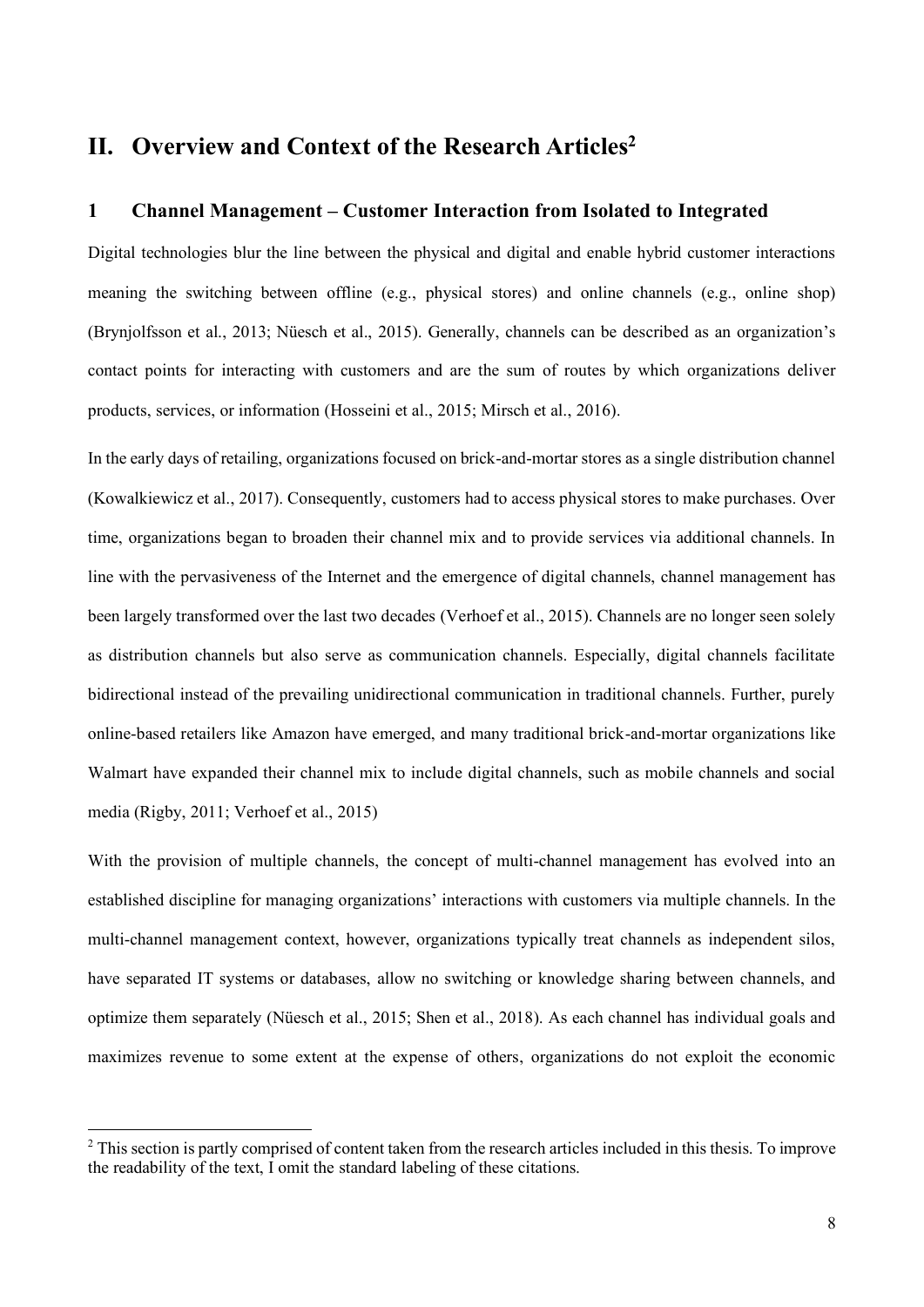potential of customer relationships in the first place (Piotrowicz & Cuthbertson, 2014; Pophal, 2015; Ye et al., 2018). From a management viewpoint, organizations are solely investigating whether or not they should add additional channels (Geyskens et al., 2002; Mirsch et al., 2016). From a customer viewpoint, this management leads to channels not being intertwined and providing inconsistent customer experiences (e.g., prices or promotions). Thus, customers' intention of using different channels simultaneously and seamlessly is not possible (Beck & Rygl, 2015; Gu & Tayi, 2017; Juaneda-Ayensa et al., 2016).

Hence, channel management should instead remove the barriers between channels by coordinating the processes and technologies across them. Further, customers are changing the way they collect and evaluate information, how they make decisions, and how they interact with organizations in the digital age (Brynjolfsson et al., 2013; Klaus, 2013; van Bruggen et al., 2010). In fact, customers' willingness to follow organization-defined purchase decision processes has decreased significantly and has turned into nonsequential customer journeys (Barwitz & Maas, 2016; Nüesch et al., 2015). Building on these considerations, omni-channel management developed from multi-channel management attempts to consider all channels, customers' channel preferences, and channel dependencies in a holistic and integrated manner from both the customers' and organization's viewpoint (Beck & Rygl, 2015; Nüesch et al., 2015; Ye et al., 2018). As such, Verhoef et al. (2015) define omni-channel management as "*the synergetic management of the numerous available channels and customer touchpoints in such a way that the customer experience across channels and the performance over channels is optimized*" (Verhoef et al., 2015, p. 176). From a management viewpoint, organizations minimize channel competition and maximize channel synergies by having a central database (e.g., for customers, pricing, and inventory data), integrating IT systems as well as logistics across channels, and consistently sharing knowledge (Beck & Rygl, 2015). From a customer viewpoint, customers can interchangeably and seamlessly use and switch among channels during their search and purchase process without any information loss or reiteration (Piotrowicz & Cuthbertson, 2014; Shen et al., 2018; Verhoef et al., 2015). However, the transition from multi-channel to omni-channel is a gradual process, and other terms such as cross-channel (i.e., "*the possibility for a consumer to switch between certain, but not between all, available channels*" (Mirsch et al., 2016, p. 6)) refer to intermediate forms on this continuum. Because of a lack of methodical guidance in implementing omni-channel management, many organizations still struggle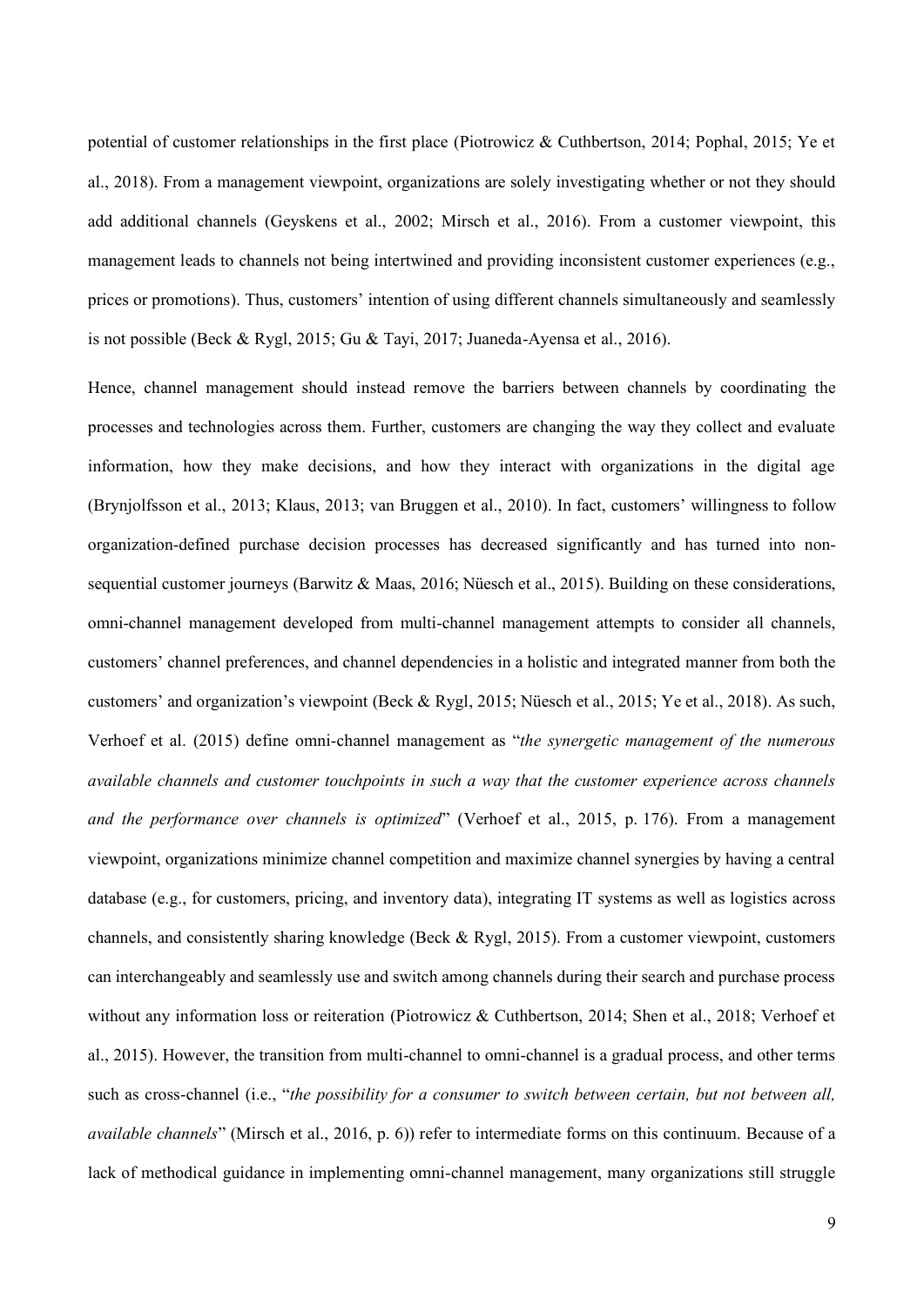with their efforts (Verhoef et al., 2015). Thus, a key challenge is managing customer behavior across channels by implementing an appropriate omni-channel strategy (Pophal, 2015).

Research Article #1 addresses this challenge by proposing the following research question: How can organizations determine which channels they should offer for various purchase decision process steps when considering non-sequential customer journeys in an omni-channel environment? To answer this research question, the article builds on prescriptive knowledge guiding organizations in the valuation and selection of an appropriate omni-channel strategy. The underlying economic decision model recommends the omnichannel strategy with the highest contribution to an organization's long-term firm value by applying the principles of value-based management as an accepted paradigm of corporate decision-making. Thereby, the decision model accounts for non-sequential customer journeys covering all steps of the purchase decision process, the omni-channel environment with offline and online channels, and the possibility to open or close channels for distinct steps. Further, the model incorporates customers' channel preferences and customer churn due to enforced channel switching. To do so, the decision model comprises two central components: a customer journey analysis and an investment analysis component (see Figure 2). In the customer journey analysis, the decision model builds on Markov chains to model customer journeys based on input parameters such as the structure of the purchase decision process, available channels, and customers' channel preferences. In the investment analysis, the decision model determines the value contribution of omni-channel strategies reflecting the increased or decreased economic effect compared to the organization's current strategy. In that way, the decision model builds on the output of the customer journey analysis and input parameters such as customer demand and cash flows.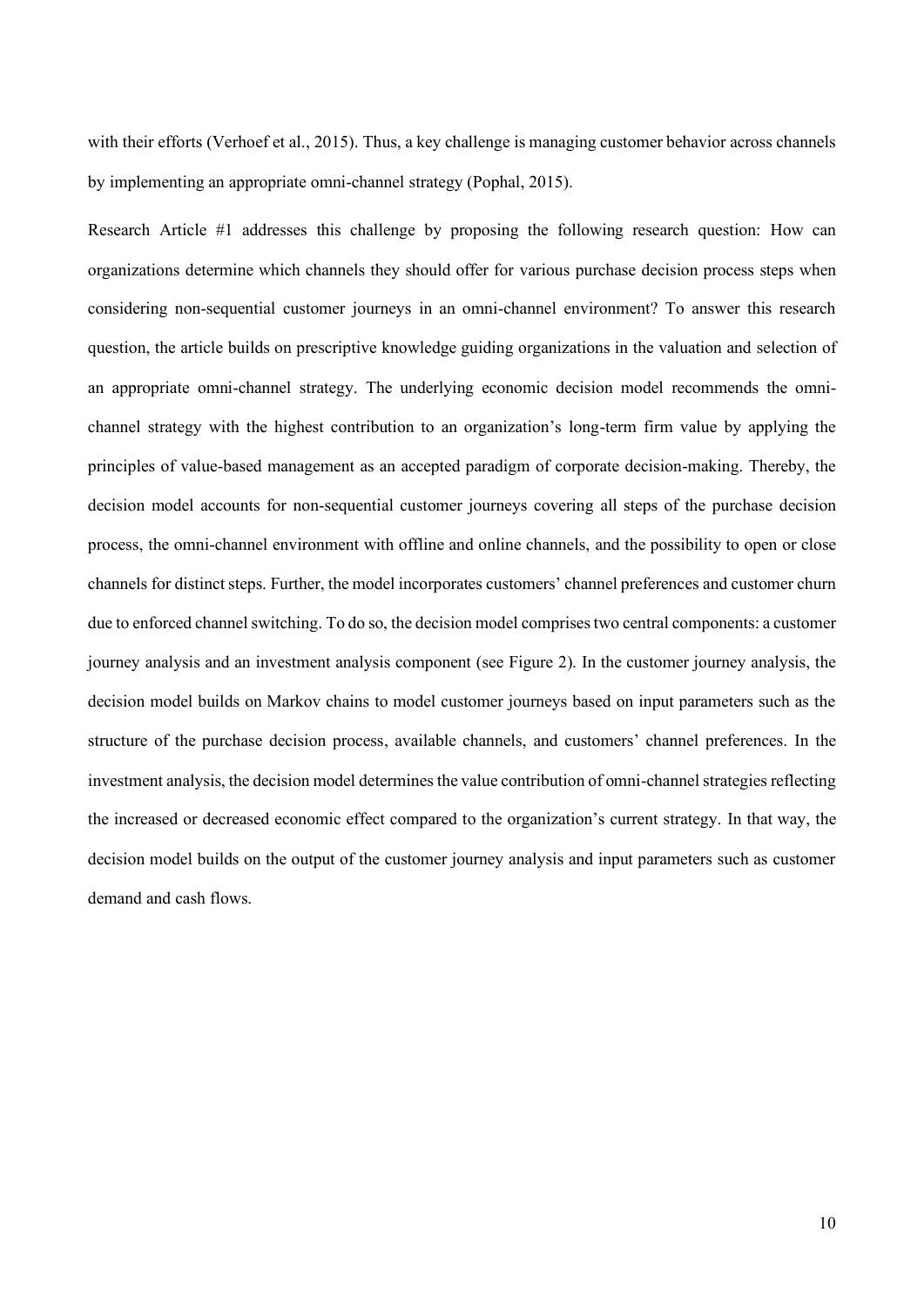

**Figure 2.** Structure of the decision model for a distinct new omni-channel strategy

To demonstrate the applicability and usefulness of the decision model, the authors applied and validated the decision model based on real-world data from a German bank. Thereby, they specifically investigated the bank's omni-channel strategy for its construction financing service consisting of seven process steps. Some of these process steps are mandatory or can be repeated by customers. Currently, three channels (e.g., 'Agency', 'Online', and 'Brochures') enable the process steps of the construction financing service. The bank's strategy is to reach as many customers as possible, so diverse channels are offered. The bank plans to extend the channel mix by adding an 'Online for standards' which automatically processes contracts. In addition, a 'Telephone' and a 'Video' channel should offer customers new ways of interacting with the bank. The new channels have different characteristics depending on whether customers contract personally with an agency, whether an interaction is IT-based, and whether an interaction is one-way or two-way. Due to these characteristics, not all channels support all process steps. Thus, in this case, the decision model aims to investigate the usefulness of the new channels and define which process steps should be supported by which new channel.

Following the bank's strategy and the objective function of the decision model, the authors aim to identify the omni-channel strategy with the highest value contribution to the bank's long-term firm value. Determining the optimal omni-channel strategy is complex, as it requires a complete enumeration of all possible omni-channel strategies. In this case, the authors had to calculate the value contribution of 16,384 omni-channel strategies. Thus, they implemented a software prototype to do this task. Following the optimized omni-channel strategy,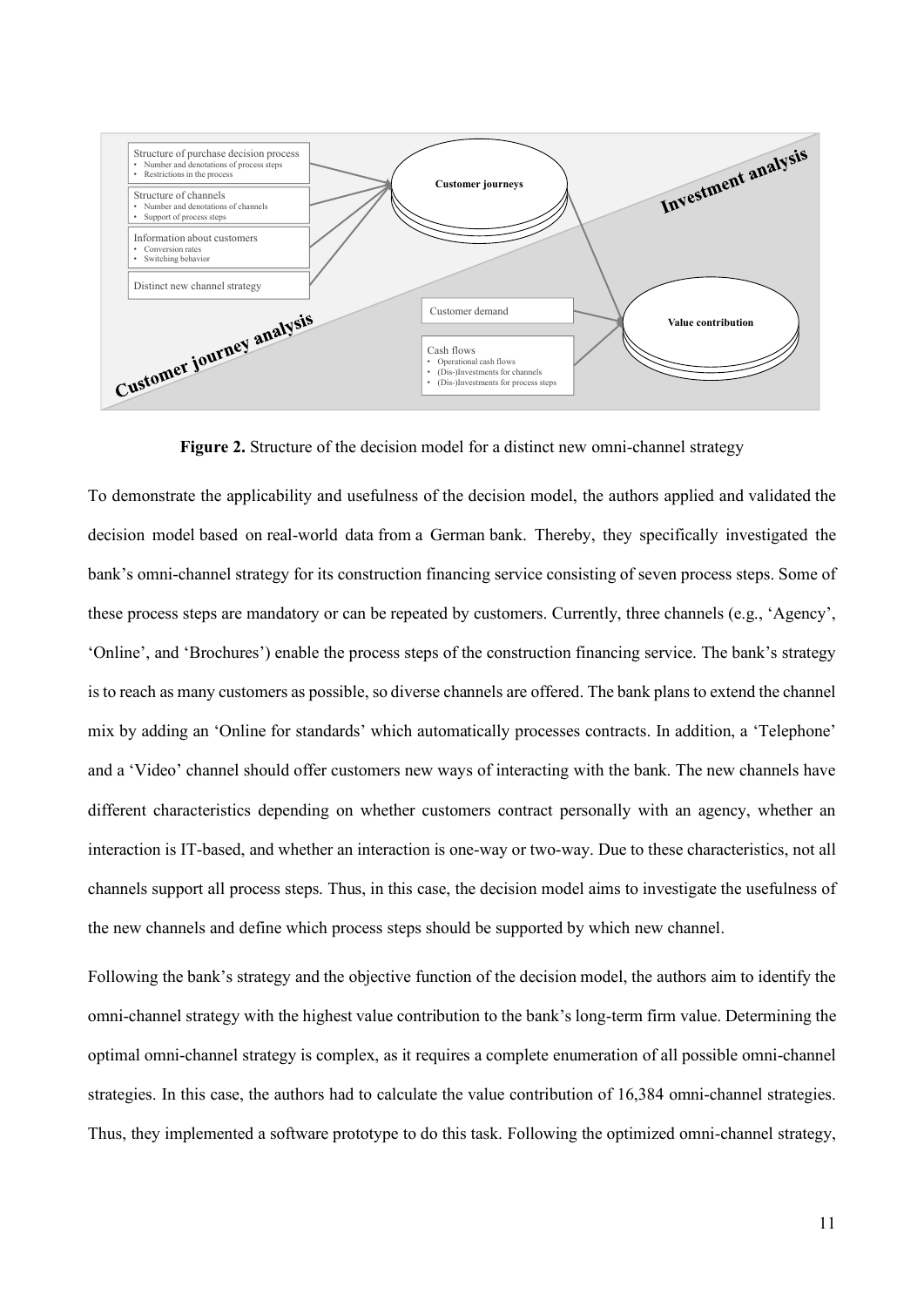the bank is advised to additionally open the 'Online for standards' and the 'Telephone' channel solely for distinct process steps (see Figure 3).



**Figure 3**. Omni-channel environment after implementing the optimal omni-channel strategy

The results demonstrate that changing one's omni-channel strategy is not an either-or decision about opening or closing one or more channels. Instead, it is a matter of consciously considering how customers will behave in the event of adjustments. In addition to providing interpretable and actionable results, the decision model forces the management team of the bank to think about complex customer behavior in terms of non-sequential customer journeys, channel dependencies that influence customers' switching behavior, and the various cash flow effects associated with changing an organization's omni-channel strategy. In sum, this article provides well-founded guidance on determining an appropriate omni-channel strategy for a distinct organization by taking a holistic perspective.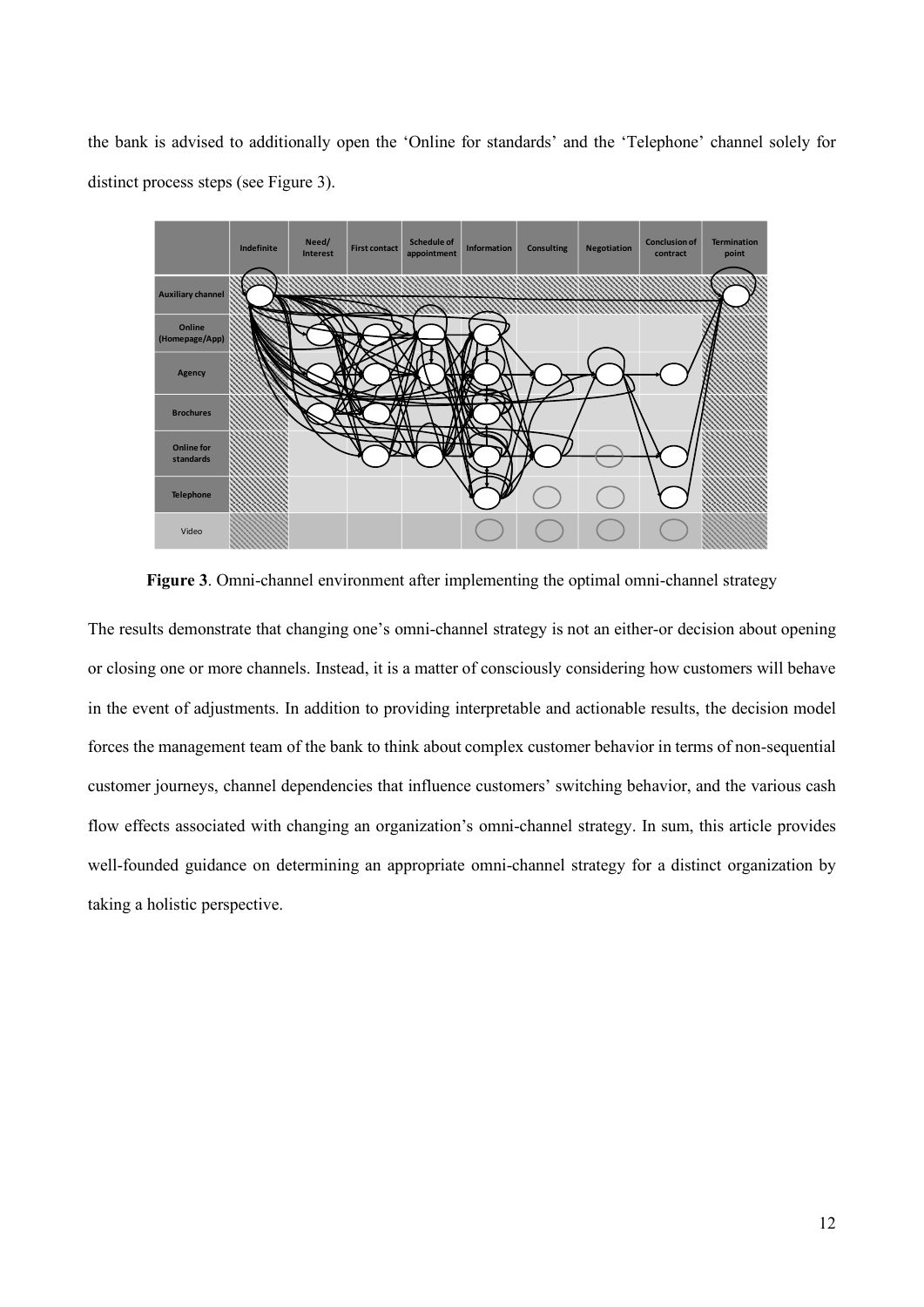#### <span id="page-18-0"></span>**2 Service Management – Customer Interaction from Reactive to Proactive**

Service is an interdisciplinary concept that occurs in diverse contexts. Hence, no single definition has been accepted (Alter, 2012; Rai & Sambamurthy, 2006; Spohrer & Maglio, 2010). Most definitions hold that service involves at least two entities with different roles (e.g., service provider and customer) which apply and integrate resources in an interactive and collaborative process to co-create value for mutual benefit (Peters et al., 2016; Vargo & Lusch, 2016). Further, service research distinguishes between operand and operant resources. While operand resources are "passive" resources on which an act needs to be performed to produce an effect, operant resources are "active" resources employed to act on or in concert with other resources to co-create value (Vargo & Lusch, 2004). Resources can be social, material, or a mixture of both (Leonardi, 2013). IT enables a new perspective on resources, e.g., by extending the scope and functioning of services. One example is smart products equipped with sensors, actuators, computing logic, and communication technology. Smart products extend traditional ideas of material agency which only account for the way objects act when humans provoke it (Leonardi, 2013). In addition, individuals are sociomaterially entangled with IT-enabled resources (e.g., smart phones), which serve as intermediaries between humans and other material resources (Oberländer et al., 2018). While smart products are physical intermediaries, software components are digital intermediaries. Both types enable harnessing customer data and processing data from the customers' environment (i.e., contextual data) (Hammer et al., 2015; Leyer et al., 2017). These advances due to digital technologies (e.g., mobile computing, the Internet of Things, or AI) offer a new perspective on resources, enabling novel ways of value co-creation and interactions between organizations and customers (Barrett et al., 2015; Böhmann et al., 2004). Thus, the nature of service and its delivery has changed over the last decade, and novel service forms were brought to life, such as digital, smart, or proactive services.

Digital services are arranged through digital transactions and represent the application of digital competencies for the benefit of another entity (e.g., customer) or the entity itself (Beverungen et al., 2017; Beverungen, Müller, et al., 2019; Vargo & Lusch, 2007). Further, they make capabilities available to others using information technology and thus encourage value co-creation (Beverungen et al., 2017). However, customers cannot participate in digital services unaided by IT (Williams et al., 2008). Although digital services may also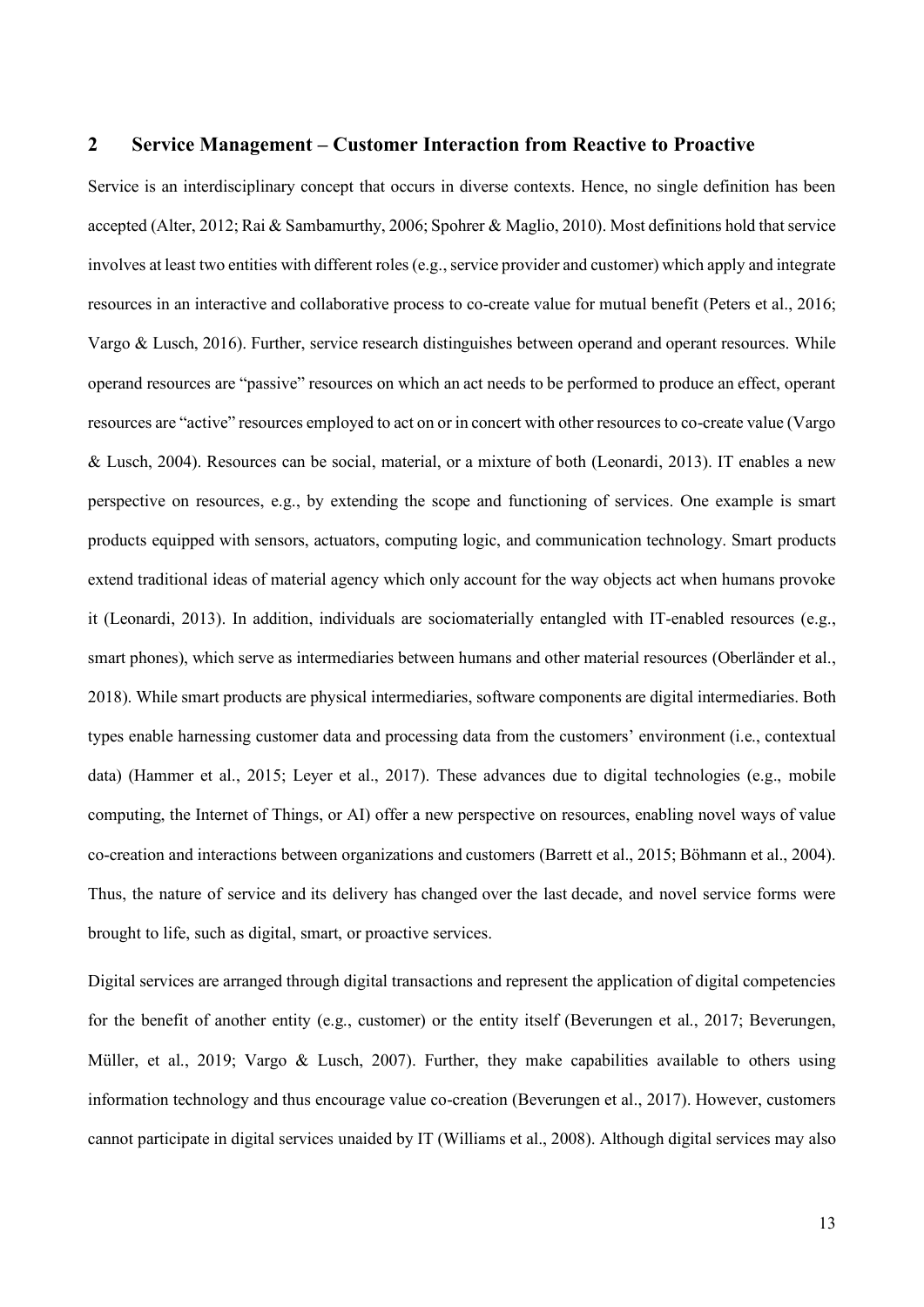include physical aspects (e.g., physical delivery of an online order), they have primarily digital properties as they exclusively exist and operate in a digital environment where they collect and analyze data involving low human intervention (Beverungen, Müller, et al., 2019; European Commission, 2017). When defining digital services, the definition can be built on Williams et al. (2008), postulating that a digital service is "*an activity or benefit that one party can give to another, that is, provided by a digital transaction*" (Williams et al., 2008, p. 507).

In the last decade, IT advances have changed the nature of service in such a way that digital services are penetrating the physical world and evolving into smart services where the boundaries between the digital and physical worlds are blurring (Barrett et al., 2015; Beverungen, Breidbach, et al., 2019). Therefore, smart services were initially interpreted as digital services delivered through smart products (Beverungen, Breidbach, et al., 2019; Fischer et al., 2020). However, due to the influence of technology, availability of heterogeneous data sources, and data analytics capabilities, smart services evolved further from a physical product-dominated economy to a software and service-controlled economy (Li et al., 2020). Thereby, data usage was initially used only for transactional purposes (i.e., collection, exchange, and storage) but then evolved to use for analytical purposes (i.e., descriptive, diagnostic, predictive, and prescriptive) (Huber et al., 2019; Want et al., 2015). Based on the analytical data usages capabilities, smart services can be further equipped with basic self-x capabilities (e.g., self-monitoring and self-diagnosis) as well as with extended self x-capabilities (e.g., selfoptimization, self-configuration, and self-learning) (Beverungen, Müller, et al., 2019; National Science Foundation, 2014). These capabilities enable an entirely new set of service functions. Accordingly, Porter and Heppelmann (2014) differentiate smart services by their capabilities and group them in the stages Monitoring, Control, Optimization, and Autonomy, whereby each stage builds on the preceding one. Against this background, several smart service definitions exist, dependent on their capabilities. To give an overview, Figure 4 displays the evolution of smart services following Porter and Heppelmann (2014).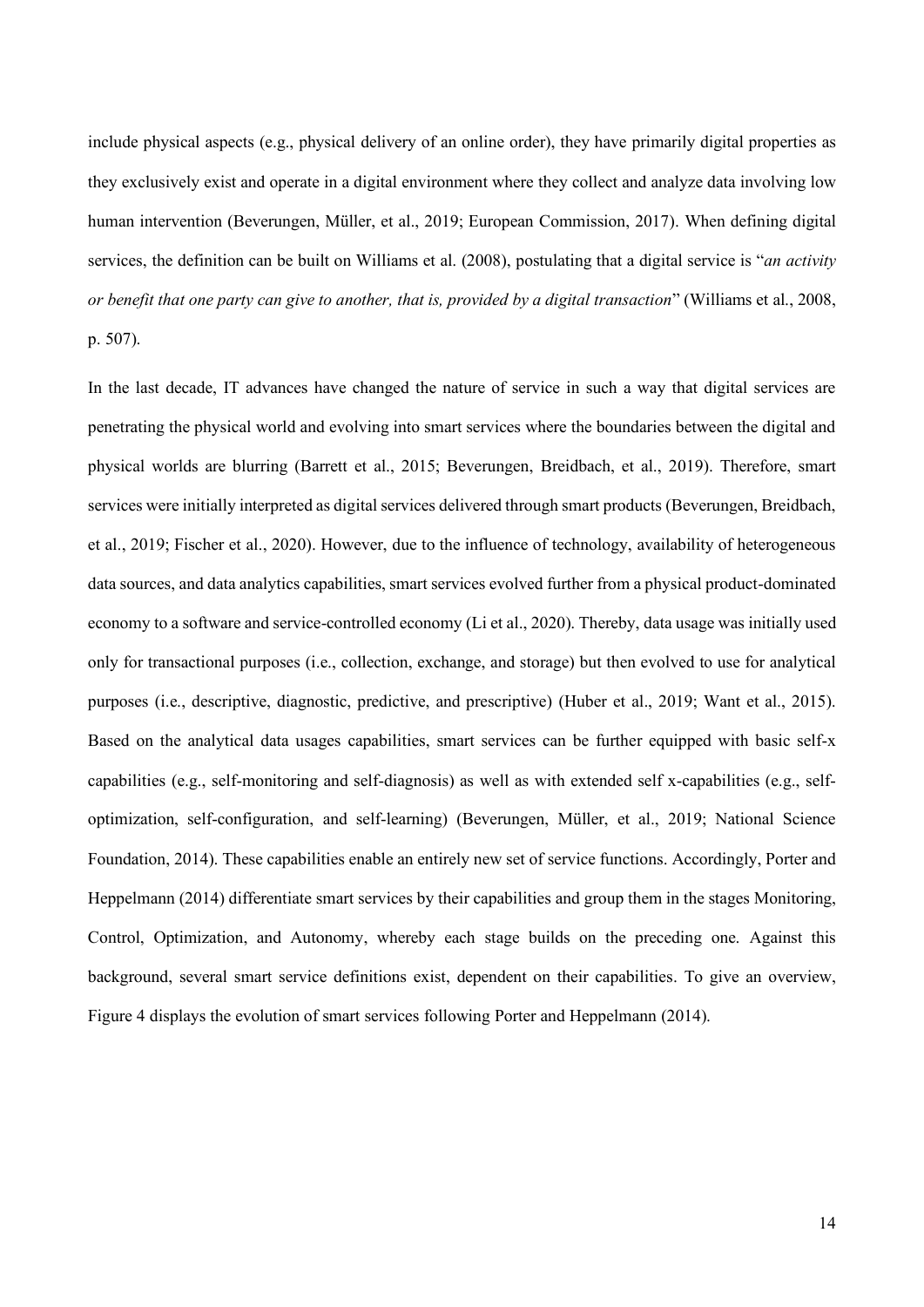|          |                                  | <b>Definition</b>                                                                                                                                                                                                                                                                           | <b>Fundamental properties</b>                                                                                               |   | References                                                                                                     |                                       |                                                                                                |
|----------|----------------------------------|---------------------------------------------------------------------------------------------------------------------------------------------------------------------------------------------------------------------------------------------------------------------------------------------|-----------------------------------------------------------------------------------------------------------------------------|---|----------------------------------------------------------------------------------------------------------------|---------------------------------------|------------------------------------------------------------------------------------------------|
|          | $\infty$<br>Monitoring<br>ontrol | Smart services are services delivered to or<br>through intelligent products that feature<br>awareness and connectivity and resulted in<br>benefits such as cost reductions, increased<br>flexibility, increased access,<br>and time savings.                                                | Smart products<br>Awareness<br>Connectivity<br>٠<br>Preemptive<br>$\bullet$<br>Basic self-x capabilities                    | ٠ | Allmendinger and<br>Lombreglia (2005)                                                                          | Physical product dominated<br>economy | Technology (e.g., IoT,<br>sensors, and                                                         |
|          | Optimization                     | Smart services can be defined as services<br>tailored to specific customer needs with the<br>help of data and intelligent processing. It<br>requires a deep understanding of customers and •<br>their particular contexts of use and an<br>intelligent processing of these emergent data.   | Dynamic adaptation<br>Decision making<br>$\bullet$<br>Ecosystem integration<br>Preemptive<br>Extended self-x capabilities • |   | Fleischer et al. (2014)<br>Medina-Borja (2015)<br>Porter and Heppelmann<br>(2014)<br>Wuenderlich et al. (2015) |                                       | smartphones)<br>Data sources<br>Analytical-basic data<br>usage<br>Artificial Intelligence      |
| Services | Autonomy                         | Smart services are personalized and pro-active<br>services that are enabled by the integrated<br>technology and intelligent use of data that can<br>anticipate and fulfill customer needs at specific •<br>times and/or locations based on changing<br>customer feedback and circumstances. | Analytical-extended data<br>usage<br>Proactive<br>$\bullet$<br>Autonomous capabilities                                      |   | Beverungen et al. (2019)<br>Fischer et al. (2020)<br>Kabadayi et al. (2019)<br>Paukstadt et al. (2019)         |                                       | Machine learning<br>Real-time<br>synchronization<br>Software and service-controlled<br>economy |

**Figure 4.** Evolution of smart services

In the stage Monitoring and Control, smart services are services delivered to or through intelligent products enabling monitoring of a product's condition and operation through sensors and thus creating awareness (Porter & Heppelmann, 2014). Based on the data and basic self-x capabilities, smart services can alert customers in the case of changes in circumstances or performance (Allmendinger & Lombreglia, 2005). These findings can improve the design by reducing overengineering or segmenting the market by analyzing customers' usage patterns. Further, smart services can control the connected product through algorithms due to specified changes in condition or environment. In return, the controlling function allows the customization of product performance or the personalization of interaction with the product (Porter & Heppelmann, 2014). In doing so, the underlying rationale of the smart services' action is preemptive, meaning that actions are based upon hard field intelligence to avert an undesirable event (Allmendinger & Lombreglia, 2005). Overall, smart services can help deliver benefits such as cost reductions, increased flexibility, increased access, and time savings (Allmendinger & Lombreglia, 2005; Porter & Heppelmann, 2014). and the stage of the method of the smart services of a propose on the stage of the stage of the stage Musik increases on the stage of the stage of the stage of the stage of the stage of the stage of the stage of the stage

In the stage Optimization, smart service builds on the previously mentioned capabilities and allows organizations to optimize product performance in numerous ways (Porter & Heppelmann, 2014). Integrated technology facilitates and extends customer data processing and involves data from the customers' environment to tailor services to specific customer needs (Hammer et al., 2015; Kabadayi et al., 2019; Leyer et al., 2017). It requires a deep understanding of customers and their particular contexts as well as dynamic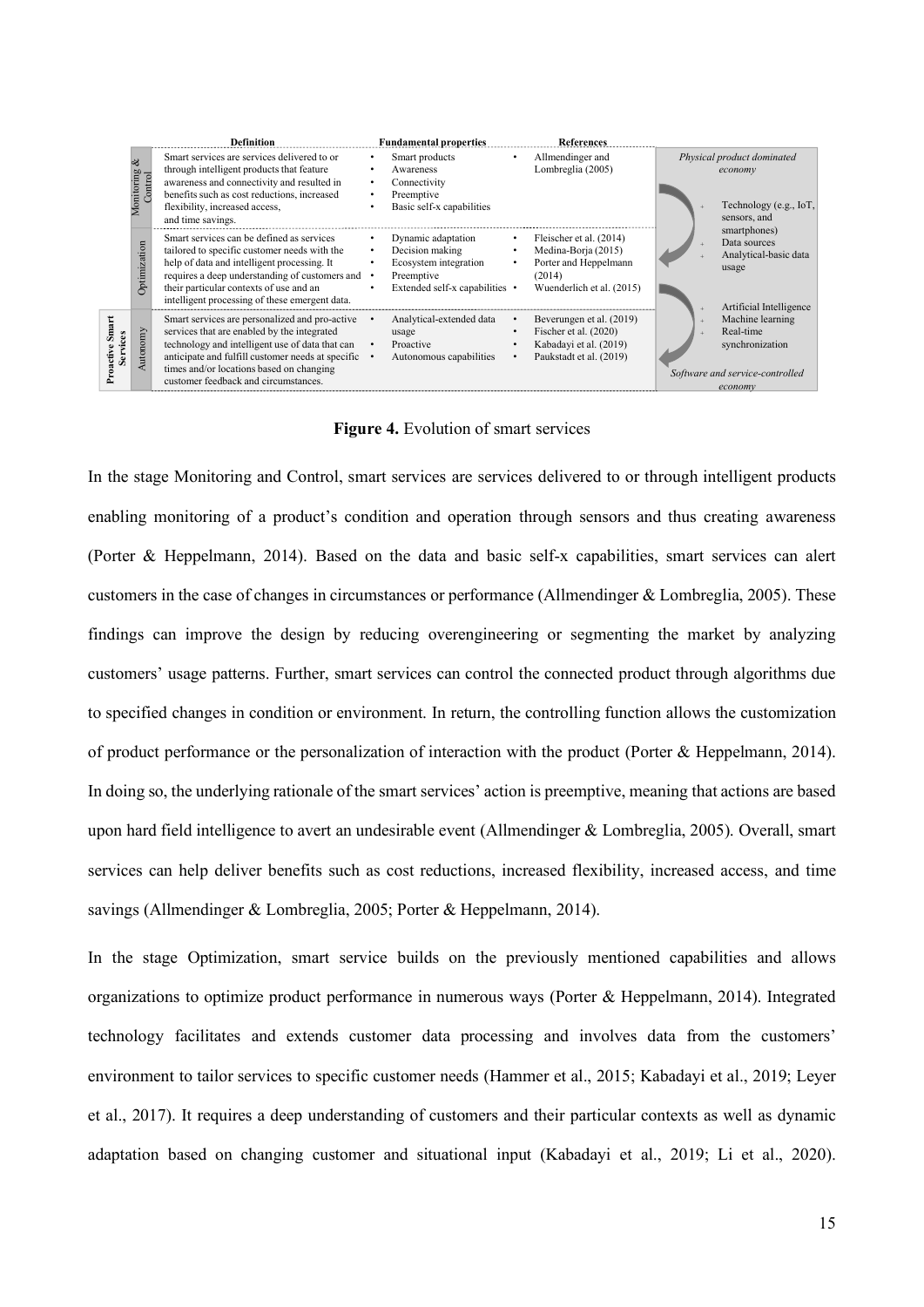Adaptability encompasses a set of activities aiming to improve customer satisfaction by offering and enabling opportunities for co-creation (Kabadayi et al., 2019). Further, smart services learn from customer feedback (Porter & Heppelmann, 2014). Based on this closer relationship with the customer, smart services can make decisions enabled by extended data analysis and self-x capabilities (Barile & Polese, 2010; National Science Foundation, 2014). Besides, smart services can be integrated into ecosystems of other services via smart products to exchange information or to cooperate to benefit the value proposition towards the customers (Clarke, 2016; Wuenderlich et al., 2013; H. Yang et al., 2017).

In the stage Autonomy, smart services are highly personalized by adapting to changing customer preferences and circumstances. The goal is to anticipate and fulfill customers' needs based on specific trigger events (Kabadayi et al., 2019). Triggers refer to internal and external stimuli identified through the continuous analysis of customers' activities and data that initiate a service-related action (Leyer et al., 2017). These trigger events can be of any nature and are not bound to specific times or locations (Kabadayi et al., 2019). Thereby, the underlying rationale changes from preemptive to proactive (e.g., actions are based on predicting future desires that customers do not even realize they might enjoy or to solve problems before they occur) and is enabled through AI, machine learning, and real-time synchronization (Allmendinger & Lombreglia, 2005; Leyer & Schneider, 2019; Paukstadt et al., 2019). The proactivity and anticipatory component enable smart services to act with little or no input from the customer or the service provider (Kabadayi et al., 2019). Accordingly, the interaction between the customer and the organization changes from reactive to proactive as smart service always makes the first move, known as the "push"- rationale (Leyer et al., 2017). Thus, smart services not only predict future needs, they also seamlessly provide decision support just-in-time, assist in the execution of a decision, or even decide and act on behalf of the customer (Leyer et al., 2017).

Against this background, proactive services do not represent a new service type but are a subgroup of either smart or digital services describing the highest evolution stage of these types. Thereby, proactive services build on the properties of existing digital and smart services but differentiate themselves by the fundamental properties' proactivity (e.g., "push"- rationale) and autonomy. The remarkable thing about proactive services is not that they identify trigger events based on different sources of personal data (e.g., needs, preferences, or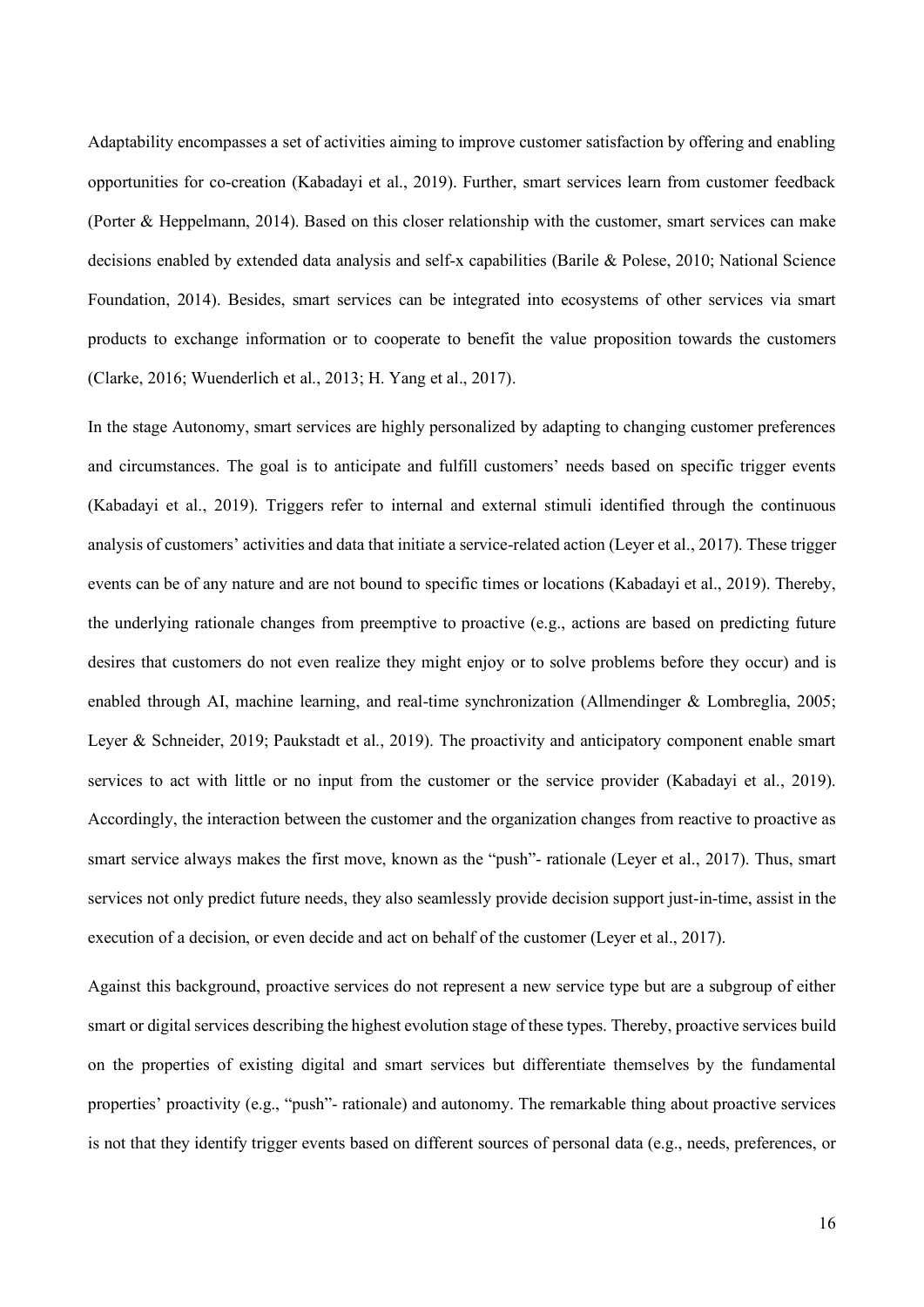life events) and contextual data (e.g., circumstances, locations), but that they also derive information from everyday routines (Leyer et al., 2017). According to the heterogeneous data sources and the autonomous capabilities, customers have to configure proactive services before the first usage by determining the use of data sources, the purposes of data usage, and the scope of action (Lee et al., 2012). As a result, three different archetypes of proactive services exist depending on the degree of autonomy: recommender (e.g., suggesting a product based on previous purchases and preferences), assistant (e.g., supporting the customer in the execution of an order, payment, or delivery), and autopilot (e.g., deciding on behalf of the customer).

In practice, organizations and customers already use proactive services. Organizations, for example, rely on data collection and pre-processing to detect faults or upcoming maintenance work on machines at an early stage, thus minimizing downtimes and optimizing resource management. Customers already receive personalized recommendations representing a low maturity level of proactive services. However, proactive services with a high maturity level (e.g., archetype autopilot) have not yet materialized. Further, literature on proactive services, especially in the business-to-consumer context, is still low on theoretical insights. Academic articles have recently developed a proactive mobile recommendation system (Woerndl et al., 2011), identified characteristics to become a proactive organization (Kowalkiewicz et al., 2016), or investigated the acceptance of proactive services (Leyer et al., 2017). In sum, a comprehensive overview of relevant characteristics acquiring a profound understanding, differentiating proactive services, and helping to create a value proposition is still missing. Thus, Research Article #2 addresses this gap by proposing the following research question: What are the differentiating characteristics of proactive services in the business-to-consumer context? To answer the research question, the authors propose a literature-based and empirically validated multi-layer taxonomy. In that way, the authors follow a three-phased approach.

In the first phase, the authors collected relevant data about proactive services through a structured literature review of the top information system (IS) journals, major IS conferences, and practitioner-oriented journals. By applying the guidelines of Webster and Watson (2002) and vom Brocke et al. (2015), the literature review initially identified 426 academic articles. On this basis, the authors screened these articles' abstracts and excluded contributions that did not explicitly discuss the proactive service phenomena or service-related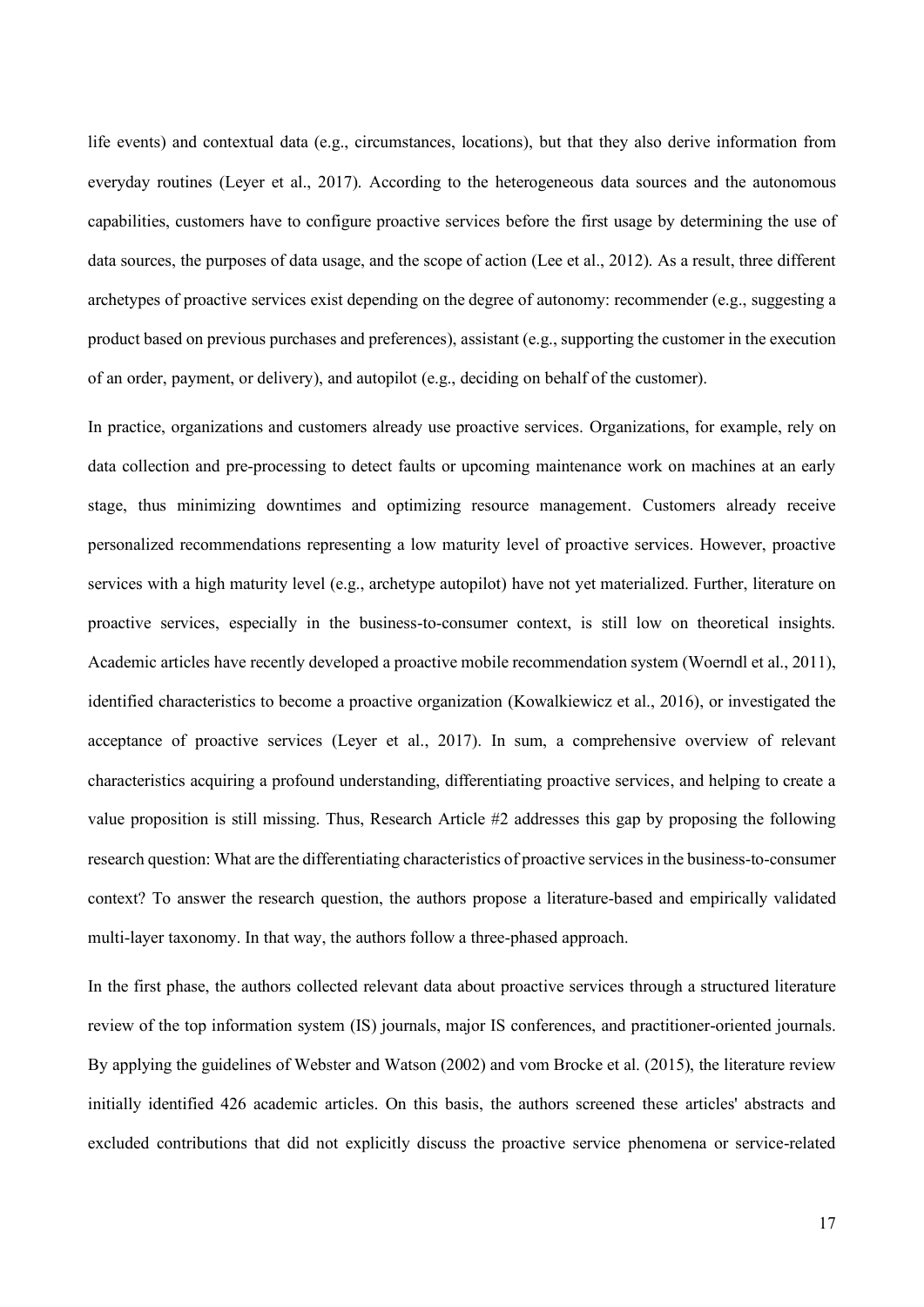aspects of proactivity, present a service taxonomy, or report real-world examples of proactive services. In the end, the analysis yielded 45 examples of proactive services and 37 academic articles. In the second phase, the authors developed the taxonomy in three iterations following the well-established method by Nickerson et al. (2013). Thereby, the input from the first phase is used to deductively (i.e., starting from the academic articles) and inductively (i.e., starting from the examples of proactive services) develop the taxonomy for both researchers and practitioners. Overall, a meta-characteristic (e.g., the differentiating characteristics of proactive services related to consumer, data, and interaction in the business-to-consumer context) guides the development process from the beginning, and predefined subjective and objective ending conditions terminate the iterative method. In the third phase, the authors demonstrated and evaluated the taxonomy in terms of understandability and applicability by illustrating proactive service scenarios and semi-structured interviews with experts. The fulfillment of both evaluation criteria is a prerequisite for a taxonomy's usefulness. Within three illustrative scenarios, the authors described, classified, and analyzed the proactive service phenomenon as well as the commonalities and differences along with the taxonomy. The seven expert interviews confirm the fulfillment of the evaluation criteria. Additionally, the interviews yielded further outcomes resulting in taxonomy operations (e.g., renaming or swapping characteristics and dimensions), a targeted refinement of the descriptions of characteristics and dimensions, and slight revisions of the three illustrative proactive service example scenarios.

The execution of all three phases finally leads to a proactive service taxonomy comprising nine dimensions and 23 characteristics along with the three layers: consumer, data, and interaction. Thereby, the dimensions are either exclusive (i.e., only one characteristic of the dimension can be observed for a specific proactive service) or non-exclusive (i.e., more than one characteristic can be observed for a specific proactive service at the same time). Exclusive characteristics follow an ordinal scale and are arranged accordingly. The final taxonomy is displayed in Table 1 and does not include constitutive characteristics like the "push"-rationale, as these characteristics are a prerequisite for every proactive service.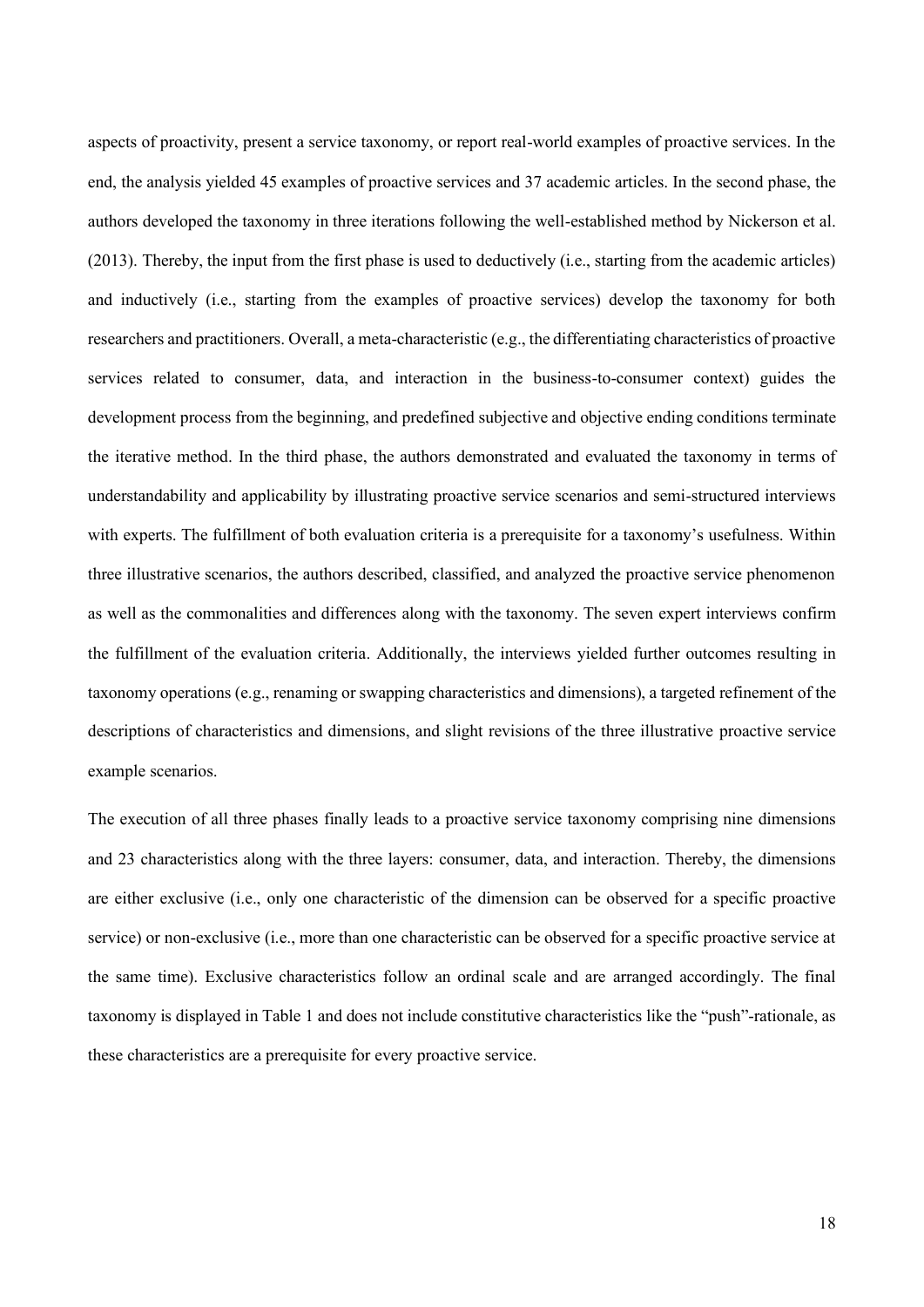| Layer       | <b>Dimension</b> | <b>Characteristics</b>                        |           |                    |               |                                             | <b>Exclusivity</b> |
|-------------|------------------|-----------------------------------------------|-----------|--------------------|---------------|---------------------------------------------|--------------------|
| Consumer    | Consumer Relief  | Consideration<br>Consideration<br>& Enactment |           |                    |               | Consideration.<br>Decision $&$<br>Enactment | Exclusive          |
|             | Consumer Benefit | Time                                          | Money     |                    | Flexibility   | Quality                                     | Non-exclusive      |
|             | Consumer Risk    | Limited                                       |           | Substantial        | Exclusive     |                                             |                    |
|             | Data Source      | Personal Data                                 |           |                    |               | Contextual Data                             | Non-exclusive      |
| Data        | Data Analysis    | <b>Basic</b>                                  |           |                    | Extended      |                                             | Exclusive          |
|             | <b>Smartness</b> | Self-Controlled                               |           |                    | Self-Learning | Exclusive                                   |                    |
|             | Trigger          | Time                                          | Location  |                    | Social        | Event                                       | Non-exclusive      |
| Interaction | Representation   | Digital                                       |           | Digital & Physical |               | Exclusive                                   |                    |
|             | Integration      | Stand-Alone                                   | Ecosystem |                    |               | Exclusive                                   |                    |

**Table 1.** Taxonomy of proactive services

With the help of the taxonomy, organizations can identify new configurations, reveal 'blind spots,' cluster frequent configurations, and develop existing services into proactive ones. Thus, the taxonomy provides a profound understanding of proactive services and un-black boxes hype topics transparently by balancing benefits, required inputs, and the inherent risks. From a theoretical perspective, the taxonomy is among the first steps to conceptualizing proactive services and is the basis for further theoretical work.

The taxonomy enables both researchers and practitioners a better understanding of proactive services. However, it offers little guidance for the design of proactive services due to the missing prioritization of features from a customer's point of view. When designing services, organizations should generally ensure that they aim for higher customer satisfaction, which leads to greater economic success for the organization. In doing so, it is important to consider that the classification of service features based on customer satisfaction is likely to vary depending on the customer's personality traits. Therefore, it is challenging to understand the influence of personality traits in order to achieve higher customer satisfaction with a service design. Thus, Research Article #3 builds on Research Article #2 and addresses the following research question: How do customers assess the features of proactive services? To answer the research question, the authors assess customer perception of the features, incorporate a prioritization of the features, and determine the potential moderating effect of customer personality traits on customer satisfaction. Therefore, they used a methodological combination of the Kano model, self-stated importance method, and the Five Factor model.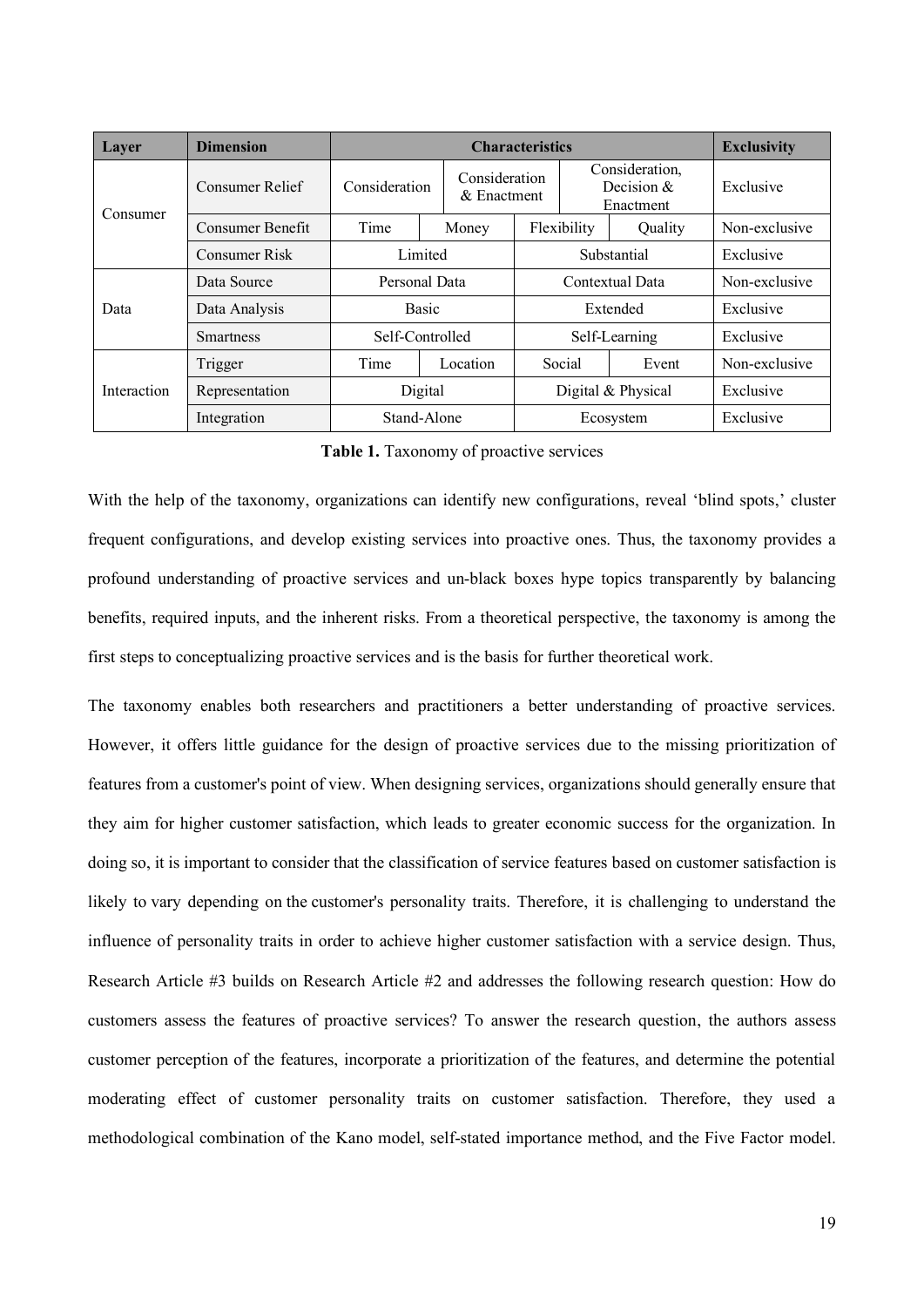To the best of their knowledge, this study is the first to investigate customer satisfaction in the context of proactive services by using a design-oriented approach that explicitly considers the features of the services and customers' personality traits.

In that way, the underlying research method is divided into three steps. First, the authors developed items for every questionnaire (i.e., Kano model, self-stated importance, Five Factor model). Second, they implemented and conducted a survey to measure all items. Third, they evaluated the survey responses by initially analyzing each questionnaire separately, followed by the combination of the questionnaire for an integrated analysis. Thereby, they divided the sample into five segments by using the Five Factor model. Every segment expresses the most prevalent personality trait of one customer. Afterward, they applied the Kano model and calculated the self-stated importance of every feature in each segment. The comparison of the results with and without segmentation analyzes whether personality traits influence customer satisfaction by implementing individual features of proactive services.

In the first step, the authors converted every taxonomy characteristic into a Kano item. The Kano model describes customer satisfaction based on the degree of implementation or availability of products or service features in relation to customer expectations (Kano et al., 1984; Matzler et al., 1996). Thereby a feature can be classified into five qualities (e.g., attractive, one-dimensional, must-be, indifferent, reverse) to guide the service design of proactive services. Customers do not expect features classified as attractive, thus having a substantial impact on customer satisfaction but which do not lead to dissatisfaction if the features are not implemented. Features classified as one-dimensional have a linear impact on customer satisfaction – both when implemented (satisfaction) and not (dissatisfaction). Customers reject reverse qualities, thus having an impact both when implemented (dissatisfaction) and not (satisfaction). Finally, must-be qualities are a necessary evil and do not increase satisfaction if implemented but will decrease satisfaction if not implemented. However, the classification power based on the Kano model has limits when two features cannot be implemented simultaneously for technical or financial reasons (Matzler et al., 1996). Therefore, C. C. Yang (2005) refined the Kano model by incorporating the customers' self-stated importance of features to prioritize the features. Thereby, the refined Kano model better describes whether a classification of the feature lies at the upper or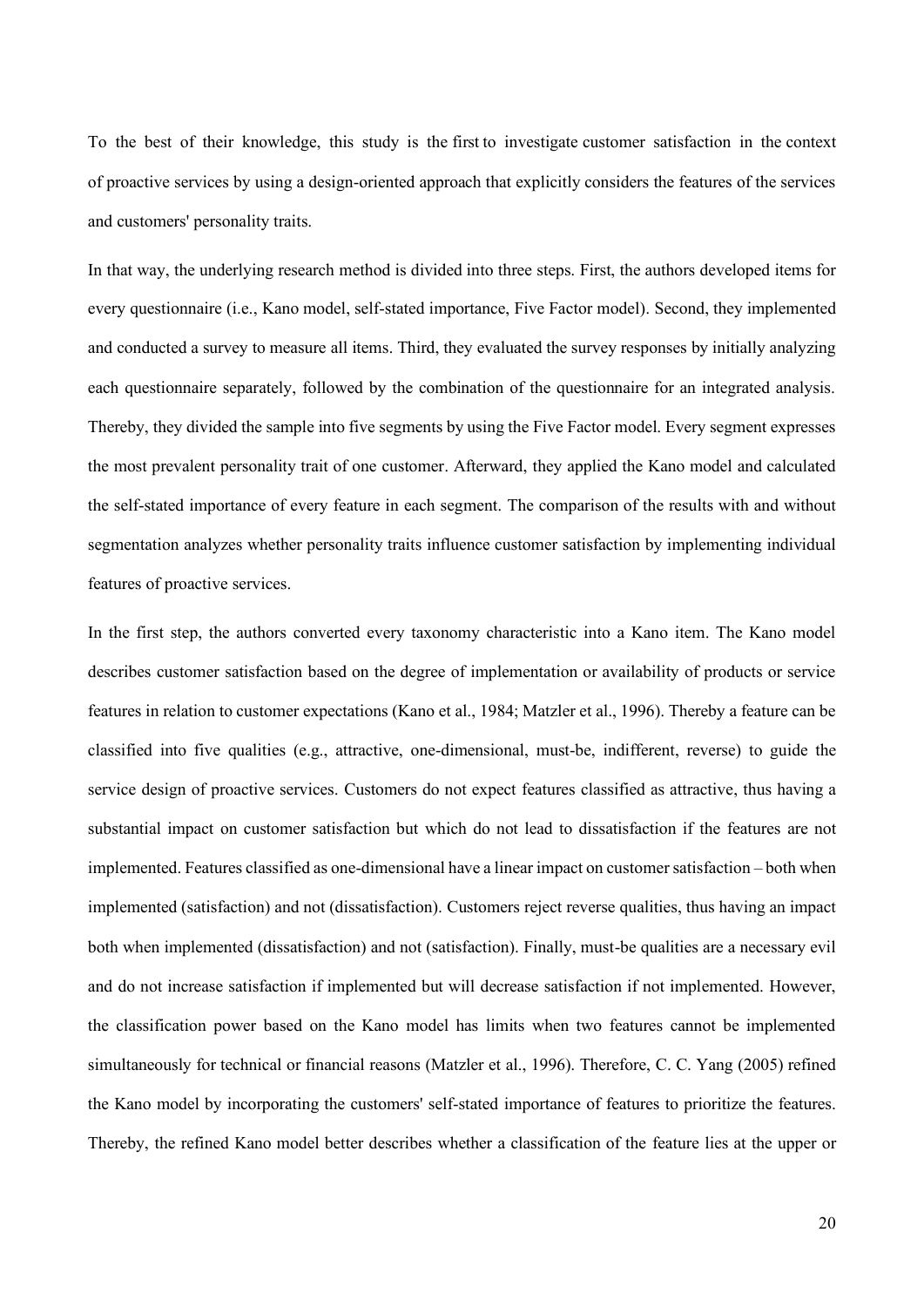lower end of the value range of a quality Thus, more precise statements are possible. Features, for example, classified as indifferent but with high importance have still the potential to satisfy customers, whereas features classified as indifferent but with low importance are considered care-free. Accordingly, the authors further developed items to measure the self-stated importance of features and applied the refined Kano model.

To measure the customers' personality traits, the authors applied the Five Factor model developed by Goldberg (1990) and Costa Jr and McCrae (1992), which comprises Agreeableness, Conscientiousness, Extraversion, Neuroticism, and Openness as underlying factors. This model is a standard method for measuring personality dimensions manifested in longitudinal and cross-observer studies (Buettner, 2016; Matzler & Renzl, 2007; McCrae & Costa Jr, 2004; Oliveira et al., 2013). A personality trait often reflects a person's preferences, motivations, and values and remains relatively stable over an entire lifetime (Buettner, 2016, 2017). For operationalization, the authors used the standard set of items provided by the NEO Five-Factor Inventory-3. This questionnaire offers a quick, reliable, and accurate measurement of the five factors.

In the second step, the authors conducted an online survey to assess the features of proactive services. The survey example is based on a smart fridge, which is a realistic example and ensures the comprehensibility of the proactive service concept: only participants who own smart kitchen appliances or buy groceries with internet-enabled devices were invited. The survey yielded 259 valid responses after conducting a pre-test.

In the third step, the authors evaluated the responses of the survey. The first analysis (e.g., application of the Kano model and the self-stated importance method) reveals that customers classified most features of proactive services as indifferent qualities. As indifferent qualities do not influence customer satisfaction, organizations cannot draw distinctive interpretations for the design of proactive services. Table 2 outlines the assignment of all features to their respective Kano model qualities sorted by descending self-stated importance.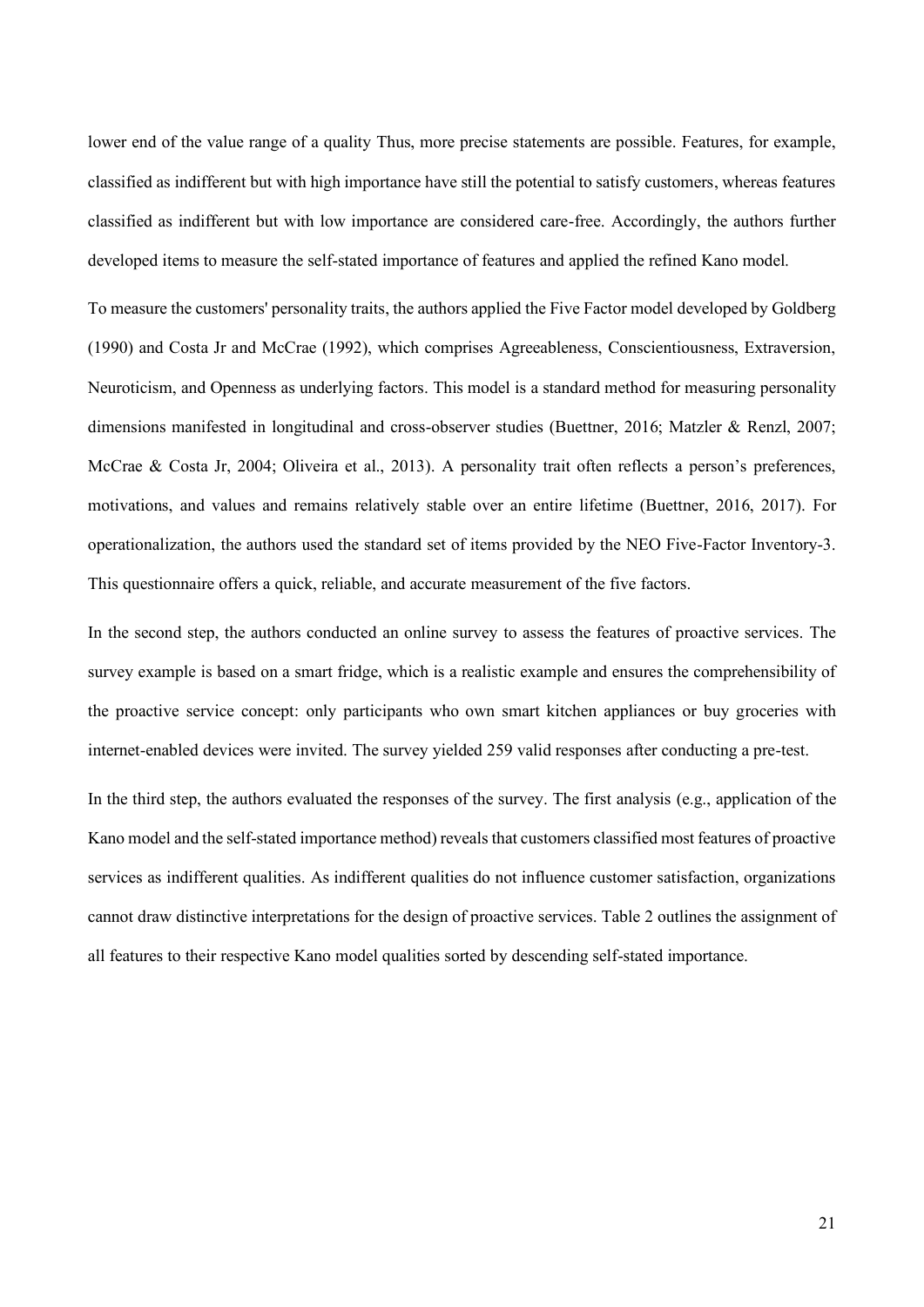|                                             | #                                                                                                                                                               | Feature                                      |                | Self-stated<br>Importance | A          | $\mathbf 0$ | М     | 1          | Q              | R     | Category<br>Strength |                 | Classification                                |
|---------------------------------------------|-----------------------------------------------------------------------------------------------------------------------------------------------------------------|----------------------------------------------|----------------|---------------------------|------------|-------------|-------|------------|----------------|-------|----------------------|-----------------|-----------------------------------------------|
|                                             |                                                                                                                                                                 |                                              | <b>Rank</b>    | Mean                      | [%]        | [%]         | [%]   | [%]        | [%]            | [%]   | [%]                  | Kano            | <b>Refined Kano</b>                           |
|                                             | F <sub>5</sub>                                                                                                                                                  | Money Benefit                                | $\mathbf{1}$   | 4.80                      | 33.2       | 32.05       | 10.42 | 21.24      | 0.39           | 2.7   | 1.16 <sup>a</sup>    | Mixed<br>(A, O) | Highly Attractive,<br>High Value-Added        |
|                                             | F1                                                                                                                                                              | Consideration                                | $\overline{2}$ | 4.71                      | 27.8       | 22.01       | 15.06 | 31.66      | 0.77           | 2.7   | 3.86 <sup>b</sup>    | А               | <b>Highly Attractive</b>                      |
|                                             | F4                                                                                                                                                              | Time Benefit                                 | 3              | 4.69                      | 43.24      | 20.85       | 9.65  | 24.32      | $\overline{a}$ | 1.93  | 18.92*               | A               | <b>Highly Attractive</b>                      |
|                                             | F8                                                                                                                                                              | More than one<br>Benefit                     | $\overline{4}$ | 4.62                      | 37.84      | 19.69       | 16.99 | 24.71      | 0.39           | 0.39  | 13.13*               | A               | <b>Highly Attractive</b>                      |
|                                             | F7                                                                                                                                                              | <b>Better Quality</b>                        | 5              | 4.61                      | 29.34      | 26.64       | 15.83 | 27.8       | $\overline{a}$ | 0.39  | 1.54 <sup>b</sup>    | А               | <b>Highly Attractive</b>                      |
| High Importance                             | F2                                                                                                                                                              | Consideration<br>& Enactment                 | 6              | 4.61                      | 26.64      | 30.5        | 18.92 | 20.08      | 0.39           | 3.47  | 3.86 <sup>a</sup>    | Mixed<br>(O, A) | High Value-Added,<br><b>Highly Attractive</b> |
|                                             | F11                                                                                                                                                             | Reversibility                                | $\tau$         | 4.52                      | 7.72       | 40.15       | 39.38 | 12.36      | $\overline{a}$ | 0.39  | $0.77$ <sup>a</sup>  | Mixed<br>(O, M) | Highly Value-Added,<br>Critical               |
|                                             | F <sub>6</sub>                                                                                                                                                  | More<br>Flexibility                          | 8              | 4.41                      | 30.89      | 16.99       | 12.74 | 37.84      | 0.39           | 1.16  | $6.95*$              | I               | Potential                                     |
|                                             | F17                                                                                                                                                             | Self-Learning<br>Ability                     | 9              | 4.19                      | 26.25      | 23.17       | 18.53 | 25.87      | 0.77           | 5.41  | 0.39 <sup>b</sup>    | A               | <b>Highly Attractive</b>                      |
|                                             | F23                                                                                                                                                             | Digital<br>Representation                    | 10             | 4.12                      | 28.57      | 23.17       | 8.88  | 37.45      | L,             | 1.93  | 8.88*                | $\mathbf I$     | Potential                                     |
|                                             | F25                                                                                                                                                             | Integration<br>into<br>Ecosystem             | 11             | 4.01                      | 27.41      | 18.53       | 8.49  | 38.22      | 0.39           | 6.95  | $10.81*$             | $\mathbf I$     | Potential                                     |
|                                             | F24                                                                                                                                                             | $\&$<br>Physical<br>Digital                  | 12             | 3.81                      | 27.41      | 20.08       | 4.63  | 45.95      | L,             | 1.93  | 18.53*               | I               | Care-free                                     |
|                                             | F20                                                                                                                                                             | Representation<br>Time Trigger               | 13             | 3.8                       | 22.39      | 9.65        | 7.34  | 54.44      | 0.77           | 5.41  | 32.05*               | I               | Care-free                                     |
|                                             |                                                                                                                                                                 | Basic<br>Data                                |                |                           |            |             |       |            |                |       |                      |                 |                                               |
|                                             | F15                                                                                                                                                             | Analysis<br>Extended Data                    | 14             | 3.77                      | 32.43      | 15.44       | 10.42 | 37.07      | 0.39           | 4.25  | 4.63 $b$             | A               | Less Attractive                               |
|                                             | F16                                                                                                                                                             | Analysis                                     | 15             | 3.73                      | 28.96      | 13.9        | 6.95  | 43.24      | L,             | 6.95  | 14.29*               | I               | Care-free                                     |
|                                             | F10                                                                                                                                                             | Limited<br><b>Customer Risk</b>              | 16             | 3.60                      | 29.34      | 13.13       | 8.88  | 38.22      | 0.39           | 10.04 | 8.88*                | $\mathbf I$     | Care-free                                     |
|                                             | F22                                                                                                                                                             | More than one<br>Trigger                     | 17             | 3.59                      |            | 25.48 12.74 | 8.49  | 49.03      | 1.54           | 2.70  | 23.55*               | I               | Care-free                                     |
|                                             | F12                                                                                                                                                             | Personal Data                                | 18             | 3.57                      | 22.39      | 16.22       | 5.41  | 31.27      | 0.77           | 23.94 | $7.34*$              | $\mathbf I$     | Care-free                                     |
| Low Importance                              | F18                                                                                                                                                             | <b>Event Trigger</b>                         | 19             | 3.47                      | 23.17      | 11.58       | 10.81 | 48.26      | $\blacksquare$ | 6.18  | 25.10*               | I               | Care-free                                     |
|                                             | F19                                                                                                                                                             | Location<br>Trigger                          | 20             | 3.28                      | 24.32      | 5.02        | 2.32  | 57.92      | 0.77           | 9.65  | 33.59*               | I               | Care-free                                     |
|                                             | F13                                                                                                                                                             | Contextual<br>Data                           | 21             | 3.27                      | 25.87      | 10.04       | 3.86  | 46.33      | 0.77           | 13.13 | 20.46*               | I               | Care-free                                     |
|                                             | F <sub>9</sub>                                                                                                                                                  | Substantial<br><b>Customer Risk</b>          | 22             | 3.17                      | 9.65       | 0.00        | 2.32  | 41.70      | 0.39           | 45.95 | 4.25 <sup>a</sup>    | Mixed<br>(R, I) | Reverse.<br>Care-free                         |
|                                             | F21                                                                                                                                                             | Social Trigger                               | 23             | 3.16                      |            | 29.73 13.51 | 8.11  | 35.14 0.77 |                | 12.74 | 5.41 $^{\rm b}$      | A               | Less Attractive                               |
|                                             |                                                                                                                                                                 | Personal<br>&<br>F14 Contextual<br>Data      | 24             | 2.42                      |            | 18.92 10.81 | 3.09  | 44.02 0.39 |                | 22.78 | 21.24*               | I               | Care-free                                     |
|                                             | F <sub>3</sub>                                                                                                                                                  | Consideration.<br>Decision<br>&<br>Enactment | 25             | 2.04                      | 13.13 6.95 |             | 3.09  | 30.89      |                | 45.95 | 15.06*               | $\mathbb{R}$    | Reverse                                       |
| *Classification significant at the 6% level |                                                                                                                                                                 |                                              |                |                           |            |             |       |            |                |       |                      |                 |                                               |
|                                             | $\alpha$ (O + A + M) < > (I + R + Q) rule non-applicable<br>$b (O + A + M)$ < > (I + R + Q) rule applicable                                                     |                                              |                |                           |            |             |       |            |                |       |                      |                 |                                               |
|                                             | $A =$ Attractive Quality; $O =$ One-dimensional<br>Quality; $M =$ Must-be Quality; $I =$ Indifferent Quality;<br>$R$ = Reverse Quality; Q = Questionable Result |                                              |                |                           |            |             |       |            |                |       |                      |                 |                                               |

**Table 2.** Empirical results of the Kano model analysis of the features of proactive services

The second analysis (e.g., combination of the Kano model and the Five Factor model) allowed for a more detailed interpretation (e.g., clearer statements for up to 50%) of the features previously classified as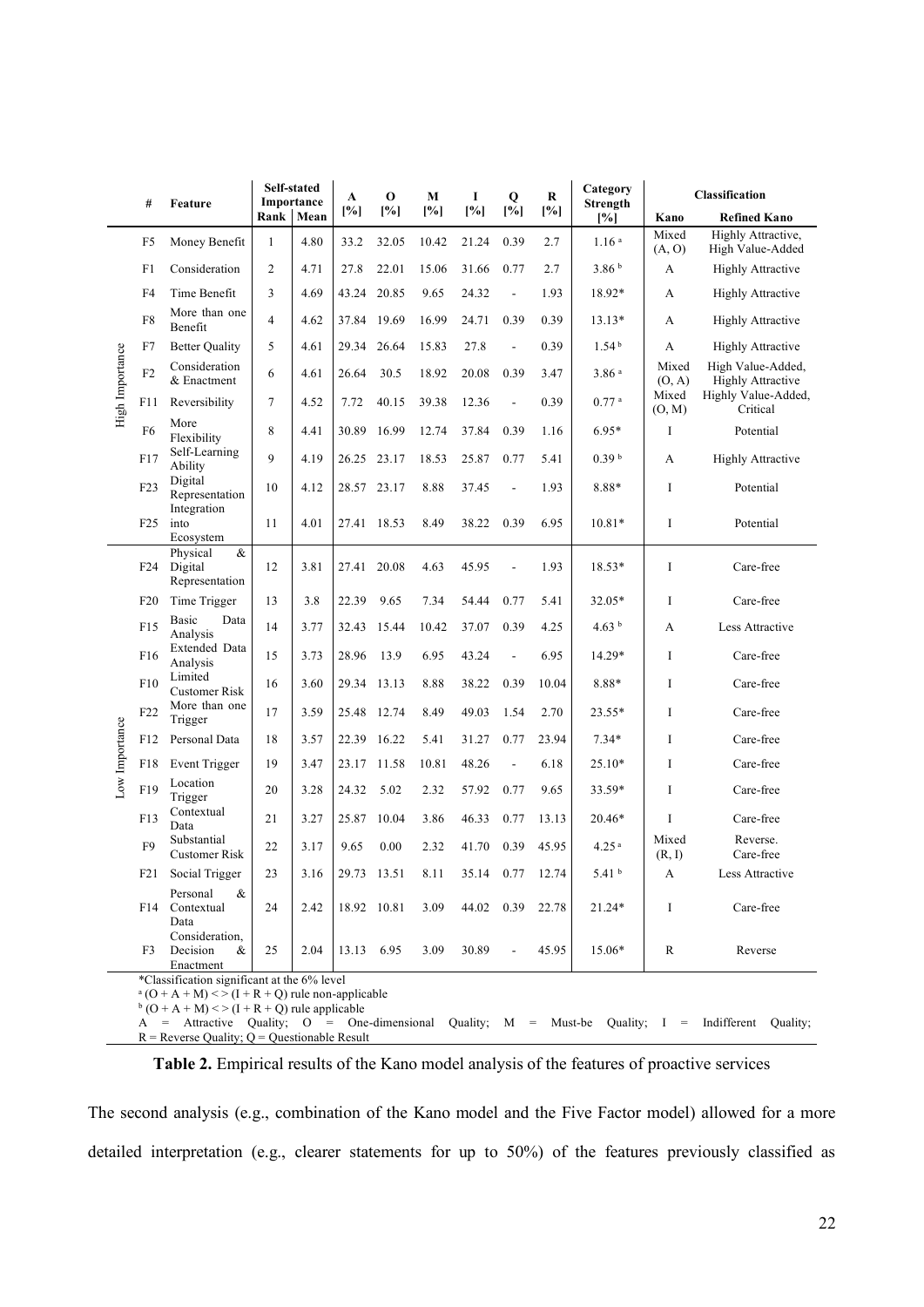indifferent. Further, the results reveal that customers highly value the benefits and the proactive behavior of the service, as these features are classified as attractive qualities. However, customers currently avoid using features giving proactive services autonomy over decisions (classified as reverse qualities) and behave paradoxically regarding risk-benefit trade-offs. On the one hand, customers appreciate reversibility options of decisions and prefer that proactive services not be involved in high-impact decisions (F11, F9). On the other hand, they seem careless in providing their personal data and consider it less important to reduce the risk involved when using proactive services (F10, F12, F14). Overall, the results demonstrate the applicability of the taxonomy and support organizations in developing recommendations for service design at a feature level aiming at high customer satisfaction.

A prerequisite for designing services that aim to increase customer satisfaction is that customers first accept the service. In particular, the change in customer interaction (e.g., services acting on behalf of customers and through the service-initiated interaction), which can have far-reaching consequences in customers' lives, is worth investigating further in terms of customer acceptance. The literature also points out that it is difficult for organizations to achieve customer acceptance of innovative services such as proactive services (Wuenderlich et al., 2013; Wuenderlich et al., 2015). Regarding proactive services, only Leyer et al. (2017) approach the topic from a customer perspective to identify antecedents explaining customer acceptance. Thereby, they used a general theory and either added or removed core antecedents that are context-specific but not directly connected to the properties of proactive services. However, contextual properties are often unrecognized, unmeasured, or underappreciated. Theory without accounting for contextual differences reduces explanatory power, may lead to misapplication (e.g., improper design), and consequently to customer dissatisfaction or churn (Anderson et al., 2008; Hong et al., 2014). Thus, Research Article #4 addresses this gap by proposing the following research question: Which antecedents – especially proactive service specific antecedents – drive the acceptance of proactive services in customer contexts? To answer the research question, the authors drew on the general theory of technology acceptance and developed a contextualized acceptance model for proactive service following Hong et al. (2014) guidelines. Further, they compared the explanatory power of the contextualized model with an established yet uncontextualized model.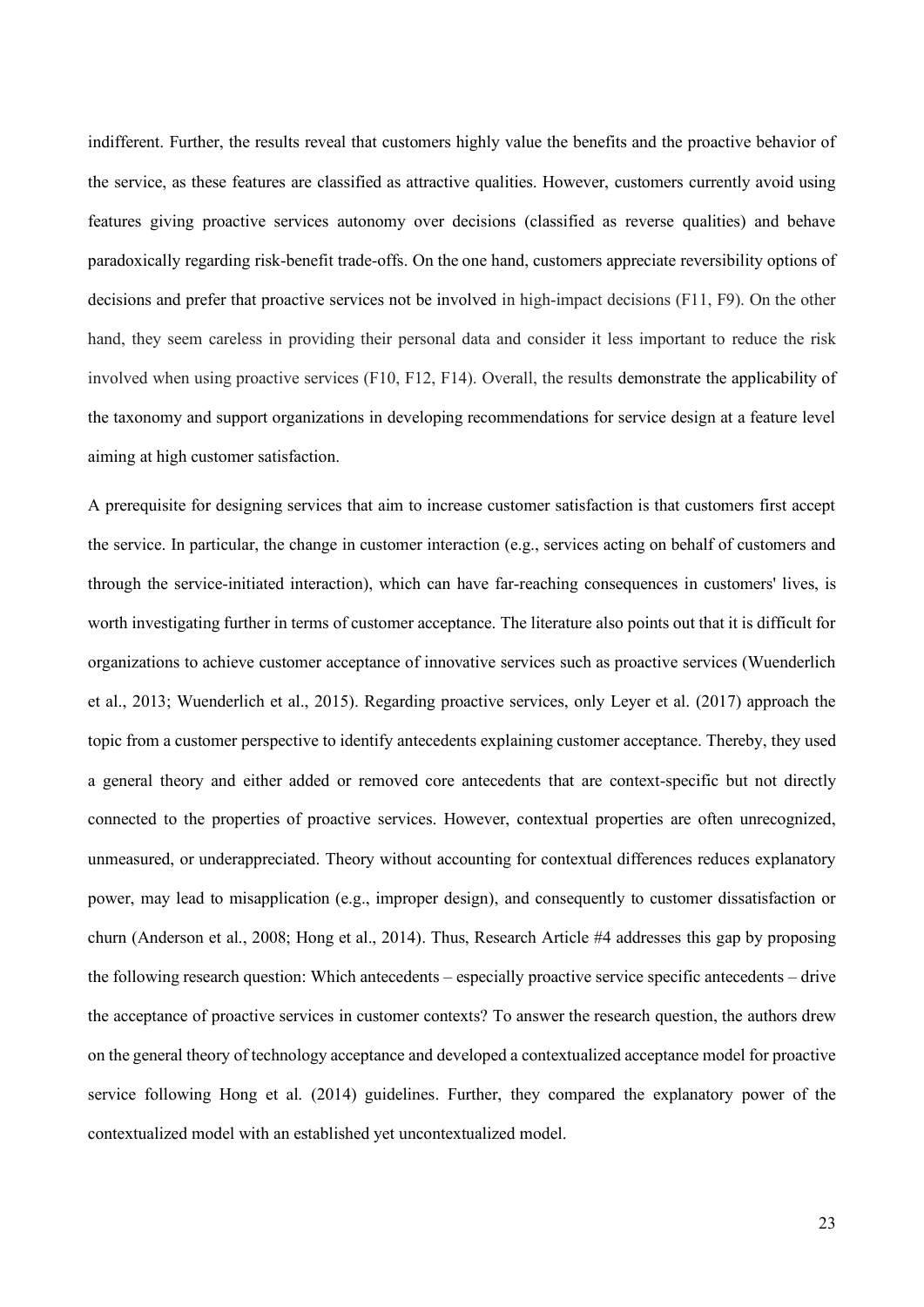To develop a context-specific proactive service acceptance model, the authors conducted the theory contextualization approach developed by Hong et al. (2014), comprising the identification of a general theory and two levels of contextualization. Therefore, the authors conducted a structured literature review of the top IS journals and major IS conferences to identify a general theory following the guidelines of Webster and Watson (2002) and vom Brocke et al. (2015). From the resulting 358 scientific research articles, the authors selected articles that explicitly report antecedents contributing to the acceptance of digital, smart, or proactive services or employ an acceptance theory in the customer context. The screening process finally yielded 35 scientific research articles which indicate that the Unified Theory of Acceptance and Use of Technology (UTAUT) is a frequently employed model in the service field (Venkatesh et al., 2012, 2016). Based on UTAUT2 as a general theory, especially in the customer context, the authors conducted two contextualization levels by following the six guidelines of Hong et al. (2014). Level 1 contextualizes the general theory by adding or removing core antecedents to capture the context's facets (Hong et al., 2014). Level 2 contextualizes the general theory further by incorporating context-specific antecedents of dependent variables that are directly relevant to the properties of technologies, users, and the contexts of use (Hong et al., 2014; Whetten, 2009).

After applying all guidelines to develop a contextualized acceptance model for proactive services, Figure 5 displays the final model, including the results. In total, two antecedents were removed from the general theory (Level 1), and four context-specific antecedents were added (Level 2). Thereby, the two context-specific antecedents (e.g., Adaptability and Autonomy) and four antecedents from the general theory (e.g., Performance Expectancy, Effort Expectancy, Social Influence, and Hedonic Motivation) reflect a model fit of 60.4% (i.e., explained variance). Further, the authors performed a robustness check by validating the original UTAUT2 in the context of proactive services. This comparison helped the authors to understand better the value and importance of the finer contextualization approach. When comparing the results of these two models, the author identified no contradictions but similarities in the significance of antecedents and an affirmation of the eliminated antecedents. However, the explanatory power of the contextualized model is much higher than that of the original model (i.e., 35.7 % of the variance is explained) due to the context-specific antecedents. Hence, the authors could demonstrate that their model is not a simple extension of UTAUT2 but an appropriate contextualized acceptance model regarding the acceptance of proactive services.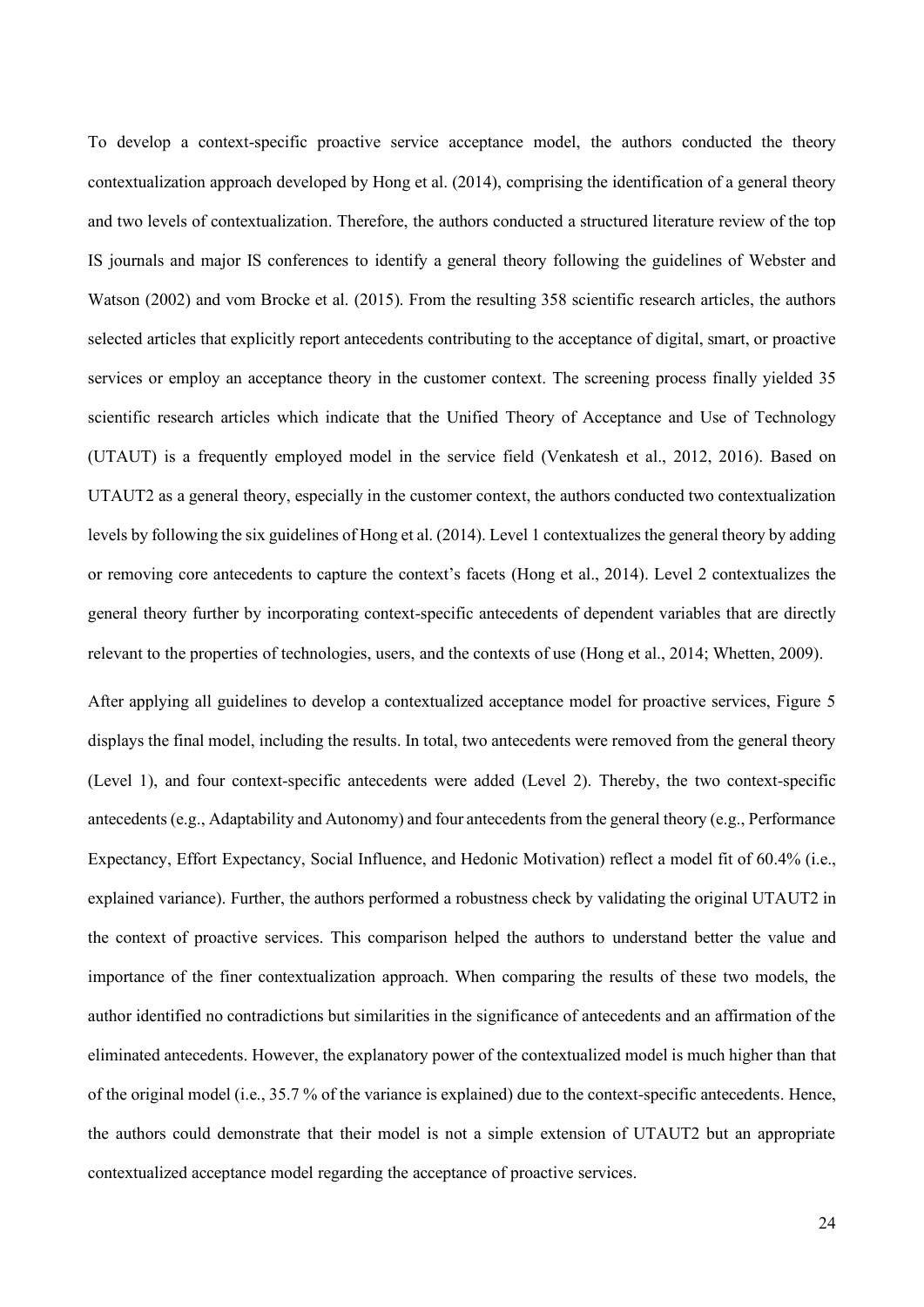

*Notes:*

1.  $***p < .01: **p < .05; **p < .1.$ 

2. For the sake of clarity, we omit insignificant path coefficients of moderators *Age* and *Gender*

**Figure 5.** Results of the contextualized UTAUT2 for proactive services

With its detailed analysis, Research Article #4 contributes to a deeper understanding of proactive services. Organizations gain an improved understanding of the salient (and contextualized) antecedents affecting customers' acceptance of proactive services and can incorporate this knowledge in the design of proactive services. Further, the contextualized model for proactive services will likely inspire research on other services featuring a "push-" rationale and autonomy.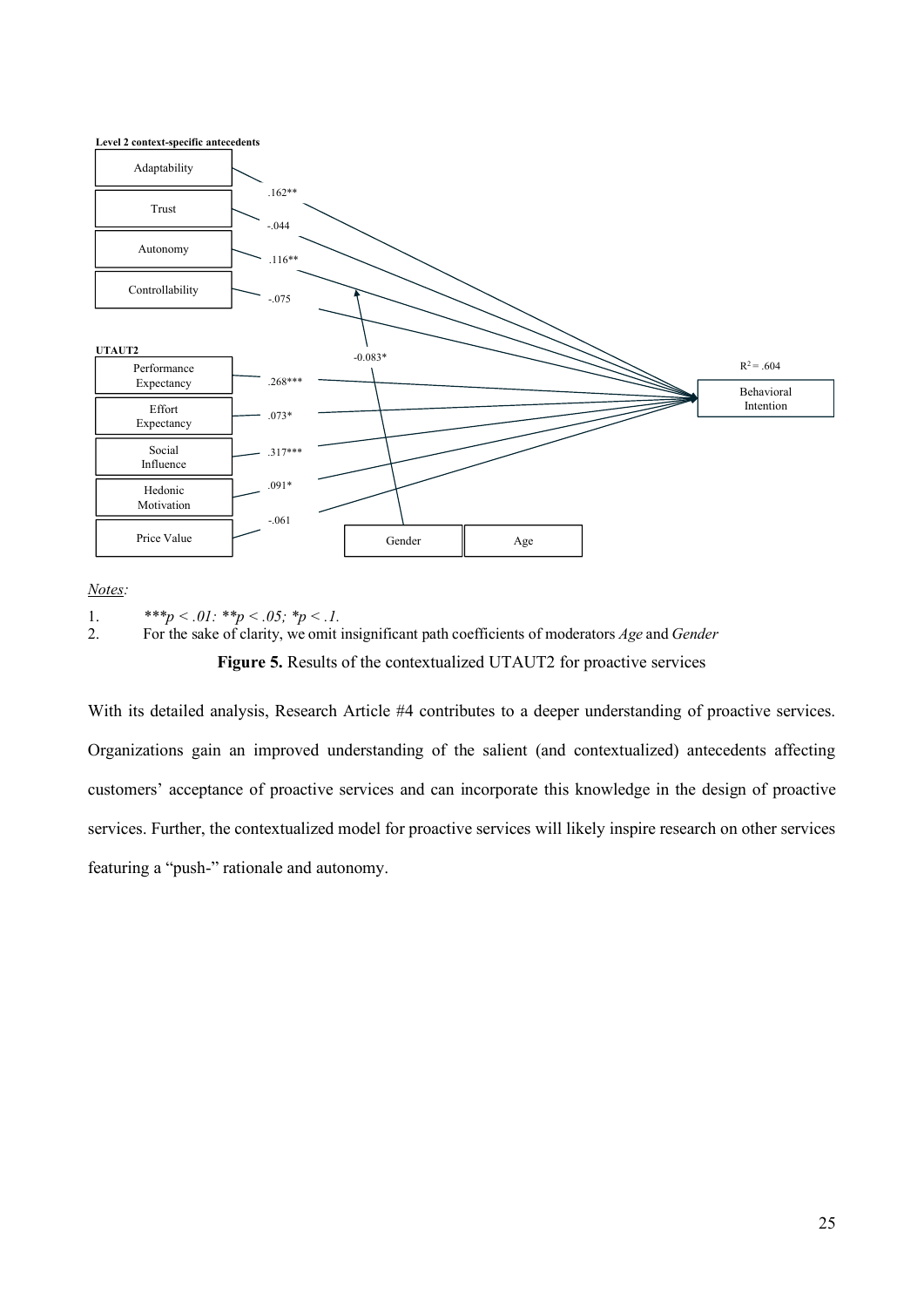### <span id="page-31-0"></span>**III. Summary and Future Research<sup>3</sup>**

#### <span id="page-31-1"></span>**1 Summary**

Digital technologies transform the way customers interact nowadays with organizations. Customers expect anywhere and anytime access to content and services and demand a seamless experience when interacting with organizations. Therefore, organizations must shift their mindset from technological solutions to customeroriented solutions to meet customer needs in the digital age. Given this context, this doctoral thesis analyzes how customer needs in the digital age can be met using channel management and service management concepts. These concepts deal with the shift in customer interaction from isolated to integrated (e.g., omnichannel management) and the shift from reactive to proactive (e.g., proactive services) and further point to bridge the gap between the physical and digital world.

Concerning *Channel Management,* Section II.1 highlights the importance of managing hybrid customers who move fluently between physical and digital channels or even use both simultaneously. Thus, organizations need to manage their channels' integration by aligning their processes, data, and IT systems across channels and pursuing an omni-channel strategy. Research Article #1 presents an economic decision model that identifies an appropriate omni-channel strategy by considering all channels (e.g., offline and online), different purchase decision process steps (e.g., pre-sale, purchase, and post-sale), non-sequential customer journeys, and customers' channel preferences. Drawing from value-based management principles, the decision model selects a strategy with the highest contribution to an organization's long-term firm value. The decision model was validated based on real-world data from a German bank to demonstrate the applicability.

Concerning *Service Management*, Section II.2 highlights the importance of proactivity as an emerging concept which enables services to act on behalf of customers and to initiate the customer interaction, thereby providing convenience to customers. The increasing presence of proactive services in the real-world emphasizes the need for an in-depth study of this phenomenon. Research Article #2 presents a taxonomy of proactive services by

<sup>&</sup>lt;sup>3</sup> This section is partly comprised of content taken from the research articles included in this thesis. To improve the readability of the text, I omit the standard labeling of these citations.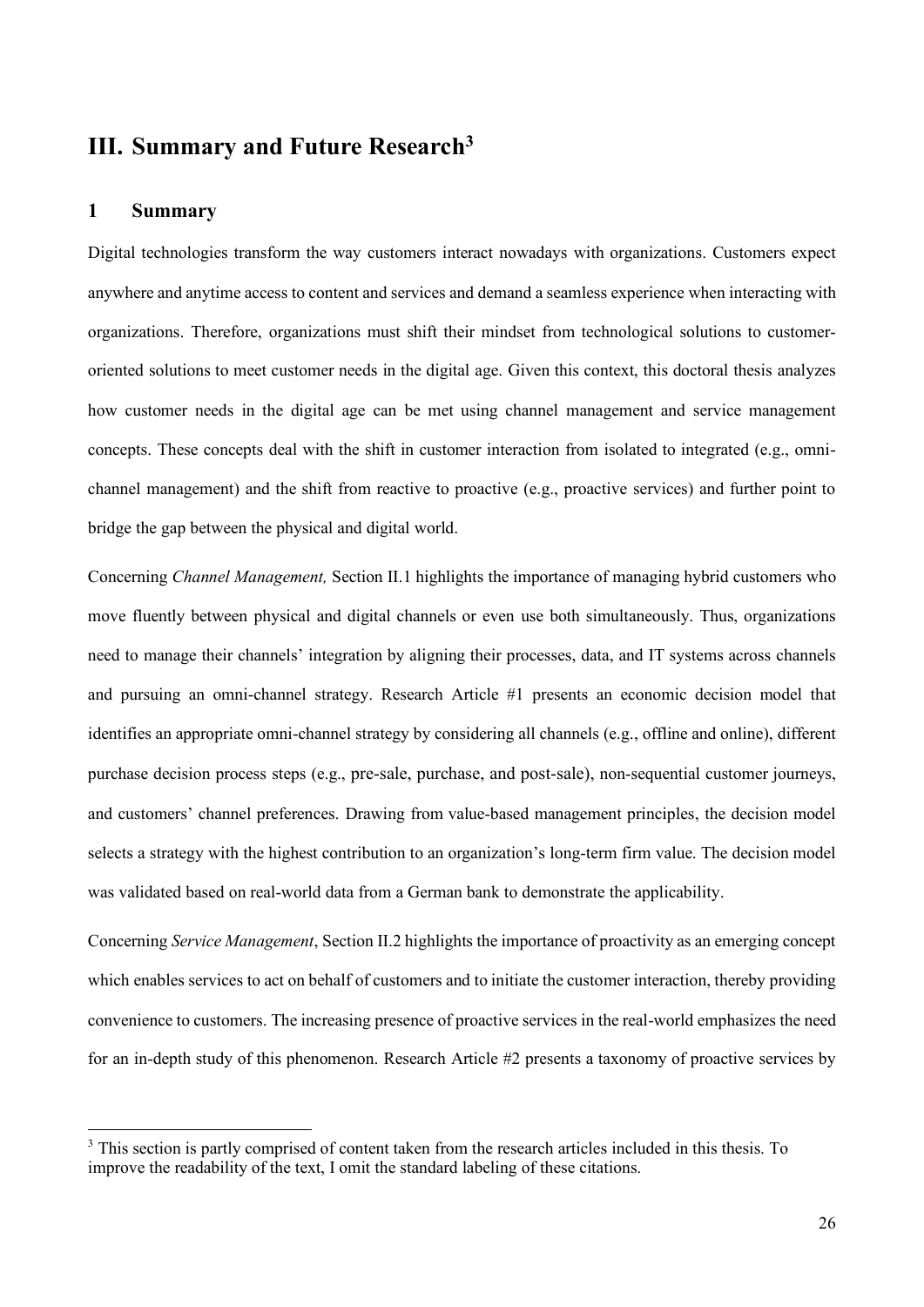applying the well-established taxonomy development method of Nickerson et al. (2013). This method incorporates both deductive (e.g., information from academic articles) and inductive (e.g., information from real-world insights) approaches. The taxonomy was applied and evaluated in three illustrative scenarios to demonstrate its understandability and applicability. Further, expert interviews refined the taxonomy so that it can be used to classify objects based on their characteristics (i.e., similarities and differences) and thus support researchers and practitioners in understanding novel phenomena.

Research Article #3 complements the theory-focused approach of Research Article #2 by providing insights on concrete design decisions for proactive services aiming at higher customer satisfaction. Based on the proactive service taxonomy, customers evaluated the features of proactive services in an online survey. An analysis, with its methodological foundation in the Kano model (Kano et al., 1984) and the refined Kano model (C. C. Yang, 2005), showed that implementing specific features enables organizations to delight or even lose customers. Further, the methodological integration of the Five factor model (Costa Jr & McCrae, 1992), investigating the influence of customers' personality traits on customer satisfaction, allows for a more detailed interpretation (e.g., clearer statements for up to 50%) of the features being previously classified as indifferent. These results may help organizations design appropriate proactive services valued by customers and, therefore, be able to meet customer needs in the digital age.

Finally, Research Article #4 presents a contextualized acceptance model for proactive service, as the change in customer interaction (e.g., services acting on behalf of customers) can have far-reaching consequences in customers' lives and should therefore be studied in terms of customer acceptance. The acceptance model for proactive services drew from general theory and was further contextualized following the guidelines of Hong et al. (2014). Contextual properties are often unrecognized, unmeasured, or underappreciated and therefore lead to models with decreased explanatory power and improper designs. This fact, in return, creates customer dissatisfaction or even increases customer churn rates. The results of the acceptance model help organizations to further understand the proactive phenomenon and incorporate this knowledge in the design of their respective services.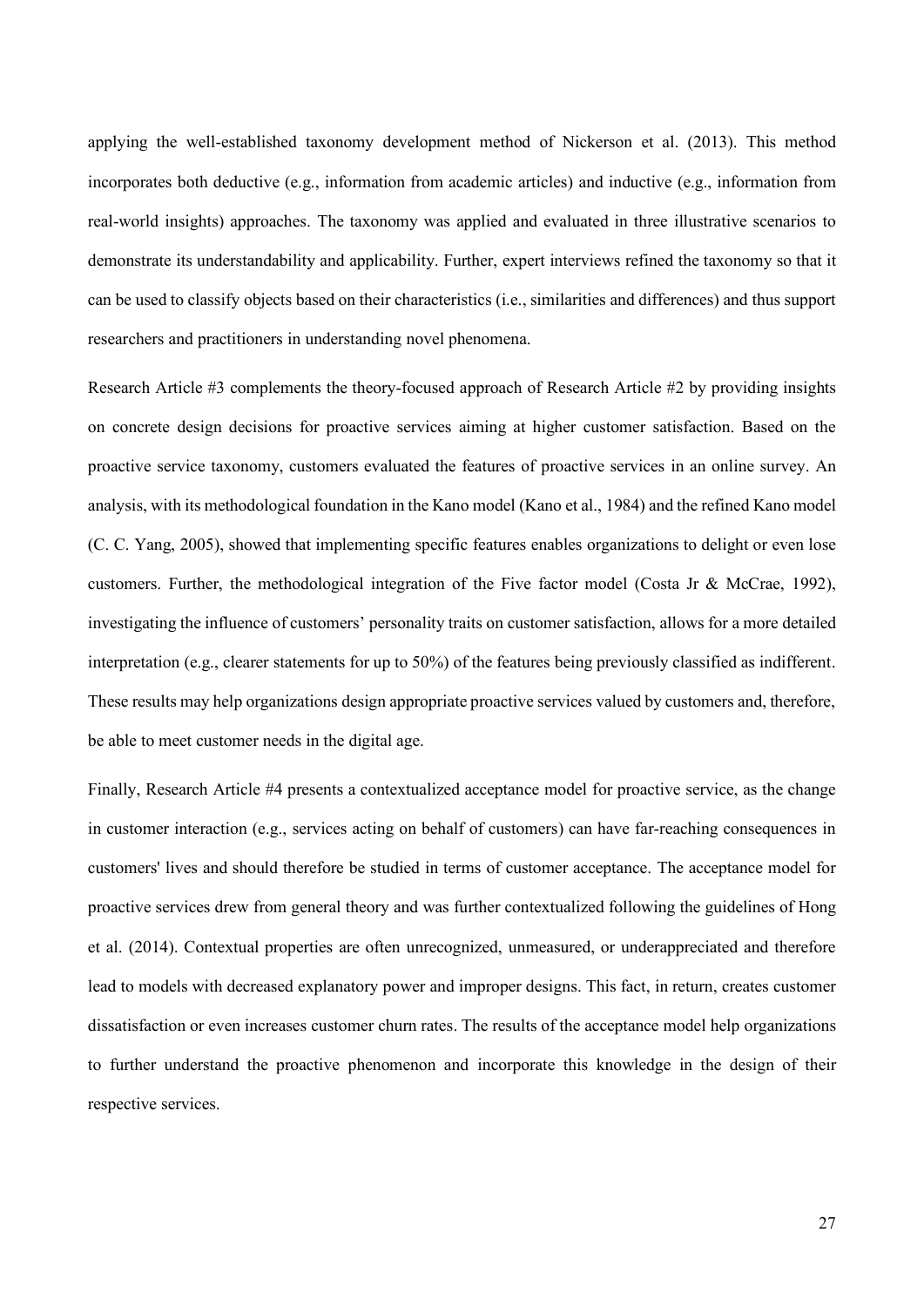#### <span id="page-33-0"></span>**2 Future Research**

As with any research endeavor, this doctoral thesis is subject to limitations that may serve as starting points for future research. The following section provides an aggregated overview of these limitations and highlights ideas for future research advancing the knowledge to meet customer needs in the digital age, especially in the field of omni-channel management, proactive service management, and the intersection of these two concepts. Furthermore, the individual research articles provide detailed perspectives on their specific limitations (see Appendix).

First, omni-channel management is confronted with continuous technological innovations such as voice assistants, smart assistant technologies, or prediction tools based on AI, which will further transform the way organizations interact with their customers and how organizations integrate them effectively in their channel portfolio. Due to these innovations, organizations have easier access to data and more data about channel preferences and customer journeys. Nowadays, organizations use these innovations and the resulting benefits to primarily optimize the omni-channel management within an organization. However, there are increasing collaborations between traditional offline and online organizations to provide a seamless customer experience. Amazon, for example, already corporates with traditional retailers as pickup stations for online orders. This fact results in more complex markets and provides a scattered competitive landscape that demands a deeper understanding of when, how, and with whom omni-channel services are useful. Therefore, future research on omni-channel strategies aiming at meeting customer needs should investigate inter-organizational collaboration and incorporate different contexts (e.g., industries, products, and services) to identify omnichannel strategies that involve the ongoing changes from different perspectives (Wiener et al., 2018).

Second, Research Articles #2, #3, and #4 present descriptive and prescriptive insights into understanding the proactive service phenomenon. These research articles are among the first steps to conceptualize proactive services and to give insights into the design from a literature-backed and empirically validated perspective. However, the concept of proactive services is still evolving and emerging. In practice, the adoption has just begun, and this is why the results will not be stable over the long run. The doctoral thesis, for example, has shown that customers are still reclusive about using autonomous behavior. However, this circumstance will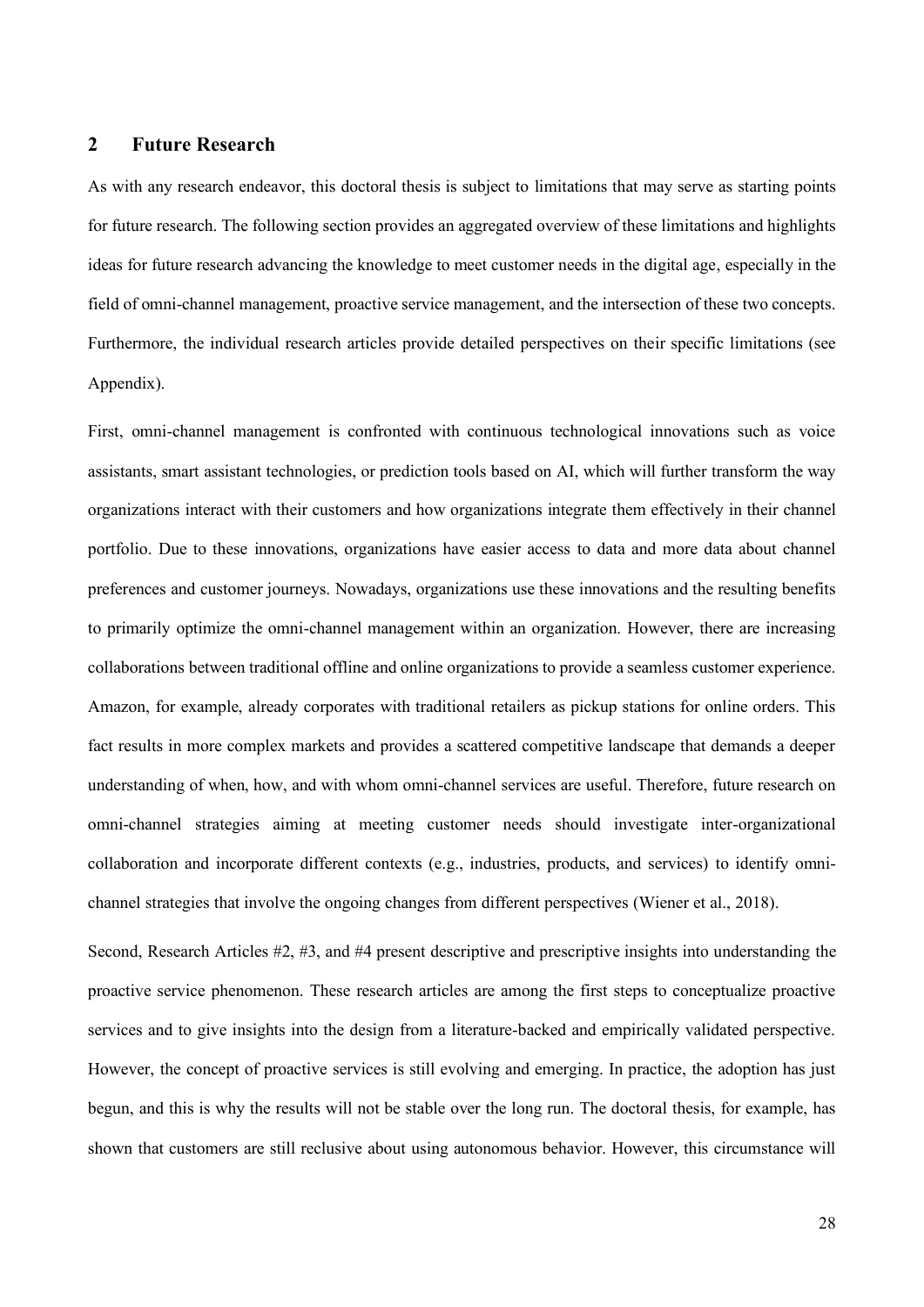change when customers experience the convenience of autonomy and get used to proactive services, as autonomy will meet customer needs in the digital age (e.g., anywhere, anytime). Hence, future research should assess the evolution of proactive services in practice and use these insights to revise and extend the theoretical body of knowledge.

Third, this doctoral thesis only sketches the possible intersection of omni-channel management and proactive service management. Thus, the individual research articles only belong to one concept (e.g., omni-channel or proactive service management) at a time. However, omni-channel management should provide customers with personalized services (e.g., proactive services) tailored to customers' preferences and situational context across and within each channel based on the data from heterogeneous sources (Briel, 2018). Thereby, organizations should balance personalization and customers' concerns regarding privacy and data security (Karwatzki et al., 2017). A study of the clear dependence on seamless omni-channel behavior and purchases can support the assumption that a proactively supported seamless transition between channels leads to better customer experiences and an increased purchase volume. Building on these insights, future research should investigate the intersection of the two concepts to advance theory and practice.

Despite its limitations, this doctoral thesis advances a theoretical understanding and gives recommendations for action to meet customer needs in the digital age. Due to technological developments, research and practitioners should keep pace with changing conditions. Even if the future is uncertain, they should have in mind that they can also learn from failure to failure to be successful in the long run. In doing so, they should not lose their enthusiasm.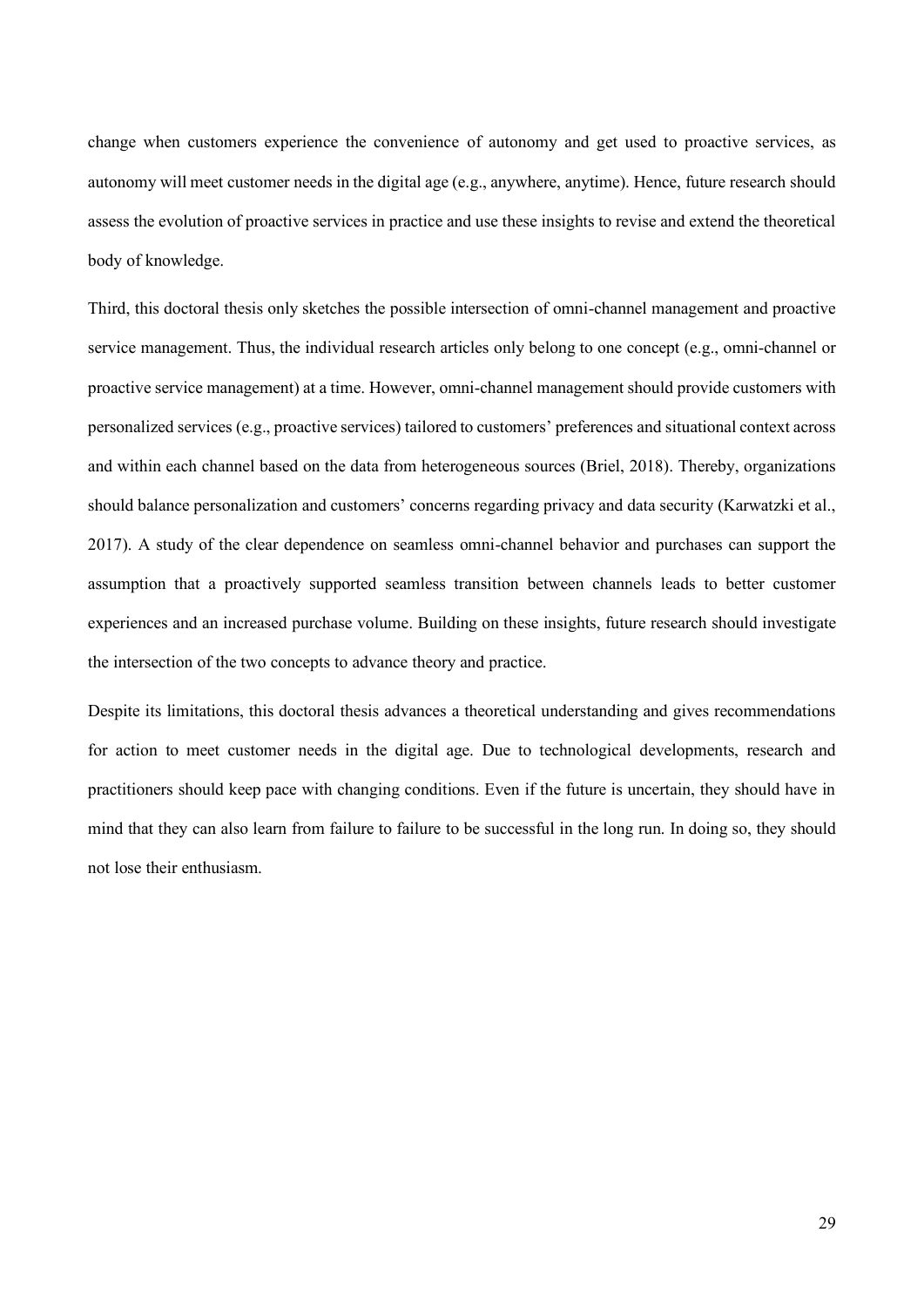## <span id="page-35-0"></span>**IV. Publication Bibliography**

- Adkins, M., El-Warraky, N., & Zoghby, J. (2021). *Winning in the new age of the digital consumer*. https://www.accenture.com/\_acnmedia/PDF-157/Accenture-Winning-in-Age-of-Digital-Consumer.pdf
- Allmendinger, G., & Lombreglia, R. (2005). Four strategies for the age of smart services. *Harvard Business Review*, *83*(10), 131–145.
- Alt, R., Demirkan, H., Ehmke, J. F., Moen, A., & Winter, A. (2019). Smart services: The move to customer orientation. *Electronic Markets*, *29*(1), 1–6. https://doi.org/10.1007/s12525-019-00338-x
- Alter, S. (2012). Challenges for service science. *Journal of Information Technology Theory and Application*, *13*(2), 22–37.
- Amar, J., Jacobson, R., Kleinstein, B., & Shi, A. (2020). *Redefine the omnichannel approach: Focus on what truly matters*. https://www.mckinsey.com/business-functions/operations/our-insights/redefine-theomnichannel-approach-focus-on-what-truly-matters
- Anderson, S., Pearo, L. K., & Widener, S. K. (2008). Drivers of service satisfaction: linking customer satisfaction to the service concept and customer characteristics. *Journal of Service Research*, *10*(4), 365–381. https://doi.org/10.1177/1094670508314575
- Bachir, S. (2021). The evolution of customer relationship management in the digital age and its impact on banks. *The EUrASEANs: Journal on Global Socio-Economic Dynamics*, *3*(28), 50–63.
- Barann, B. (2018). An IS-Perspective on Omni-channel Management: Development of a Conceptual Framework to Determine the Impacts of Touchpoint Digitalization on Retail Business Processes. In *Proceedings of the 26th European Conference on Information Systems (ECIS),* Portsmouth, UK.
- Barann, B., Betzing, J. H., Niemann, M., Hoffmeister, B., & Becker, J. (2020). Exploring customers' likeliness to use e-service touchpoints in brick and mortar retail. *Electronic Markets*, 1–23.
- Barile, S., & Polese, F. (2010). Smart Service Systems and Viable Service Systems: Applying Systems Theory to Service Science. *Service Science*, *2*(1-2), 21–40.
- Barrett, M., Davidson, E., Prabhu, J., & Vargo, S. L. (2015). Service innovation in the digital age: Key contributions and future directions. *Management Information Systems Quarterly*, *39*(1), 135–154. https://doi.org/10.25300/MISQ/2015/39:1.03
- Barwitz, N., & Maas, P. (2016). Value Creation in an Omnichannel World: Understanding the Customer Journey. In *Proceedings of the 25th Annual Frontiers in Service Conference*, Bergen, Norway.
- Beck, N., & Rygl, D. (2015). Categorization of multiple channel retailing in Multi-, Cross-, and Omni-Channel Retailing for retailers and retailing. *Journal of Retailing and Consumer Services*, *27*(170- 178).
- Beverungen, D., Breidbach, C. F., Poeppelbuss, J., & Tuunainen, V. K. (2019). Smart service systems: An interdisciplinary perspective. *Information Systems Journal*, *29*(6), 1201–1206.
- Beverungen, D., Matzner, M., & Janiesch, C. (2017). Information systems for smart services. *Information Systems and E-Business Management*, *15*(4), 781–787.
- Beverungen, D., Müller, O., Matzner, M., Mendling, J., & vom Brocke, J. (2019). Conceptualizing smart service systems. *Electronic Markets*, *29*(1), 7–18.
- Böhmann, T., Leimeister, J. M., & Möslein, K. (2004). Service Systems Engineering. *Business Information System Engineering*, *6*(2), 73–79.
- Briel, F. von (2018). The future of omnichannel retail: A four-stage Delphi study. *Technological Forecasting and Social Change*, *132*, 217–229.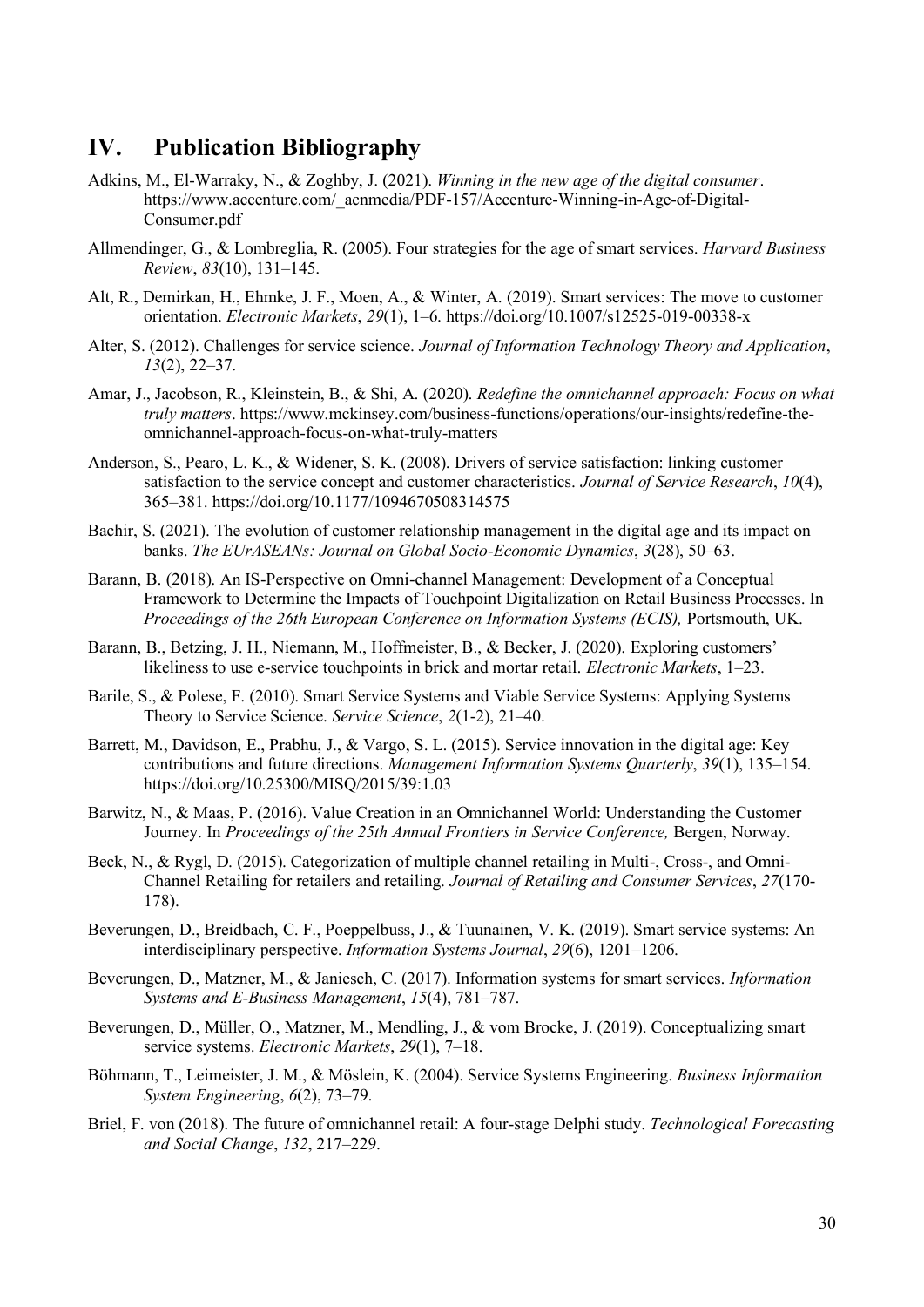- Brynjolfsson, E., Hu, Y. J., & Rahman, M. S. (2013). Competing in the Age of Omnichannel Retailing. *MIT Sloan Management Review*, *54*(4), 23–29.
- Buesing, E., Kleinstein, B., & Wolff, J. (2018). *Elevating customer satisfaction and growth through service to solutions*. https://www.mckinsey.com/business-functions/operations/our-insights/elevatingcustomer-satisfaction-and-growth-through-service-to-solutions#
- Buettner, R. (2016). Innovative personality-based digital services. In *Proceedings of the 20th Pacific Asia Conference On Information Systems (PACIS),* Chiayi, Taiwan.
- Buettner, R. (2017). Predicting user behavior in electronic markets based on personality-mining in large online social networks. *Electronic Markets*, *27*(3), 247–265. https://doi.org/10.1007/s12525-016- 0228-z
- Camp, A., Fanderl, H., Jain, N., Sternfels, B., & Difloe, R. von. (2018). *The human touch at the center of customer-experience excellence*. https://www.mckinsey.com/business-functions/operations/ourinsights/the-human-touch-at-the-center-of-customer-experience-excellence
- Clarke, R. (2016). Big data, big risks. *Information Systems Journal*, *26*(1), 77–90.
- Costa Jr, P. T., & McCrae, R. R. (1992). Four ways five factors are basic. *Personality and Individual Differences*, *13*(6), 653–665. https://doi.org/10.1016/0191-8869(92)90236-I
- Dreyer, S., Olivotti, D., Lebek, B., & Breitner, M. H. (2019). Focusing the customer through smart services: a literature review. *Electronic Markets*, *29*(1), 55–78.
- European Commission. (2017). *Electronically supplied services*. http://taxadviserseurope.org/wpcontent/uploads/2018/12/CFE-Opinion-Statement-on-minimum-human-interaction-with-ESS-Final.pdf
- Fanderl, H., Habrich, C., & Klapdor, S., Perl, S. (2018). *Digitizing customer journeys—making a radical but valuable move in EPNG*. https://www.mckinsey.de/industries/electric-power-and-natural-gas/ourinsights/digitizing-customer-journeys-making-a-radical-but-valuable-move-in-epng
- Fischer, M., Heim, D., Hofmann, A., Janiesch, C., Klima, C., & Winkelmann, A. (2020). A taxonomy and archetypes of smart services for smart living. *Electronic Markets*, *30*, 131–149.
- Froehle, C. M., & Roth, A. V. (2004). New measurement scales for evaluating perceptions of the technology-mediated customer service experience. *Journal of Operations Management*, *22*(1), 1–21.
- Galbraith, J. R. (2011). *Designing the customer-centric organization: A guide to strategy, structure, and process*. John Wiley & Sons.
- Gensler, S., Verhoef, P. C., & Böhm, M. (2012). Understanding consumers' multichannel choices across different stages of the buying process. *Marketing Letters*, *23*(4), 987–1003.
- Geyskens, I., Gielens, K., & Dekimpe, M. G. (2002). The Market Valuation of Internet Channel Additions. *Journal of Marketing*, *66*(2), 102–119.
- Goldberg, L. R. (1990). An Alternative Description of Personality: The Big-Five Factor Structure. *Journal of Personality and Social Psychology*, *59*(6), 1216–1229. https://doi.org/10.1037//0022-3514.59.6.1216
- Grewal, D., Roggeveen, A. L., & Nordfält, J. (2017). The Future of Retailing. *Journal of Retailing*, *93*(1), 1– 6.
- Gu, Z. J., & Tayi, G. K. (2017). Consumer Pseudo-Showrooming and Omni-Channel Placement Strategies. *MIS Quarterly*, *41*(2), 583–606.
- Hammer, S., Wißner, M., & André, E. (2015). Trust-based decision-making for smart and adaptive environments. *User Modeling and User-Adapted Interaction*, *25*(3), 267–293. https://doi.org/10.1007/s11257-015-9160-8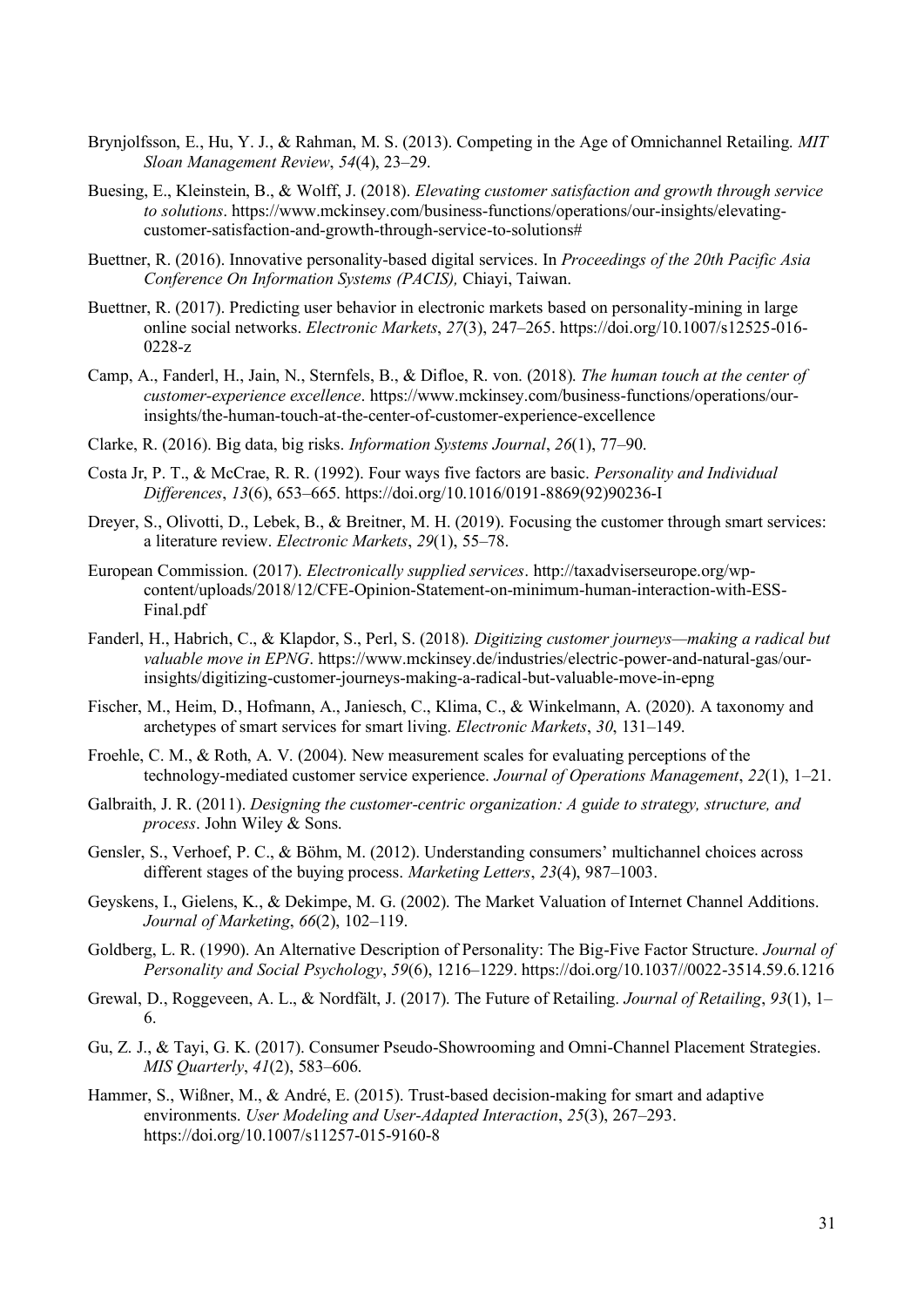- Hirt, M., & Willmott, P. (2014). Strategic principles for competing in the digital age. *McKinsey Quarterly*, *5*(1), 1–13.
- Hong, W., Chan, F. K., Thong, J. Y., Chasalow, L. C., & Dhillon, G. (2014). A Framework and Guidelines for Context-Specific Theorizing in Information Systems Research. Information Systems Research. *Information Systems Research*, *25*(1), 111–136.
- Hoong, V. (2013). *The digital transformation of customer services - Our Point of view*. https://www2.deloitte.com/content/dam/Deloitte/nl/Documents/technology/deloitte-nl-paper-digitaltransformation-of-customer-services.pdf
- Hosseini, S., Oberländer, A. M., Röglinger, M., & Wolf, T. (2015). Rethinking Multichannel Management in a Digital World – A Decision Model for Service Providers. In *Proceedings of the 12th International Conference on Wirtschaftsinformatik (WI),* Osnabrück, Germany.
- Huber, R., Püschel, L., & Röglinger, M. (2019). Capturing Smart Service Systems Development of a Domain-specific Modeling Language. *Information Systems Journal*, *29*, 1207–1255.
- Juaneda-Ayensa, E., Mosquera, A., & Sierra Murillo, Y. (2016). Omnichannel Customer Behavior: Key Drivers of Technology Acceptance and Use and Their Effects on Purchase Intention. *Frontiers in Psychology*, *7*(1117).
- Kabadayi, S., Ali, F., Choi, H., Joosten, H., & Lu, C. (2019). Smart service experience in hospitality and tourism services: A conceptualization and future research agenda. *Journal of Service Management*, *30*(3), 326–348.
- Kallinikos, J., Aaltonen, A., & Marton, A. (2013). The Ambivalent Ontology of Digital Artifacts. *MIS Quarterly*, *37*(2), 357–370.
- Kano, N., Seraku, N., Takahashi, F., & Tsuji, S. (1984). Attractive quality and must-be quality. *The Journal of Japanese Society for Quality Control*, *14*(2), 147–156.
- Karwatzki, S., Dytynko, O., Trenz, M., & Veit, D. (2017). Beyond the personalization–privacy paradox: Privacy valuation, transparency features, and service personalization. *Journal of Management Information Systems*, *34*(2).
- Klaus, P. (2013). Exploring online channel management strategies and the use of social media as a market research tool. *International Journal of Market Research*, *55*(6), 829–850.
- Kowalkiewicz, M., Rosemann, M., & Dootson, P. (2017). *Retail 5.0: Check-Out The Futur*. https://chairdigitaleconomy.com.au/wp-content/uploads/2018/04/Retail-5.0-Check-out-the-Future.pdf
- Kowalkiewicz, M., Rosemann, M., Reeve, A., Townson, P., & Briggs, A. (2016). The proactive organization. *PwC Chair in Digital Economy*. http://www.chairdigitaleconomy.com.au/wpcontent/uploads/2016/03/RPT\_ProactiveOrganisation\_FIN.pdf.
- Kreuzer, T., Röglinger, M., & Rupprecht, L. (2020). Customer-centric prioritization of process improvement projects. *Decision Support Systems*, *133*, 113286. https://doi.org/10.1016/j.dss.2020.113286
- Larivière, B., Bowen, D., Andreassen, T. W., Kunz, W., Sirianni, N. J., Voss, C., Wuenderlich, N. V., & Keyser, A. de (2017). Service Encounter 2.0: An investigation into the roles of technology, employees and customers. *Journal of Business Research*, *79*, 238–246. https://doi.org/10.1016/j.jbusres.2017.03.008
- Latinovic, Z., & Chatterjee, S. C. (2019). Customer centricity in the digital age. *MIT Sloan Management Review*, *60*(4), 1–2.
- Lee, D., Son, I., Yoo, M.–H., & Lee, J.–H. (2012). Understanding the Adoption of Convergent Services: The Case of IPTV. *Pacific Asia Journal of the Association for Information Systems*, *4*(1), 19–48. https://doi.org/10.17705/1pais.04102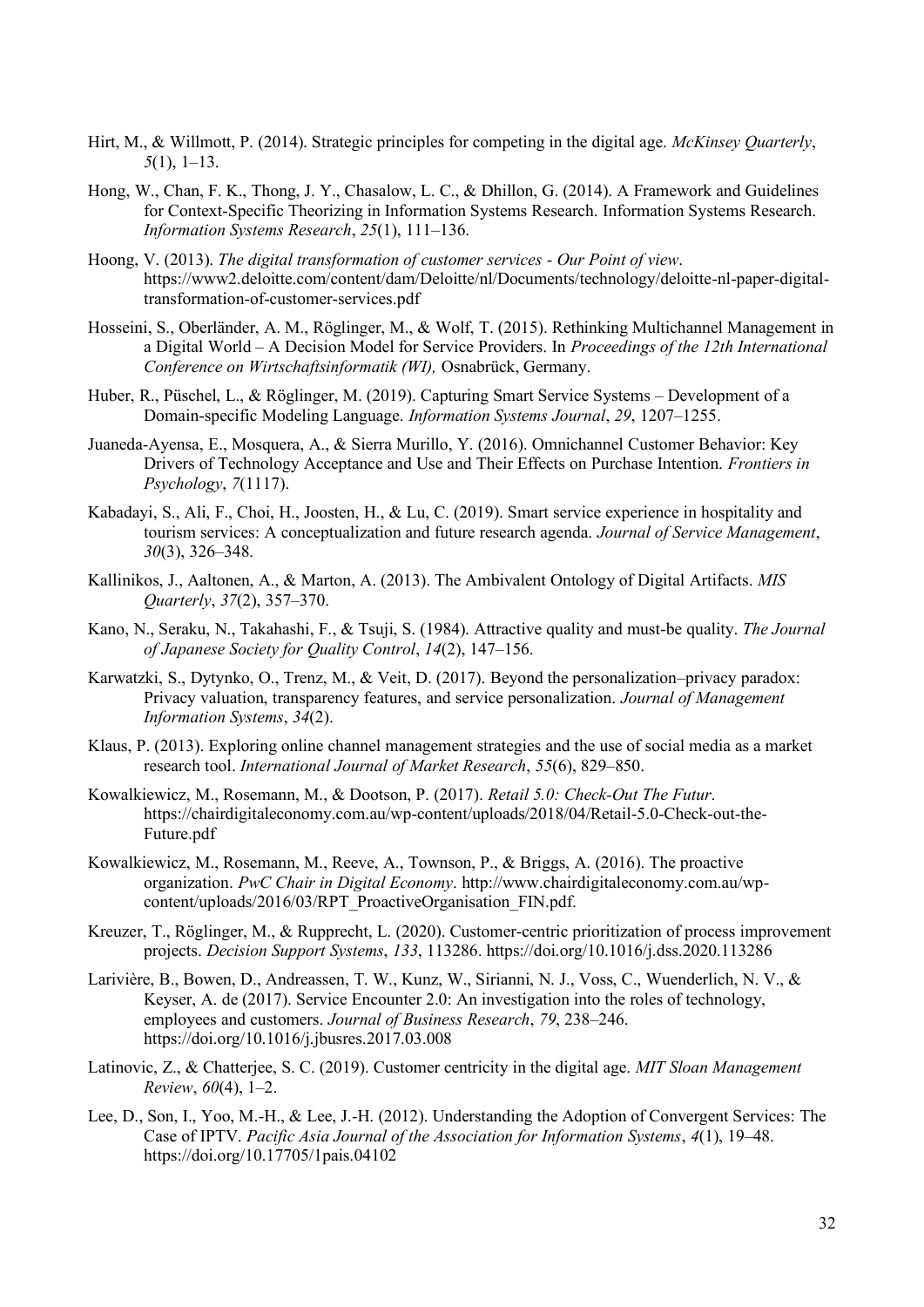- Lemon, K. N., & Verhoef, P. C. (2016). Understanding Customer Experience Throughout the Customer Journey. *Journal of Marketing*, *80*(6), 69–96.
- Leonardi, P. M. (2013). Theoretical foundations for the study of sociomateriality. *Information and Organization*, *23*(2), 59–76.
- Leyer, M., & Schneider, S. (2019). Me, you or AI? How do we feel about delegation. In *Proceedings of the 27th European Conference on Information Systems (ECIS).*
- Leyer, M., Tate, M., Bär, F., Kowalkiewicz, M., & Rosemann, M. (2017). Customer acceptance of pro-active services: A scenario-based empirical study. In *Proceedings of the 25th European Conference on Information Systems (ECIS)* (pp. 1837–1852).
- Li, F., Lu, Y., & Hands, D. (2020). Designing for an AI-enabled smart service adoption from a user experience perspective. In *Proceedings of the 22nd DMI: Academic Design Management Conference Impact The Future By Design,* Toronto, Canada.
- Matzler, K., Hinterhuber, H. H., Bailom, F., & Sauerwein, E. (1996). How to delight your customers. *Journal of Product & Brand Management*, *5*(2), 6–18. https://doi.org/10.1108/10610429610119469
- Matzler, K., & Renzl, B. (2007). Personality Traits, Employee Satisfaction and Affective Commitment. *Total Quality Management*, *18*(5), 589–598. https://doi.org/10.1080/14783360601061528
- McCrae, R. R., & Costa Jr, P. T. (2004). A contemplated revision of the NEO Five-Factor Inventory. *Personality and Individual Differences*, *36*(3), 587–596. https://doi.org/10.1016/S0191- 8869(03)00118-1
- McGliynn, M., & Conlan, K. (2017). *Create continuous customer experiences - the secret to getting omni channel right*. https://www.accenture.com/sa-en/\_acnmedia/PDF-59/Accenture-The-Big-Read-Full-Report.pdf
- Melero, I., Sese, J., & Verhoef, P. C. (2016). Recasting the customer experience in today's omni-channel environment. *Universia Business Review*, *50*.
- Mirsch, T., Lehrer, C., & Jung, R. (2016). Channel integration towards omnichannel management: a literature review. In *Proceedings of the 20th Pacific Asia Conference on Information Systems (PACIS),* Chiayi, Taiwan.
- National Science Foundation. (2014). *Partnerships for innovation: Building innovation capacity*. https://www.nsf.gov/pubs/2014/nsf14610/nsf14610.pdf
- Nickerson, R. C., Varshney, U., & Muntermann, J. (2013). A method for taxonomy development and its application in information systems. *European Journal of Information Systems*, *22*(3), 336–359.
- Nüesch, R., Alt, R., & Puschmann, T. (2015). Hybrid Customer Interaction. *Business & Information Systems Engineering*, *57*(1), 73–78.
- Oberländer, A. M., Röglinger, M., Rosemann, M., & Kees, A. (2018). Conceptualizing business-to-thing interactions – A sociomaterial perspective on the Internet of Things. *European Journal of Information Systems*, *27*(4), 486–502. https://doi.org/10.1080/0960085X.2017.1387714
- Oliveira, R. de, Cherubini, M., & Oliver, N. (2013). Influence of Personality on Satisfaction with Mobile Phone Services. *ACM Transactions on Computer-Human Interaction*, *20*(2), 1–23. https://doi.org/10.1145/2463579.2463581
- Paukstadt, U., Strobel, G., & Eicker, S. (2019). Understanding services in the era of the internet of things: A smart service taxonomy. In *Proceedings of the 27th European Conference on Information Systems (ECIS).*
- Peters, C., Maglio, P., Badinelli, R., Harmon, R. R., Maull, R., Spohrer, J., Tuunanen, T., Vargo, S. L., Welser, J. J., Demirkan, H., Griffith, T. L., & Moghaddam, Y. (2016). Emerging Digital Frontiers for Service Innovation. *Communications of the Association for Information Systems*, *39*(1), 136–149.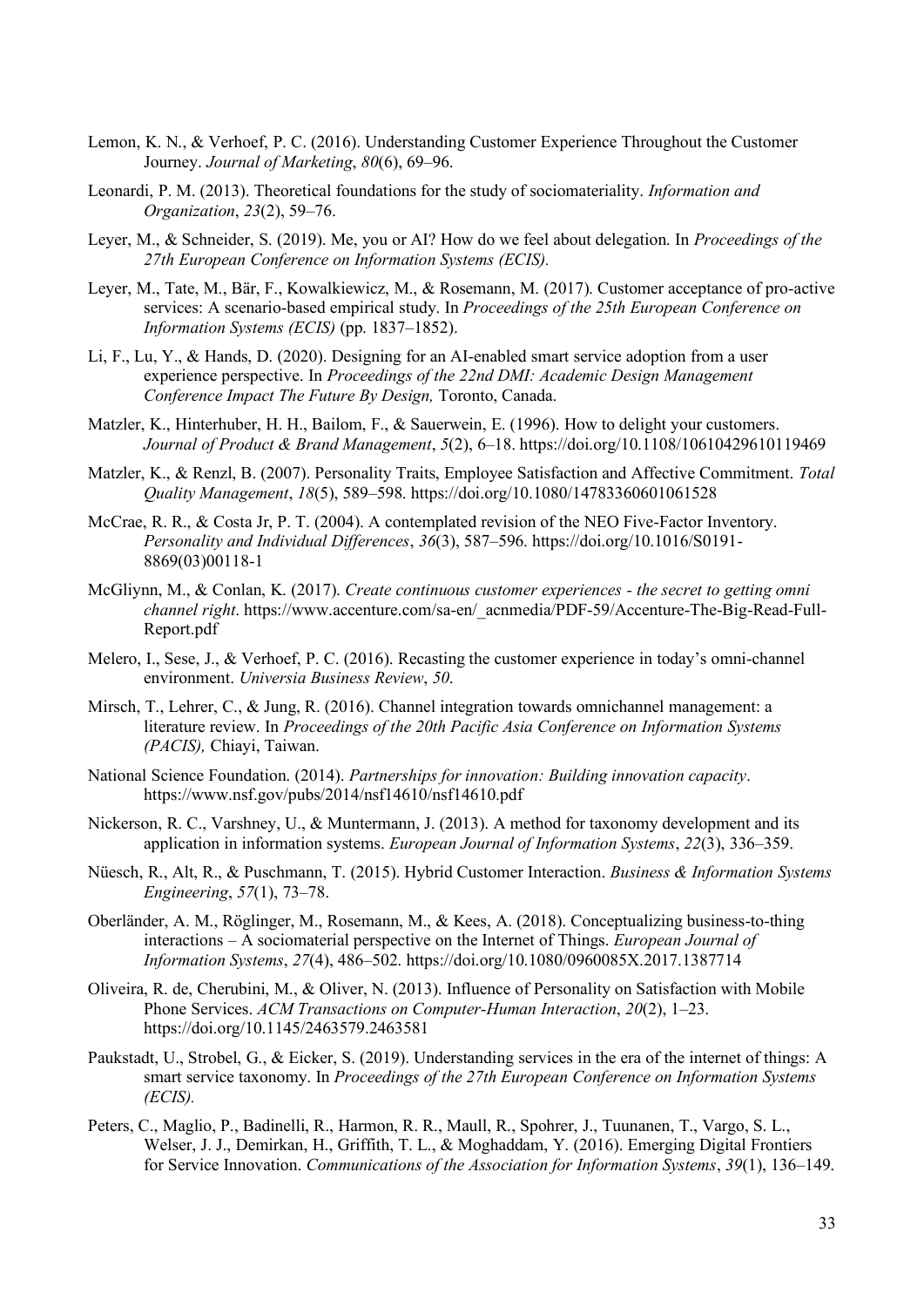- Piotrowicz, W., & Cuthbertson, R. (2014). Introduction to the Special Issue Information Technology in Retail: Toward Omnichannel Retailing. *International Journal of Electronic Commerce*, *18*(4), 5–16.
- Pophal, L. (2015). Multichannel vs. omnichannel marketing: Is there a difference, and what does it mean to you? *EContent*, *38*(2), 15–20.
- Porter, M. E., & Heppelmann, J. E. (2014). How smart, connected products are transforming competition. *Harvard Business Review*, *92*(11), 64–88.
- Rahilly, L., Borruso, M. T., Gold, A., & Staples, M. (2017). *Customer experience: New capabilities, new audiences, new opportunities*. 2. https://www.mckinsey.de/~/media/mckinsey/industries/public%20and%20social%20sector/our%20i nsights/cx%20compendium%202017/customer-experience-compendium-july-2017.pdf
- Rai, A., & Sambamurthy, V. (2006). Editorial Notes—The Growth of Interest in Services Management: Opportunities for Information Systems Scholars. *Information Systems Research*, *17*(4), 327–331.
- Rapp, A., Baker, T. L., Bachrach, D. G., Ogilvie, J., & Beitelspacher, L. S. (2015). Perceived customer showrooming behavior and the effect on retail salesperson self-efficacy and perfor-mance. *Journal of Retailing*, *91*(2), 358–369.
- Rasool, A., Shah, F. A., & Islam, J. U. (2020). Customer engagement in the digital age: A review and research agenda. *Current Opinion in Psychology*, *36*, 96–100.
- Reinartz, W., Krafft, M., & Hoyer, W. D. (2004). The Customer Relationship Management Process: Its Measurement and Impact on Performance. *Journal of Marketing Research*, *41*, 293–305.
- Rigby, D. (2011). The Future of Shopping. *Harvard Business Review*, *89*(12), 65–76.
- Romero, E., Villar, P., Luengo, M. A., & Gomez-Fraguela, J. (2009). Traits, personal strivings and wellbeing. *Journal of Research in Personality*, *43*(4), 535–546. https://doi.org/10.1016/j.jrp.2009.03.006
- Schoenbachler, D. D., & Gordon, G. L. (2002). Multi-channel shopping: understanding what drives channel choice. *Journal of Consumer Marketing*, *19*(1), 42–53.
- Shainesh, G. (2019). Customer Centricity in the Digital Age: Rediscovering Value. In A. Parvatiyar & R. Sisodia (Eds.), *Handbook of Advances in Marketing in an Era of Disruptions.* Sage Publications. https://doi.org/10.4135/9789353287733.n19
- Shen, X. L., Li, Y. J., Sun, Y., & Wang, N. (2018). Channel integration quality, perceived fluency and omnichannel service usage: The moderating roles of in-ternal and external usage experience. *Decision Support Systems*, *109*, 61–73.
- Spohrer, J., & Maglio, P. (2010). Toward a science of service systems. In P. Maglio, C. A. Kieliszewski, & J. Spohrer (Eds.), *Handbook of service science* (pp. 355–383). Springer.
- Sureshchandar, G. S., Rajendran, C., & Anantharaman, R. N. (2002). The relationship between service quality and customer satisfaction – a factor specific approach. *Journal of Services Marketing*, *16*(4), 363–379. https://doi.org/10.1108/08876040210433248
- Talin, B. (2021). *Changed Customer Expectations Due To Digital Transformation*. https://morethandigital.info/en/changed-customer-expectations-due-digital-transformation/
- Urdea, A. M., Constantin, C. P., & Purcaru, I. M. (2021). Implementing Experiential Marketing in the Digital Age for a More Sustainable Customer Relationship. *Sustainability*, *13*(4), 1865.
- van Bruggen, G. H., Antia, K. D., Jap, S. D., Reinartz, W., & Pallas, F. (2010). Managing marketing channel multiplicity. *Journal of Service Research*, *13*(3).
- Vargo, S. L., & Lusch, R. F. (2004). Evolving to a New Dominant Logic for Marketing. *Journal of Marketing*, *68*(1), 1–17.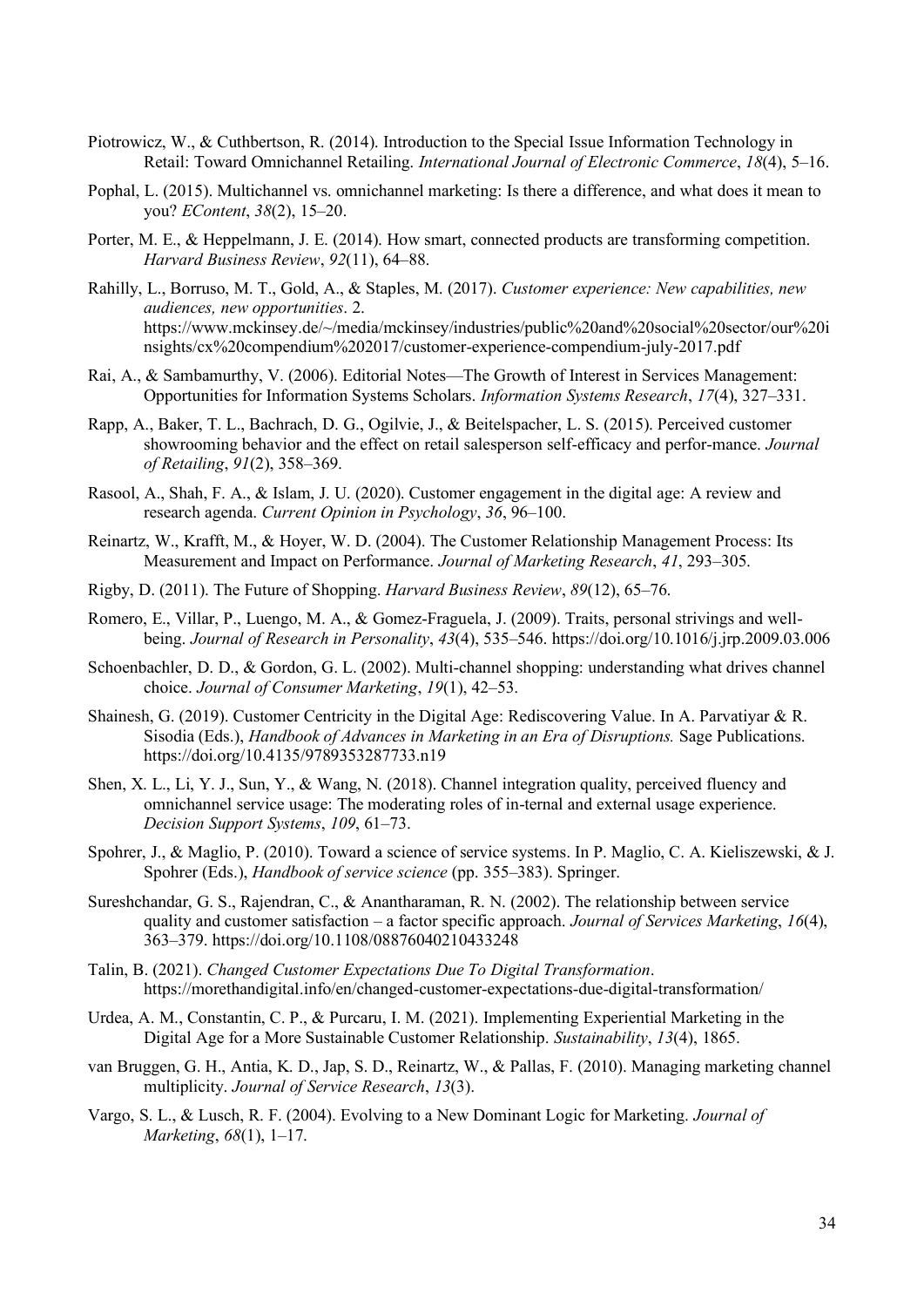- Vargo, S. L., & Lusch, R. F. (2007). Why ''service''? *Journal of the Academy of Marketing Science*, *36*(1), 25–38.
- Vargo, S. L., & Lusch, R. F. (2016). Institutions and axioms: An extension and update of service-dominant logic. *Journal of the Academy of Marketing Science*, *44*(1), 5–23.
- Venkatesh, V., Thong, J. Y., & Xu, X. (2012). Consumer acceptance and use of information technology: extending the unified theory of acceptance and use of technology. *MIS Quarterly*, *36*(1), 157–178. https://doi.org/10.2307/41410412
- Venkatesh, V., Thong, J. Y., & Xu, X. (2016). Unified Theory of Acceptance and Use of Technology: A Synthesis and the Road Ahead. *Journal of the Association for Information Systems*, *17*(5), 328–376.
- Verhoef, P. C., Kannan, P. K., & Inman, J. J. (2015). From Multi-Channel Retailing to Omni-Channel Retailing: Introduction to the Special Issue on Multi-Channel Retailing. *Journal of Retailing*, *91*(2), 174–181.
- vom Brocke, J., Simons, A., Riemer, K., Niehaves, B., Plattfaut, R., & Cleven, A. (2015). Standing on the Shoulders of Giants: Challenges and Recommendations of Literature Search in In-formation Systems Research. *Communications of the Association for Information Systems*, *37*(9), 205–224.
- Want, R., Schilit, B. N., & Jenson, S. (2015). Enabling the Internet of Things. *Computer*, *48*(1), 28–35. https://doi.org/10.1109/MC.2015.12
- Webster, J., & Watson, R. T. (2002). Analyzing the Past to Prepare for the Future: Writing a Literature Review. *MIS Quarterly*, *26*(2), 13–23.
- Whetten, D. A. (2009). An examination of the interface between context and theory applied to the study of Chinese organizations. *Management and Organization Review*, *5*(1), 29–56.
- Wiener, M., Hoßbach, N., & Saunders, C. (2018). Omnichannel businesses in the publishing and retailing industries: Synergies and tensions between coexisting online and offline business models. *Decision Support Systems*, *109*, 15–26.
- Williams, K., Chatterjee, S., & Rossi, M. (2008). Design of emerging digital services: A taxonomy. *European Journal of Information Systems*, *17*(5), 505–517.
- Woerndl, W., Huebner, J., Bader, R., & Gallego-Vico, D. (2011). A model for proactivity in mobile, contextaware recommender systems. In *Proceedings of the 5th ACM conference on recommender systems (RecSys),* Chicago, IL, USA.
- Wuenderlich, N. V., Heinonen, K., Ostrom, A. L., Patricio, L., Sousa, R., Voss, C., & Lemmink, J. G. (2015). "Futurizing" smart service: implications for service researchers and managers. *Journal of Services Marketing*, *29*(6/7), 442–447.
- Wuenderlich, N. V., Wangenheim, F. V., & Bitner, M. J. (2013). High tech and high touch: a framework for understanding user attitudes and behaviors related to smart interactive services. *Journal of Service Research*, *16*(1), 3–20. https://doi.org/10.1177/1094670512448413
- Xiong, W. (2010). *An Investigation of Big Five and Narrow Personality Traits In Relation to Career Satisfaction of Managers* [Doctoral thesis]. University of Tennessee, Knoxville.
- Yang, C. C. (2005). The refined Kano's model and its application. *Total Quality Management & Business Excellence*, *16*(10), 1127–1137. https://doi.org/10.1080/14783360500235850
- Yang, H., Lee, H., & Zo, H. (2017). User acceptance of smart home services: An extension of the theory of planned behavior. *Industrial Management & Data Systems*, *117*(1), 68–89.
- Ye, Y., Lau, K. H., & Teo, L. K. Y. (2018). Drivers and barriers of omni-channel retailing in China. *International Journal of Retail & Distribution Management*, *46*(7), 657–689.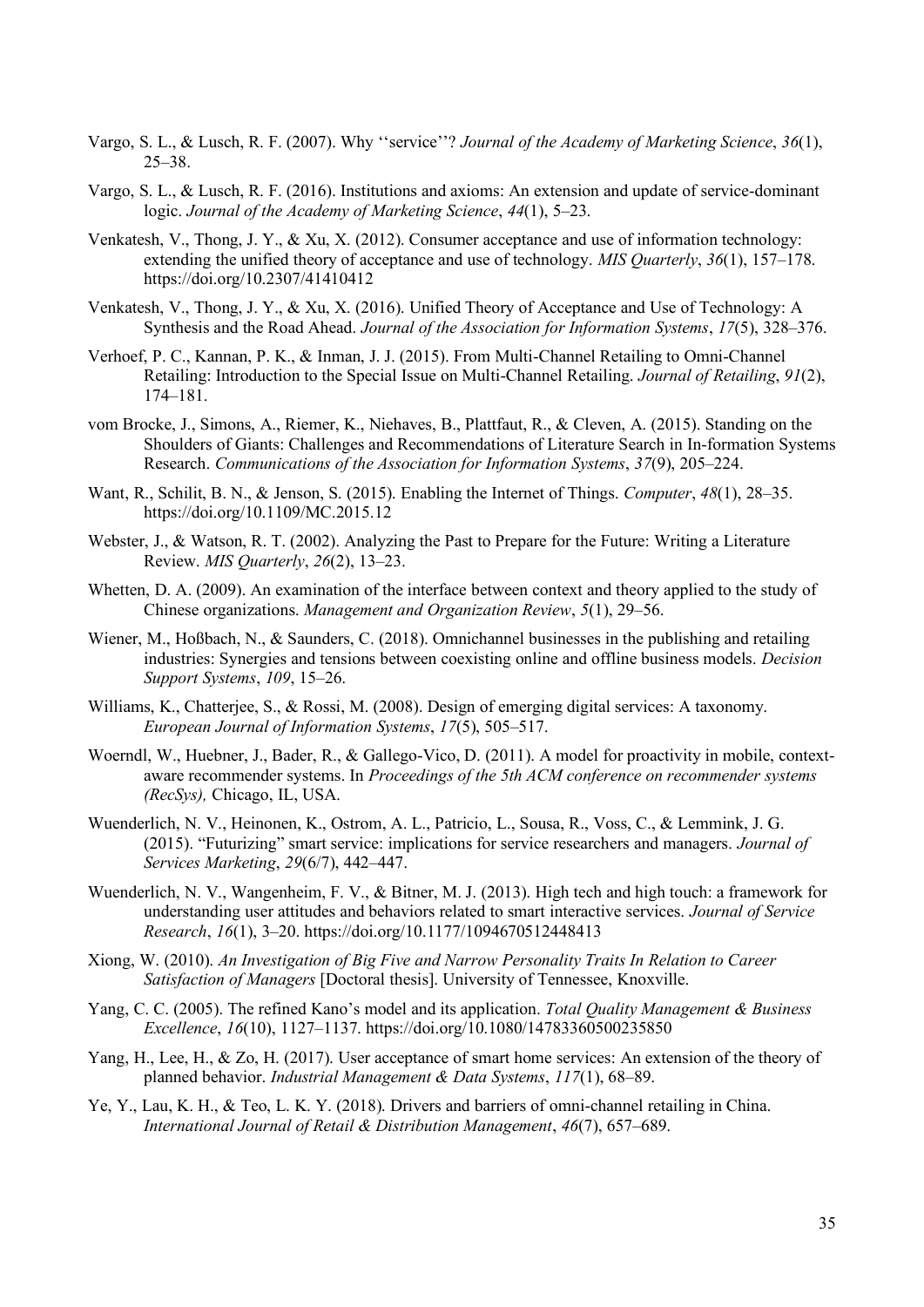# <span id="page-41-0"></span>**V. Appendix**

#### <span id="page-41-1"></span>**1 Index of Research Articles**

#### **Research Article #1: Mindfully going omni-channel: An economic decision model for evaluating omnichannel strategies**

Hosseini, S., Merz, M., Röglinger, M., & Wenninger, A. (2018): Mindfully going omni-channel: An economic decision model for evaluating omni-channel strategies. *Decision Support Systems*, 109, pp. 74-88.

(VHB-JOURQUAL 3: Category B)

#### **Research Article #2: Pushing the Frontiers of Service Research: A Taxonomy of Proactive Services**

Rau, D., Perlitt, L.-H., Röglinger, M., & Wenninger, A. (2020). Pushing the frontiers of service research: A taxonomy of proactive services. In *Proceedings of the 41st International Conference on Information Systems (ICIS),* Hyderabad, India.

(VHB-JOURQUAL 3: Category A)

#### **Research Article #3: Improving Customer Satisfaction in Proactive Service Design**: **A Kano Model Approach**

Wenninger, A., Rau, D., & Röglinger M. (2022). Improving Customer Satisfaction in Proactive Service Design: A Kano Model Approach. Accepted (with minor revisions) in *Electronic Markets.*

(VHB-JOURQUAL 3: Category B)

#### **Research Article #4: A Contextualized Acceptance Model for Proactive Smart Services**

Graf-Drasch, V., Röglinger M., Wenninger, A. & Hosseini, S. (2021). A Contextualized Acceptance Model for Proactive Smart Services. Submitted to: *Schmalenbach Journal of Business Research (SBUR).*

(VHB-JOURQUAL 3: Category B)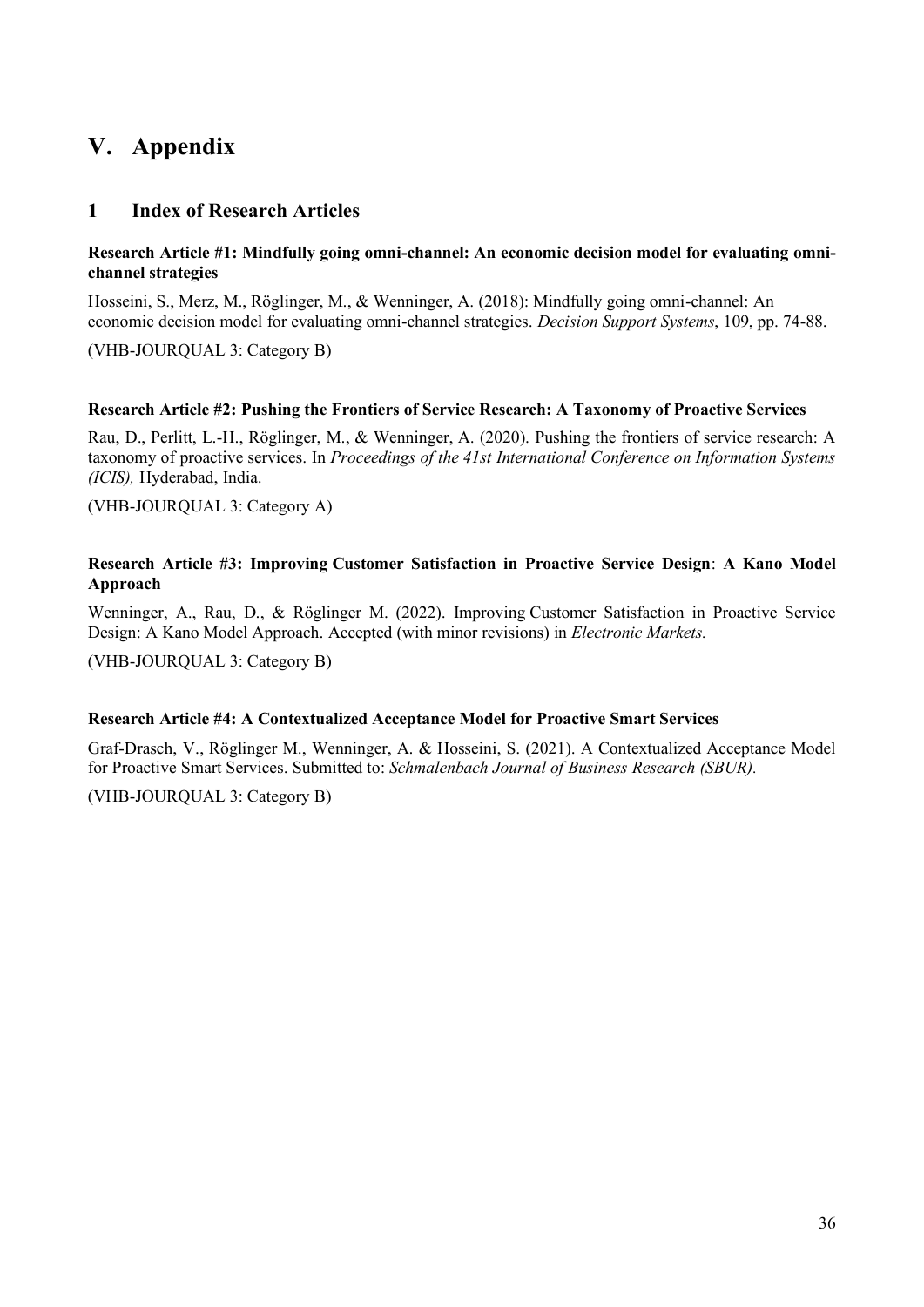#### <span id="page-42-0"></span>**2 Individual Contribution to the Included Research Articles**

This cumulative thesis consists of four research articles that build the main body of this work. All included research articles were written in teams with multiple co-authors. Thus, this section details the respective project settings and my individual contribution to each research article.

Research article #1 (Hosseini et al. 2018) was written with three co-authors. All co-authors equally contributed to the content of the research article. Personally, I had a main role in gathering the theoretical foundation to highlight the extent of the research gap and to develop the research method. Further, I was responsible for developing the decision model that accounts for non-sequential customer journeys in omnichannel management and its application to real-world data from a German bank. To visualize our key artifacts, I further designed figures and set up tables included in the main part of the research article. In sum, I was substantially involved in each part of the project.

Research article #2 (Rau et al. 2020) was written with three co-authors. A previous version of this paper was submitted but not published to the 28<sup>th</sup> European Conference on Information System, where all co-authors jointly developed the basic concept for the paper and elaborated the paper's content. I have a minor role in the developed and published version of the research paper. But like all other co-authors, I engaged in the search and review of relevant academic literature and empirical real-world examples that both served as an input to the taxonomy design. Further, I contributed my knowledge of service science, especially proactive services, to the theoretical foundation and taxonomy development. I conducted seven expert interviews with researchers and practitioners for application and evaluation and was mainly responsible for documentation.

Research article #3 (Wenninger et al. 2022) was written with two co-authors, with me being the lead author also coordinating the team of authors throughout the entire research project. The paper's main idea builds on one of my previous research projects, which develops a multi-layer taxonomy of proactive services (Rau et al. 2020) and is also part of this thesis. The taxonomy presented in this previous paper was intended to describe, classify, analyze, identify, and cluster proactive services based on their features. However, it provides only little guidance on how to design proactive services. Research paper #3 addresses this limitation by allowing for a precise classification and prioritization of the features of proactive services tuned to the customer's most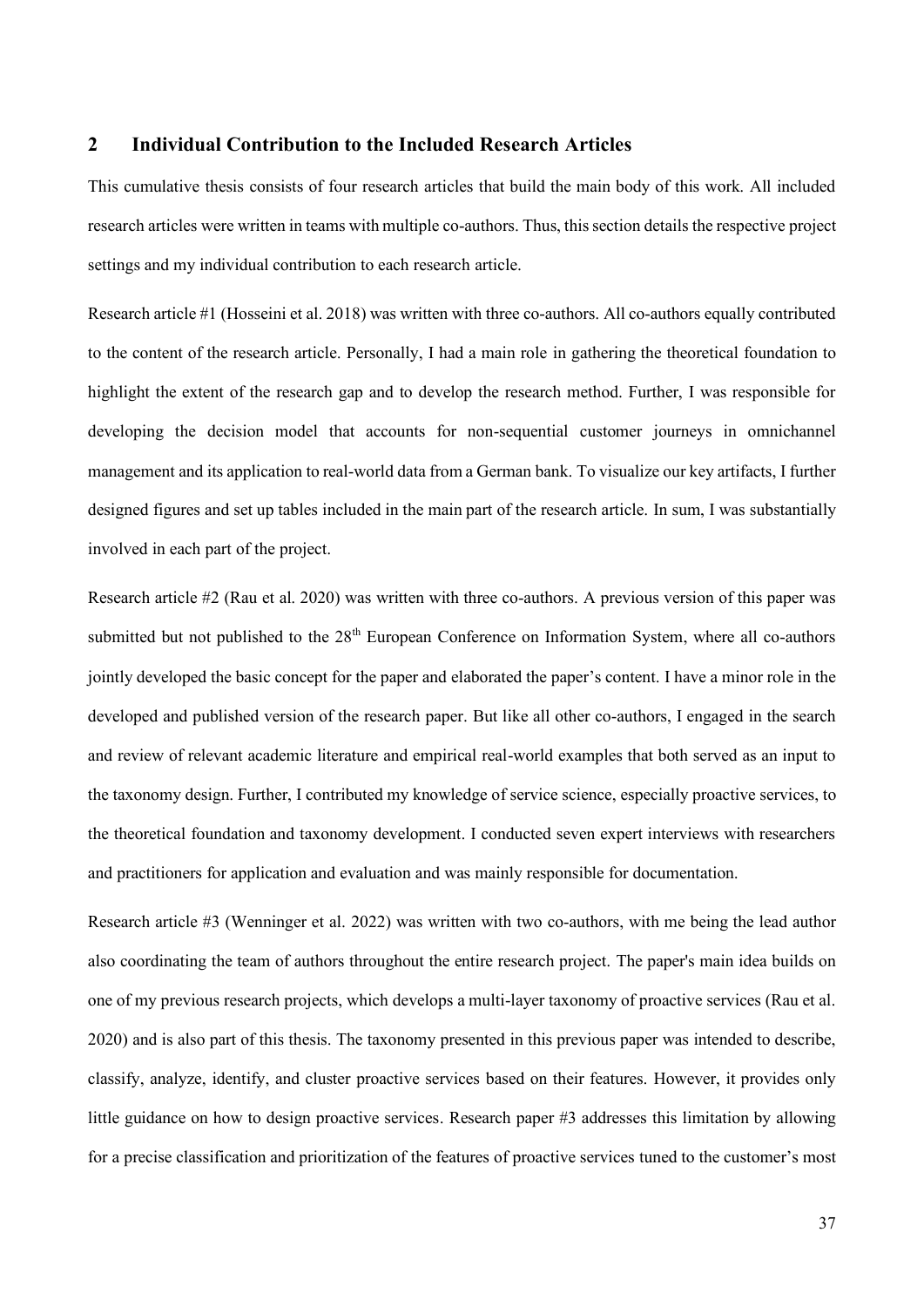prevalent personality trait. I had a main role in the design, conduction, and evaluation of the research method. Although the research article represents, to a large extent, my work, the two co-authors were involved in all parts of the project and helped to advance our contribution.

Research article #4 (Graf-Drasch et al.) was developed with a team of three co-authors. As the paper was written in the early stages of my doctoral study and had the purpose of bringing me closer to scientific work, it was my task to drive the whole research project in its first version. After the joint development of the paper's main idea, I was primarily responsible for collecting relevant literature, the formulation of an appropriate research question, the identification of a comprehensive research approach, the development of the results, and their following evaluation. Regarding the research method, I conducted several surveys to determine the antecedents which drive customer acceptance of proactive services. During the whole research process and the following revisions, the paper benefitted significantly from the feedback of the experienced co-authors. Further, the co-authors equally contributed to the content in several revisions of the research articles. In sum, I was substantially involved in each part of the project, including the revisions.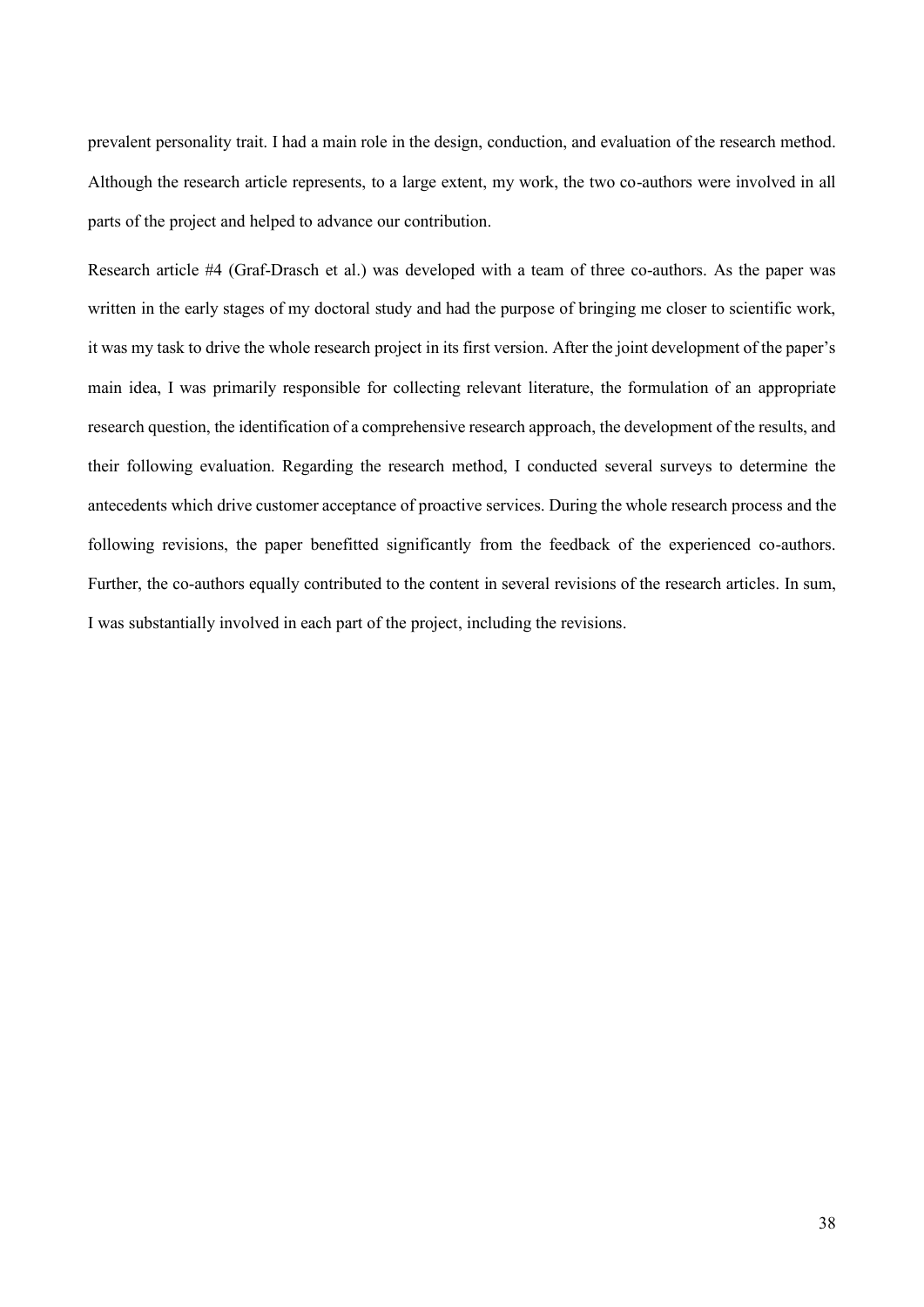#### <span id="page-44-0"></span>**3 Research Article #1:**

# **Mindfully going omni-channel: An economic decision model for evaluating omnichannel strategies**

Authors: Hosseini, S., Merz, M., Röglinger, M., Wenninger, A.

Published in: Decision Support Systems, 2018, 109, 74-88

Abstract: In the digital age, customers want to define on their own how to interact with organizations during their customer journeys. Thus, many organizations struggle to implement an omni-channel strategy (OCS) that meets their customers' channel preferences and can be operated efficiently. Despite this high practical need, research on omni-channel management predominantly takes a descriptive perspective. What is missing is prescriptive knowledge that guides organizations in the valuation and selection of an appropriate OCS. Most existing studies investigate single facets of omnichannel management in detail while neglecting the big picture. They also require customer journeys to follow sequential and organization-defined purchase decision processes. To address this research gap, we propose an economic decision model that considers online and offline channels, the opening and closing of channels, nonsequential customer journeys, and customers' channel preferences. Drawing from the principles of value-based management, the decision model recommends choosing the OCS with the highest contribution to an organization's long-term firm value. We applied and validated the decision model based on real-world data from a German bank Keywords: Channel Switching, Customer Journey Analytics, Decision Model, Markov Chain,

Omni-channel Management, Value-based Management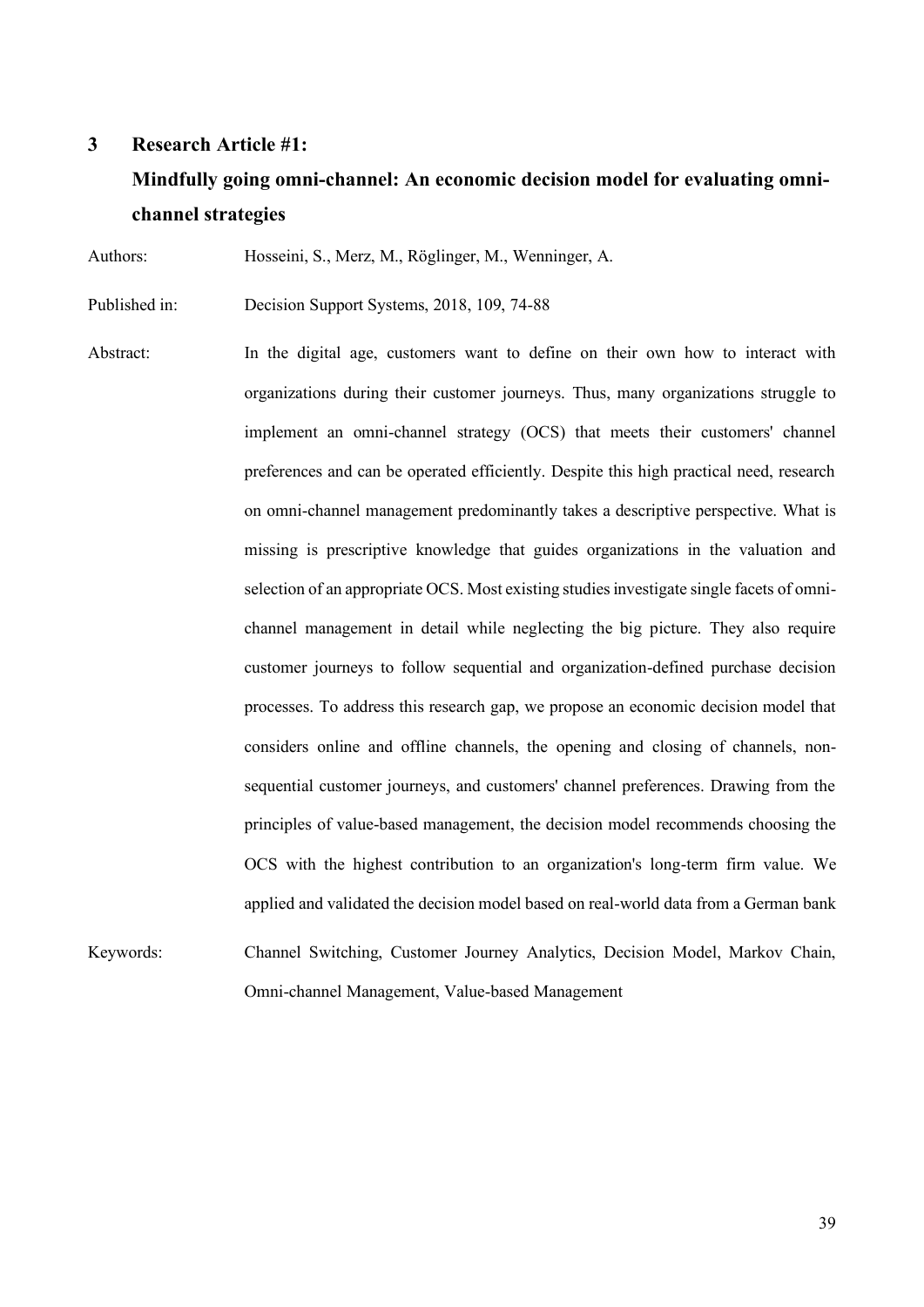#### <span id="page-45-0"></span>**4 Research Article #2:**

#### **Pushing the Frontiers of Service Research: A Taxonomy of Proactive Services**

Authors: Rau, D., Perlitt, L.-H., Röglinger, M., Wenninger, A.

Published in: Proceedings of the 41st International Conference on Information Systems (ICIS 2020), Hyderabad, India

Abstract: Rapid advancements in digital technologies and data analysis led to a new service type. With their push-rationale, proactive services (PAS) are pushing the frontiers of traditional and even digital or smart services. Such PAS anticipate consumer needs and address them proactively. For instance, a smart fridge replenishes groceries in line with the consumer's preferences, based on anticipated demand, and without the consumer's intervention. In this paper, we contribute to a better understanding of the PAS phenomenon. Therefore, we propose a literature-backed and empirically validated multilayer taxonomy of PAS along the layers consumer, data, and interaction. Further, we compile a list of 45 PAS examples, demonstrate our taxonomy with three illustrative scenarios, and evaluate their understandability and applicability in seven interviews with domain and method experts. Based on gained insights on this rapidly emerging and important phenomenon, we highlight implications for both researchers and practitioners, and suggest future research directions.

Keywords: Taxonomy, Proactive Services, Digital Services, Smart Services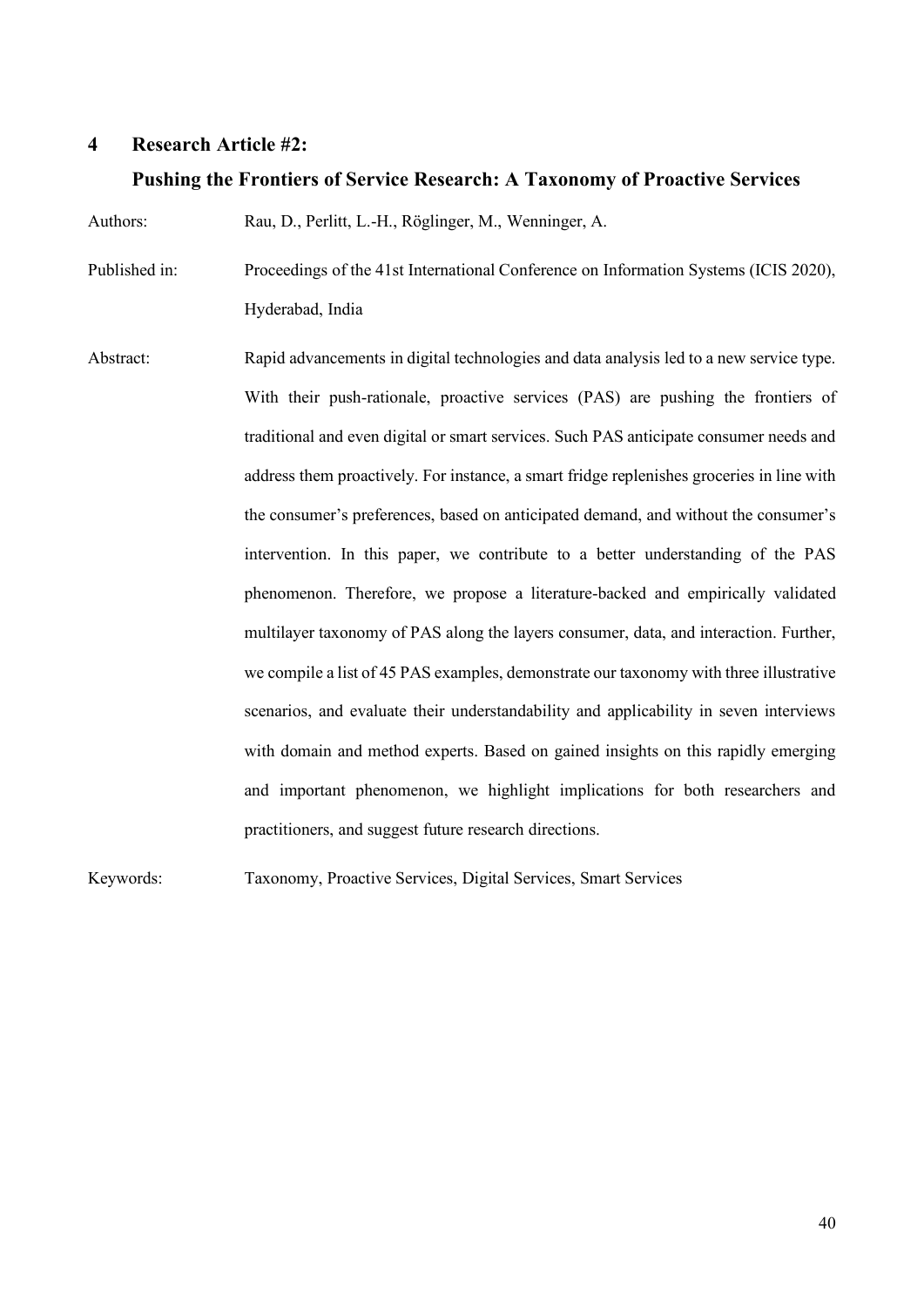# <span id="page-46-0"></span>**5 Research Article #3: Improving Customer Satisfaction in Proactive Service Design - A Kano Model Approach**

Authors: Wenninger, A., Rau, D., Röglinger M.

Published in: Accepted (with minor revisions) in Electronic Markets

Extended Abstract:

As an emergent variant of digital and smart services, proactive services (PAS) do not wait for customers to make the first move, but proactively participate in customers' lives and make decisions on their behalf (Leyer et al., 2017; Rau et al., 2020). Due to their novelty, the literature on PAS is in its infancy. For example, Rau et al. (2020) developed a multi-layer taxonomy of the features of PAS and conducted an empirical assessment of PAS examples in the business-to-consumer context. With this PAS taxonomy, researchers and practitioners can describe, classify, analyze, identify, and cluster PAS based on their features. However, it provides only little guidance on designing PAS, as it lacks a prioritization of features from a customer perspective. Hence, in this research article, we examined how customers assess specific features of PAS and whether their assessments differ according to personality traits. We based our research on Rau et al.'s (2020) taxonomy by designing an online survey with the taxonomy's features and used a methodological combination of the Kano model, self-stated importance method, and the Five Factor Model (FFM) (Kano et al., 1984; McCrae & Costa Jr, 2004; Yang, 2005). Therefore, we followed a three-step approach. First, we developed the items for the survey, which were three questionnaires: the Kano questionnaire, the self-stated importance questionnaire, and the FFM questionnaire. Second, we implemented and conducted the survey. We decided to use a smart fridge as a specific, well-known, and simple scenario for the survey to provide participants with a realistic example and to ensure the understandability of the PAS concept. The survey yielded 259 valid responses. Third, we assessed responses to the questionnaires to answer our research question. Following the approaches of Anderson et al. (2008), Cooil et al. (2008), and Siddiqui (2012), we assigned each participant to one segment (i.e., subsample) based on their most prevalent personality trait (e.g., Openness, Conscientiousness, Extraversion, Agreeableness, and Neuroticism) according to the FFM. For instance, a participant with openness as the most prevalent personality trait was grouped into the 'Openness' segment. We then applied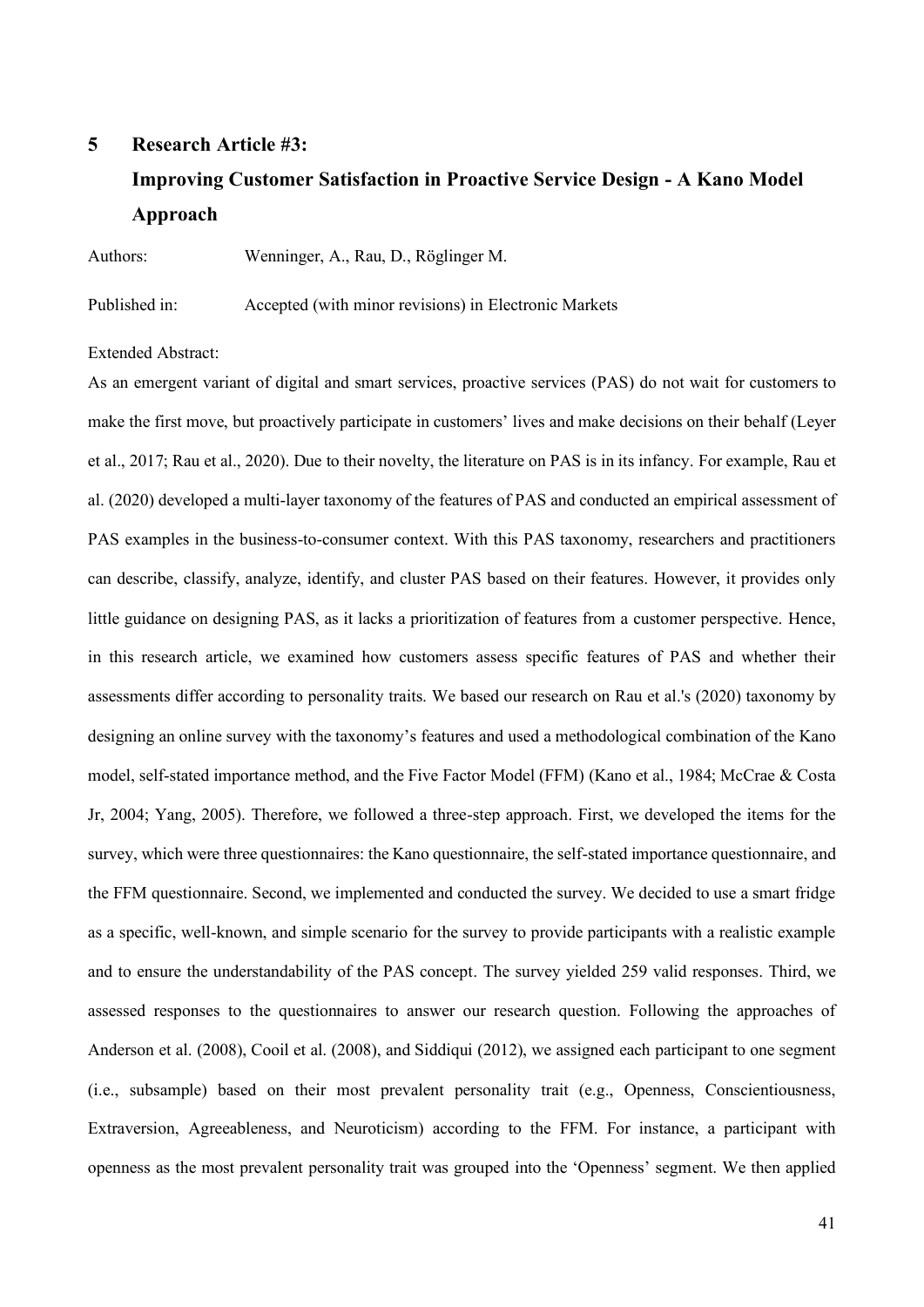the Kano model to each segment by classifying each feature to one or more Kano qualities (Attractive, One-Dimensional, Must-Be, Indifferent, Reverse, or Questionable Result).

|                 |                 |                                                                                                      | <b>Classification - Segmented Kano</b> |                       |                     |                      |                    |  |
|-----------------|-----------------|------------------------------------------------------------------------------------------------------|----------------------------------------|-----------------------|---------------------|----------------------|--------------------|--|
|                 | $\#$            | Feature                                                                                              | <b>Openness</b>                        | Conscientiousness     | <b>Extraversion</b> | <b>Agreeableness</b> | <b>Neuroticism</b> |  |
|                 | F <sub>5</sub>  | Money Benefit                                                                                        | A                                      | $\mathbf{A}$          | $\mathcal{O}$       | $\mathcal{O}$        | $\mathcal{O}$      |  |
|                 | F1              | Consideration                                                                                        | A                                      | A                     | $\mathcal{O}$       | $\mathbf{A}$         | $\mathbf{A}$       |  |
|                 | F4              | Time Benefit                                                                                         | A                                      | A                     | A                   | A                    | $\mathbf{A}$       |  |
|                 | F8              | More than one Benefit                                                                                | A                                      | A                     | Mixed<br>(O, A, I)  | A                    | $\mathbf{A}$       |  |
|                 | F7              | <b>Better Quality</b>                                                                                | A                                      | A                     | $\mathcal{O}$       | $\mathcal{O}$        | M                  |  |
| High Importance | ${\rm F2}$      | Consideration &<br>Enactment                                                                         | Mixed<br>(0, A)                        | Mixed<br>(A, O, M, I) | $\mathcal{O}$       | $\mathcal{O}$        | $\mathbf{A}$       |  |
|                 | F11             | Reversibility                                                                                        | Mixed<br>(O, M)                        | $\mathbf M$           | $\mathcal{O}$       | ${\mathcal O}$       | M                  |  |
|                 | F <sub>6</sub>  | More Flexibility                                                                                     | I                                      | $\boldsymbol{A}$      | I                   | I                    | I                  |  |
|                 | F17             | Self-learning Ability                                                                                | M                                      | Mixed<br>(A, O, M, I) | Mixed<br>(A, O, I)  | $\mathbf{A}$         | $\mathbf{A}$       |  |
|                 | F <sub>23</sub> | Digital Representation                                                                               | A                                      | A                     | I                   | $\mathcal{O}$        | I                  |  |
|                 | F25             | Integration into<br>Ecosystem                                                                        | I                                      | A<br>A                |                     | $\mathbf I$          | $\bf I$            |  |
|                 | F24             | Physical & Digital<br>Representation                                                                 | $\bf{I}$                               | $\mathbf{A}$          | I                   | $\mathbf I$          | I                  |  |
|                 | F20             | Time Trigger                                                                                         | I                                      | $\rm I$               | I                   | $\mathbf I$          | I                  |  |
|                 | F15             | <b>Basic Data Analysis</b>                                                                           | А                                      | Mixed<br>(A, O, I)    | I                   | $\mathbf{A}$         | I                  |  |
|                 | F <sub>16</sub> | <b>Extended Data Analysis</b>                                                                        | A                                      | $\bf{I}$              | I                   | I                    | I                  |  |
|                 | F10             | Limited Customer Risk                                                                                | Ι                                      | A                     | I                   | A                    | I                  |  |
|                 | F22             | More than one Trigger                                                                                | I                                      | A                     | I                   | I                    | I                  |  |
| Low Importance  | F12             | Personal Data                                                                                        | I                                      | A                     | I                   | I                    | $\mathbb{R}$       |  |
|                 | ${\rm F}18$     | Event Trigger                                                                                        | Ι                                      | $\bf{I}$              | I                   | I                    | I                  |  |
|                 | F19             | Location Trigger                                                                                     | I                                      | $\bf{I}$              | I                   | I                    | I                  |  |
|                 | F13             | Contextual Data                                                                                      | I                                      | $\bf{I}$              | I                   | I                    | I                  |  |
|                 | F <sub>9</sub>  | Substantial Customer<br>Risk                                                                         | ${\bf R}$                              | ${\bf R}$             | R                   | $\rm I$              | ${\mathbb R}$      |  |
|                 | F21             | Social Trigger                                                                                       | Ι                                      | A                     | A                   | A                    | A                  |  |
|                 | F14             | Personal &<br>Contextual Data                                                                        | I                                      | $\bf{I}$              | I                   | $\mathbf I$          | $\bf{I}$           |  |
|                 | F3              | Consideration, Decision<br>& Enactment                                                               | Mixed<br>(R, I)                        | $\mathbb{R}$          | $\mathbb{R}$        | ${\mathbb R}$        | ${\bf R}$          |  |
|                 |                 | $A =$ Attractive Quality; O = One-dimensional Quality; M = Must-be Quality; I = Indifferent Quality; |                                        |                       |                     |                      |                    |  |

 $A =$  Attractive Quality; O = One-dimensional Q<br>R = Reverse Quality; Q = Questionable Result

**Table 1.** Empirical Results of the Kano Model Analysis Segmented by the Most Prevalent Personality Traits

Table 1 shows the final classifications of all features of PAS in each segment (i.e., the Kano model classifications based on the most prevalent personality trait of the customers) sorted by descending self-stated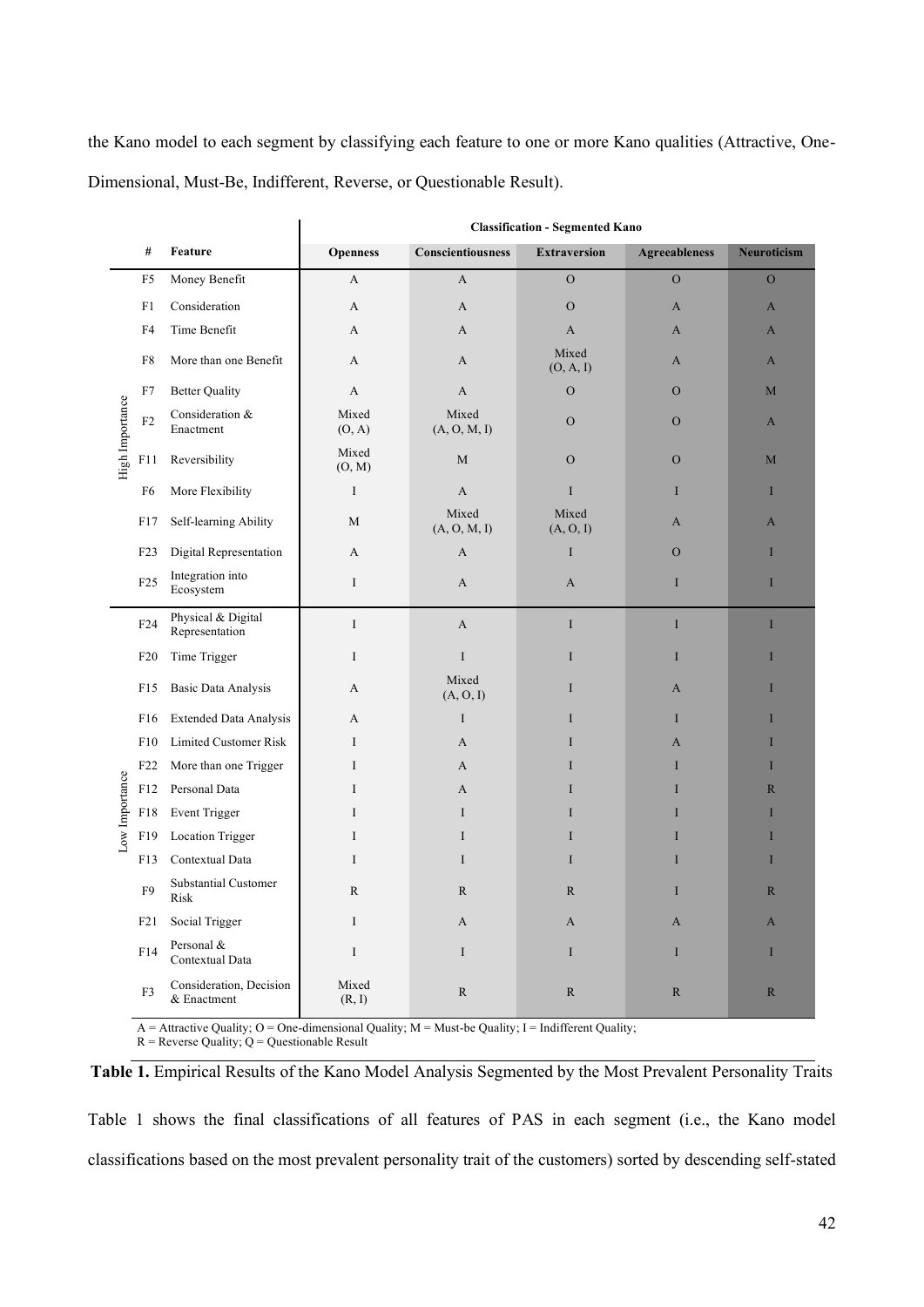importance. Overall, we found that customers are still skeptical of PAS with high levels of autonomy, and that customers behave paradoxically in risk-benefit trade-offs created by PAS. Further, the results allow for a more precise classification and prioritization of the features of PAS based on customers' primary personality traits. In particular, the incorporation of the FFM provided us with the additional benefit of being able to make clearer statements for up to 50% of the features that would otherwise be classified as indifferent. In sum, the results provide service providers with insights into the configuration of PAS associated with high customer satisfaction. Such specific guidance on a feature level is helpful to service designers, especially when introducing new or reconfiguring existing PAS. Thus, our work may increase the adoption rates of existing and future PAS. In this way, our research provides insights for service providers aiming to design PAS with high customer satisfaction and can be seen as a blueprint for further conceptual developments of the Kano model.

#### References:

- Anderson, S., Pearo, L. K., & Widener, S. K. (2008). Drivers of service satisfaction: linking customer satisfaction to the service concept and customer characteristics. *Journal of Service Research*, *10*(4), 365–381. https://doi.org/10.1177/1094670508314575
- Cooil, B., Aksoy, L., & Keiningham, T. L. (2008). Approaches to Customer Segmentation. *Journal of Relationship Marketing*, *6*(3), 9–39. https://doi.org/10.1300/J366v06n03\_02
- Kano, N., Seraku, N., Takahashi, F., & Tsuji, S. (1984). Attractive quality and must-be quality. *The Journal of Japanese Society for Quality Control*, *14*(2), 147–156.
- Leyer, M., M. Tate, F. Bär, M. Kowalkiewicz, and M. Rosemann. 2017. Customer acceptance of pro-active services: A scenario-based empirical study. In *Proceedings of the 25th European Conference on Information Systems (ECIS)*, 1837–1852. Guimarães, Portugal.
- McCrae, R. R., & Costa Jr, P. T. (2004). A contemplated revision of the NEO Five-Factor Inventory. *Personality and Individual Differences*, *36*(3), 587–596. https://doi.org/10.1016/S0191- 8869(03)00118-1
- Rau, D., L. H. Perlitt, M. Röglinger, and A. Wenninger. 2020. Pushing the Frontiers of Service Research A Taxonomy of Proactive Services. In *Proceedings of the 41th International Conference on Information Systems.* Hyderabad, India.
- Siddiqui, K. (2012). Personality influences on customer satisfaction. *African Journal of Business Management*, *6*(11), 4134–4141.
- Yang, C. C. (2005). The refined Kano's model and its application. *Total Quality Management & Business Excellence*, *16*(10), 1127–1137. https://doi.org/10.1080/14783360500235850
- Keywords: Customer Satisfaction, Kano Model, Proactive Services, Personality Traits, Service

Design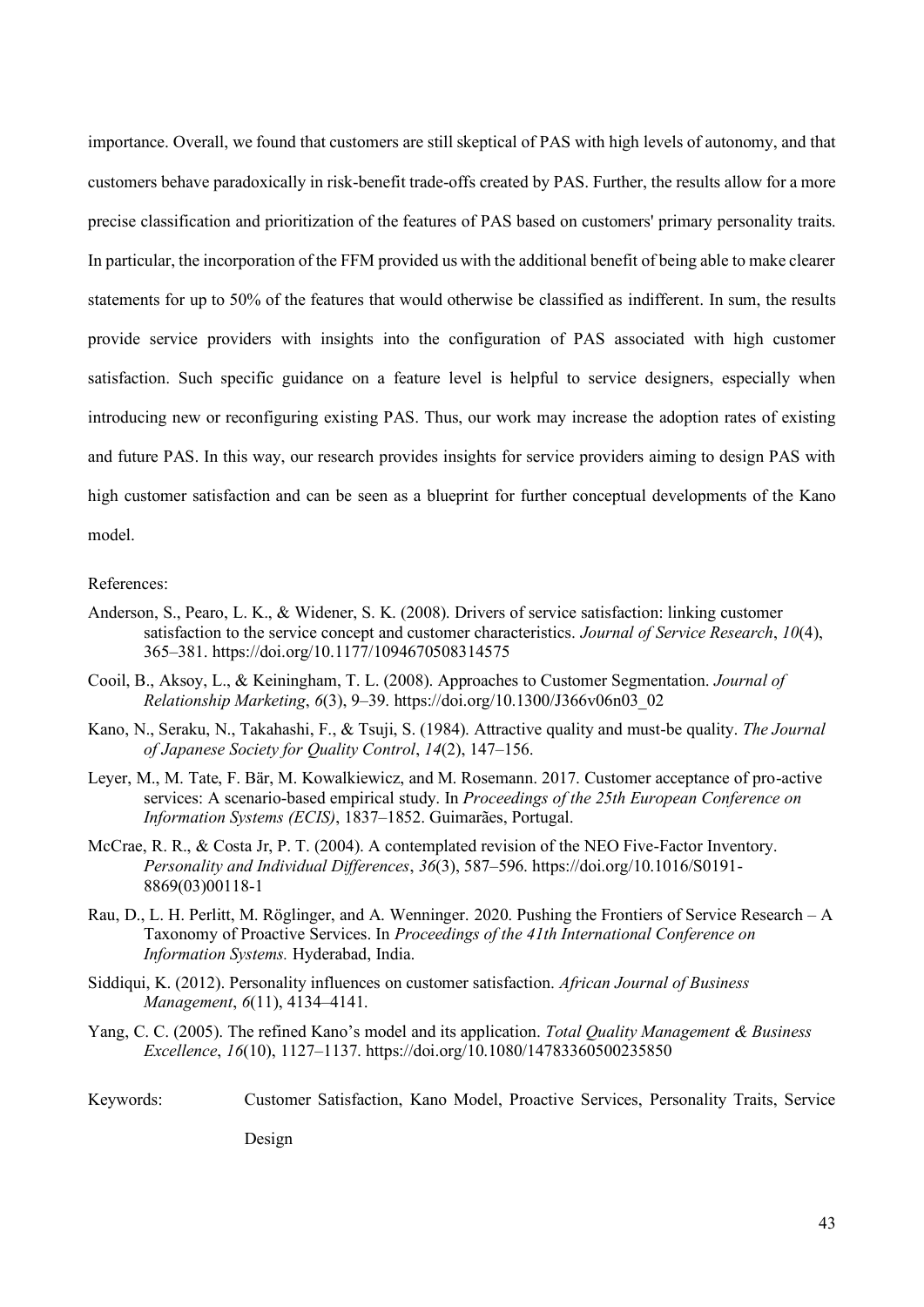#### <span id="page-49-0"></span>**6 Research Article #4:**

#### **A Contextualized Acceptance Model for Proactive Smart Services**

Authors: Graf-Drasch, V., Röglinger M., Wenninger, A., Hosseini, S.

#### Working Paper

#### Extended Abstract:

Traditionally, service has been an interaction among customers and employees of service providers (Froehle and Roth 2004). In such interactions, customers typically make the first move, e.g., visiting a lawyer. Leyer, et al. (2017) conceptualized this logic as "pull-" rationale. Thanks to digital technologies, information about customer needs and contexts is becoming accessible ever more easily and service providers are more closely connected to customers. Yet, the nature of service is changing in a manner that digital technologies replace service providers' employees (Froehle and Roth 2004; Larivière, et al. 2017). Thus, services do not depend anymore on the customer to make the first move. Instead, they follow a "push-" rationale, where service providers leverage data on customer needs, daily routines, situational contexts, preferences, life events, as well as locations (Leyer, et al. 2017; Linders, et al. 2015). This development further enables services to serve customer needs in an anticipatory and target-oriented manner through decision support and the performance of tasks on customers' behalf. Such services, addressing the change in customer interaction, are so-called proactive smart services (PASS). PASS are a subgroup of smart services especially describing the autonomous and proactive behavior of smart services (Rau, et al. 2020; Kabadayi, et al. 2019; Porter and Heppelmann 2014).

Research suggests that service providers often face the challenge to gain customers' acceptance of such innovative services. In response to this call for action and the change in customer interaction, which can have far-reaching consequences in the lives of customers, we examined the antecedents that explain customers' acceptance of PASS using a contextualized approach. Regarding customers' acceptance of PASS, only Leyer, et al. (2017) approached the topic from a customer perspective so far, testing the Reasoned Action Approach to identify antecedents explaining customers' digital PASS acceptance. Although their model fits the PASS context, Leyer, et al. (2017) conducted a so-called "Level 1 contextualization" (Hong, et al. 2014),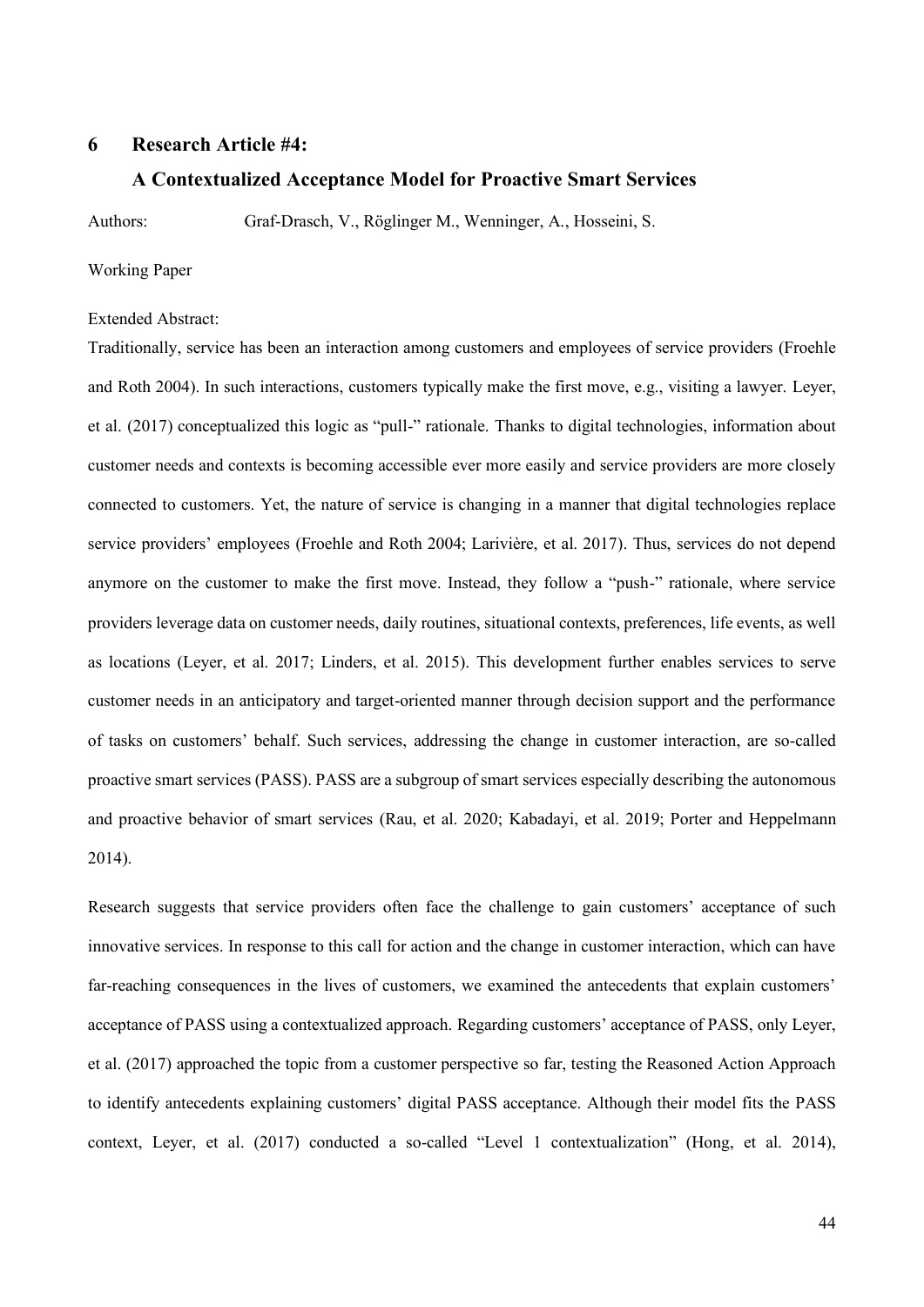contextualizing a general theory by adding or removing core antecedents that are context-specific but not directly connected to the properties of PASS. We argue that antecedents reflecting key properties of PASS enrich the understanding of PASS acceptance. Contextual properties are often unrecognized, unmeasured, or underappreciated, and thus, theory without accounting for contextual differences may lead to misapplication and reduce explanatory power (Hong, et al. 2014). Missing contextualized insights into PASS acceptance may engender an improper design, customer dissatisfaction, and customer churn (Anderson, et al. 2008). Thus, we investigated context-specific antecedents of PASS by following the guidelines of theory contextualization of Hong, et al. (2014), yielding a "Level 2 contextualization" (see Table 1).

| <b>Guideline</b>                                                                             | <b>Description</b>                                                                                                                                                                                       | Operationalization                                                                                                                                                                                                  |
|----------------------------------------------------------------------------------------------|----------------------------------------------------------------------------------------------------------------------------------------------------------------------------------------------------------|---------------------------------------------------------------------------------------------------------------------------------------------------------------------------------------------------------------------|
| 1. Ground in a general<br>theory                                                             | A general model relevant to the domain<br>of interest should be selected to guide<br>the contextualization efforts.                                                                                      | We adopt the Unified theory of<br>acceptance and use of technology<br>2 (UTAUT2) from Venkatesh, et<br>(2012)<br>guide<br>al.<br>to<br>the<br>development<br>of<br>$\mathbf{a}$<br>context-<br>specific PASS model. |
| Contextualizing<br>2.<br>and<br>refining general theory                                      | general model<br>needs<br>A<br>be<br>to<br>contextualized to the specific research<br>domain.                                                                                                            | We refine the original UTUAT2<br>model to the PASS context via<br>conducting exploratory factor<br>analysis (EFA).                                                                                                  |
| 3. Identify context specific<br>antecedents                                                  | Context-specific antecedents can be<br>identified based on past research, or in-<br>analysis of technology of<br>depth<br>investigation using qualitative methods<br>such as interviews or focus groups. | We apply an in-depth analysis<br>and employ a focus-group to<br>salient<br>contextual<br>examine<br>antecedents to be added to the<br>refined general model<br>(i.e.,<br>UTAUT 2).                                  |
| 4. Model context specific<br>antecedents                                                     | Context-specific<br>antecedents<br>are<br>modeled.                                                                                                                                                       | We conducted EFA to model<br>context-specific antecedents.                                                                                                                                                          |
| 5. Examination of the<br>interplay between the IT<br>artifact<br>and<br>other<br>antecedents | Context-specific<br>antecedents<br>are<br>included in the refined general model.                                                                                                                         | We included the context-specific<br>antecedents as direct predictors<br>in the refined UTAUT2 model.                                                                                                                |
| alternative<br>6. Examine<br>models                                                          | Different alternative models may be<br>examined<br>to<br>gain<br>greater<br>$\rm{a}$<br>understanding of the phenomenon.                                                                                 | Not applied                                                                                                                                                                                                         |

**Table 1.** Guidelines for single-context theory contextualization operationalized for our research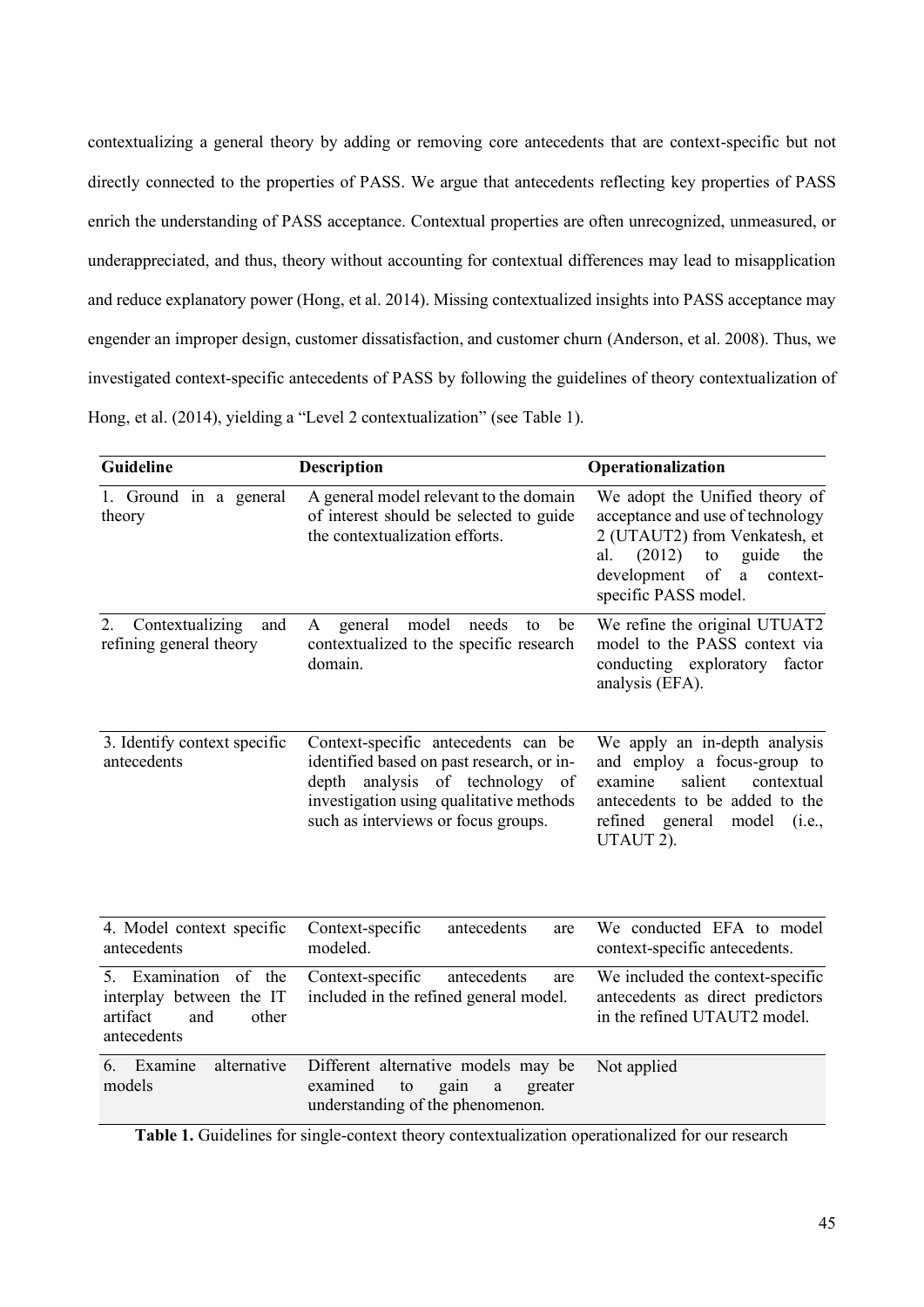Following the guidelines of Hong, et al. (2014), we identified PASS-specific antecedents (i.e., *Adaptability*, *Autonomy*, *Reversibility*, and *Trust*), developed a contextualized acceptance model based on UTAUT2 while drawing from general acceptance theory, and validated it empirically. Further, we compared the results with UTAUT2, an established yet uncontextualized model.



*Notes:*

*1. \*\*\*p < .01: \*\*p < .05; \*p < .1.*

*2.* For the sake of clarity, we omit insignificant path coefficients of moderators *Age* and *Gender*

**Figure 1.** Results of the UTAUT2-PASS

As illustrated in Figure 1, our findings confirmed the antecedents based on traditional technology acceptance models (i.e., *Performance Expectancy*, *Effort Expectancy*, *Social Influence*, and *Hedonic Motivation*) and context-specific antecedents (i.e., *Adaptability* and *Autonomy*). When we included interaction terms, we also found a significant path coefficient with higher-order interaction terms, such as *Autonomy* x *Gender*, when we predicted customers' intention towards using PASS. Moreover, UTAUT2-PASS explains significant variance (Adjusted R 2 ) in *Behavioral Intention* of 60.4%. Overall, the results support our antecedents' applicability and validity or determining customers' behavioral intentions for PASS. To better interpret and discuss our contextualized model results, we further conduct a survey validating the original UTAUT2 (Level 1